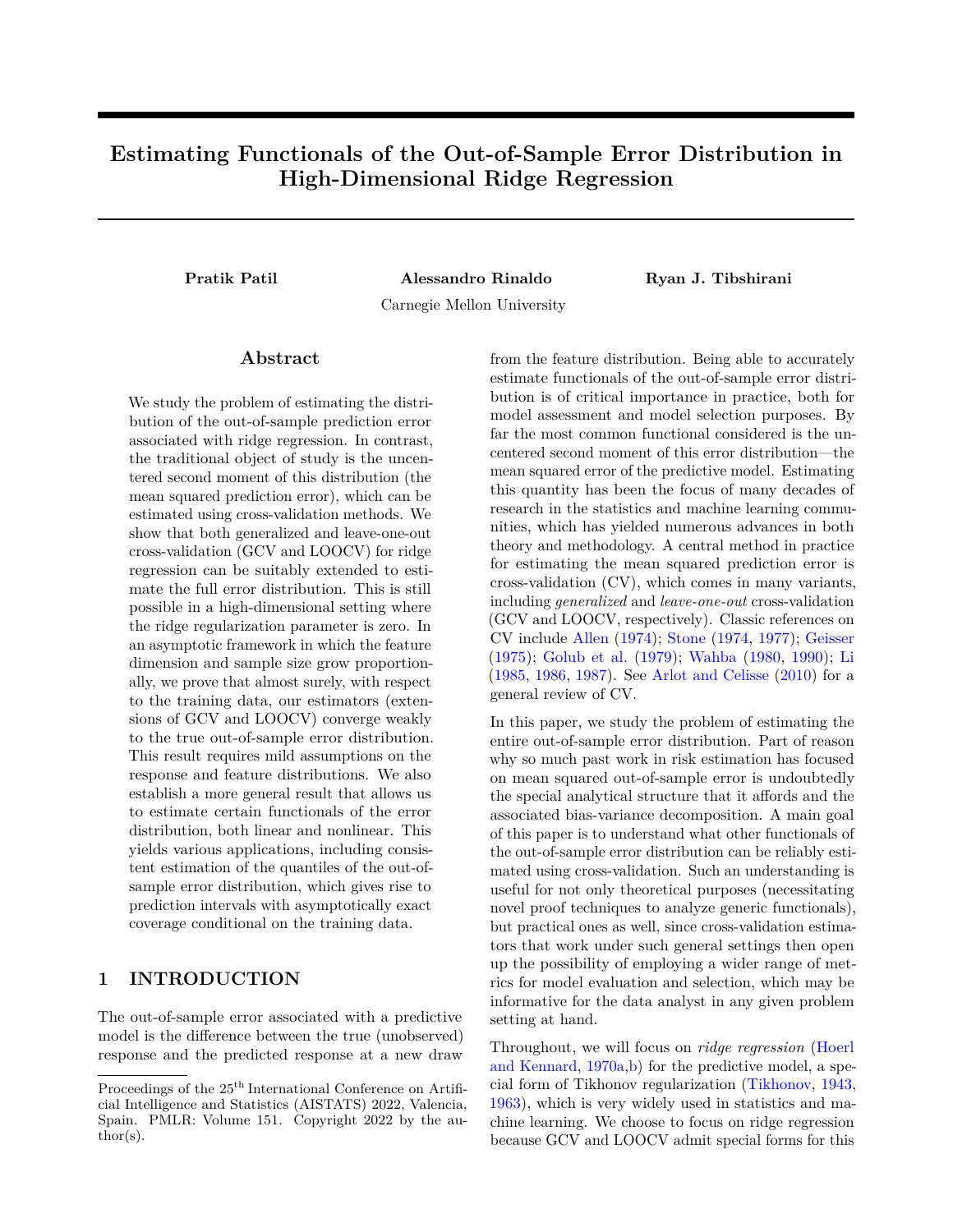<span id="page-1-0"></span>

Figure 1: A simulation with  $n = 2500$  samples and  $p \in \{100, 2000, 5000\}$  features (a different p per panel above). In each setting, we generated the feature vectors *x<sup>i</sup>* to have independent components from a *t*-distribution with 5 degrees of freedom, and generated the responses *y<sup>i</sup>* by adding *t*-distributed noise with 5 degrees of freedom to a nonlinear (quadratic) function of  $x_i$ . We then fit the minimum  $\ell_2$  norm least squares solution, as in [\(1\)](#page-2-0) with  $\lambda = 0$ . The blue curve in each panel is a histogram of the true prediction error distribution, computed from  $10<sup>5</sup>$  independent test samples. The red curve is a histogram of the training errors; when  $p > n$ , this is just a point mass at zero. The yellow curve is a histogram of GCV-reweighted training errors, as in  $(11)$  (for  $p < n$ , in the first two panels) and [\(13\)](#page-4-0) (for  $p > n$ , in the last panel). This tracks the blue curve very well in all settings. Empirical results for LOOCV are given in the supplement.

estimator, and also because ridge has recently attracted much attention—especially in the limiting case of zero regularization, often called the "ridgeless" limit—due to its somewhat exotic behavior in the overparametrized regime (see, e.g., [Bartlett et al.,](#page-9-6) [2020;](#page-9-6) [Belkin et al.,](#page-9-7) [2020;](#page-9-7) [Hastie et al.,](#page-9-8) [2019;](#page-9-8) [Muthukumar et al.,](#page-10-7) [2020,](#page-10-7) and references therein). Importantly, it has been recently shown that the ridgeless (minimum *ℓ*<sup>2</sup> norm) interpolator can be optimal for mean squared out-of-sample error, among all ridge models, for well-specified linear models with certain data geometries and high signal-tonoise ratios [\(Wu and Xu,](#page-10-8) [2020;](#page-10-8) [Richards et al.,](#page-10-9) [2020\)](#page-10-9). This has been corroborated empirically using real data sets for ridge regression [\(Kobak et al.,](#page-9-9) [2020\)](#page-9-9) and kernel ridge regression [\(Liang and Rakhlin,](#page-10-10) [2020\)](#page-10-10). Thus, providing theory that covers that ridgeless case is both of foundational and practical importance.

Before summarizing our main contributions, we give some empirical examples in [Figure 1](#page-1-0) to motivate our study.

## **1.1 Summary of Contributions**

An overview of our main contributions is as follows.

- We define natural extensions of GCV and LOOCV in order to estimate the out-of-sample prediction error distribution associated with ridge regression. These are empirical distributions over reweighted training errors (where the reweighting is tied to GCV or LOOCV).
- [Under an asymptotic framework where the feature](#page-9-10)

dimension *p* and sample size *n* grow proportionally,  $p/n \to \gamma \in (0,\infty)$ , we prove that, almost surely with respect to the training data, these extensions of GCV and LOOCV converge weakly to the true out-of-sample error distribution of ridge regression. This result requires mild assumptions; we do not need the true regression model to be linear.

- The GCV and LOOCV extensions and the theory we prove about them all accommodate the choice of zero (or even negative) ridge regularization in high dimensions, where  $p > n$ .
- For certain linear functionals of the error distribution  $P$ , which take the form  $\int t \, dP$  for a function *t*, we prove that suitable plug-in estimators (based on the GCV and LOOCV estimators of the entire error distribution) are asymptotically consistent, almost surely. This result requires *t* to satisfy certain continuity and growth conditions, but it can be unbounded.
- Finally, we use a uniform convergence argument to handle certain nonlinear functionals of the error distribution (that can be written in a variational form involving linear functionals). This allows us to consistently estimate, as an application, quantiles of the ridge error distribution.

### **1.2 Related Work**

Among the different CV variants to assess prediction accuracy, *k*-fold CV is widely used in practice [\(Györfi](#page-9-10)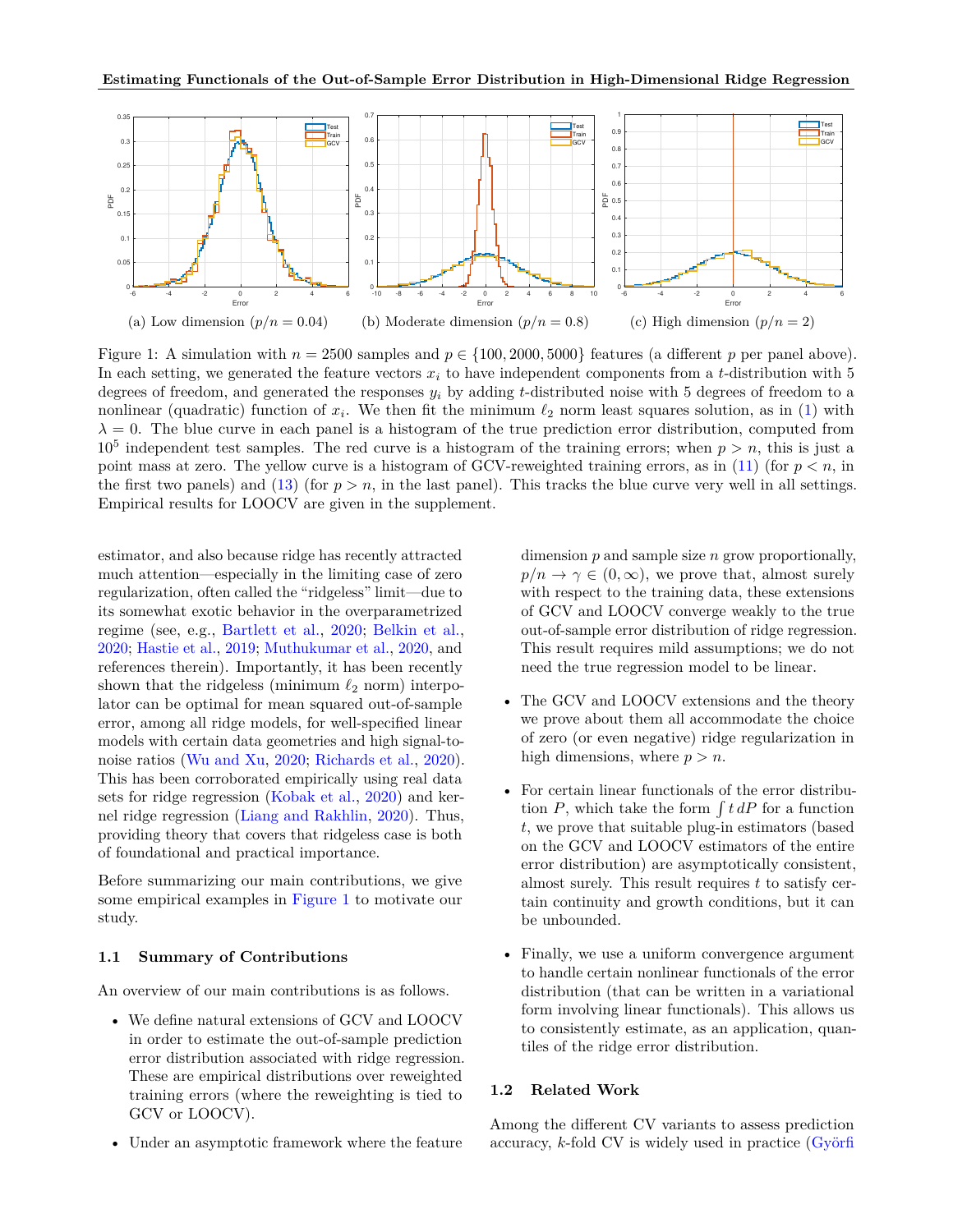[et al.,](#page-9-10) [2006;](#page-9-10) [Hastie et al.,](#page-9-11) [2009\)](#page-9-11). However, in a highdimensional regime where the feature dimension *p* is comparable to the sample size *n*, small values of *k* (such as  $k = 5$  or 10) lead to bias in error estimation (see, e.g., [Rad and Maleki,](#page-10-11) [2020\)](#page-10-11). LOOCV (where  $k = n$ ) mitigates these bias issues, and consequently LOOCV and various approximations to it (that circumvent its computational burden) have been of interest in recent work, including [Meijer and Goeman](#page-10-12) [\(2013\)](#page-10-12); [Liu et al.](#page-10-13) [\(2014\)](#page-10-13); [Obuchi and Kabashima](#page-10-14) [\(2016\)](#page-10-14); [Beirami et al.](#page-9-12) [\(2017\)](#page-9-12); [Wang et al.](#page-10-15) [\(2018\)](#page-10-15); [Stephenson and Broderick](#page-10-16) [\(2020\)](#page-10-16); [Giordano et al.](#page-9-13) [\(2019\)](#page-9-13); [Wilson et al.](#page-10-17) [\(2020\)](#page-10-17); [Rad et al.](#page-10-18) [\(2020\)](#page-10-18); [Xu et al.](#page-10-19) [\(2021\)](#page-10-19). For recent results on ridge regression in particular, where LOOCV can be done efficiently via a "shortcut" formula, see [Patil](#page-10-20) [et al.](#page-10-20) [\(2021\)](#page-10-20).

On the inferential side, [Bayle et al.](#page-9-14) [\(2020\)](#page-9-14) prove central limit theorems for CV error and a derive a consistent estimator of its asymptotic variance under certain stability assumptions, similar to [Kale et al.](#page-9-15) [\(2011\)](#page-9-15); [Kumar](#page-9-16) [et al.](#page-9-16) [\(2013\)](#page-9-16); [Celisse and Guedj](#page-9-17) [\(2016\)](#page-9-17). Their results yield asymptotic confidence intervals for the prediction error and apply to *k*-fold CV (for a fixed *k*) as well as LOOCV. See also [Austern and Zhou](#page-8-2) [\(2020\)](#page-8-2) for similar guarantees. A prominent and distinctive aspect of our work compared to these papers and others is the focus on properties of the entire empirical distribution of the CV errors, rather than specific functionals such as the mean squared CV error.

In a contribution that is quite relevant to this paper, [Steinberger and Leeb](#page-10-21) [\(2016,](#page-10-21) [2018\)](#page-10-22) construct prediction intervals from quantiles of the empirical distribution of the LOOCV errors and provide conditional coverage guarantees, which hold in expectation. Their key assumptions are algorithmic stability, as in [Bousquet and](#page-9-18) [Elisseeff](#page-9-18) [\(2002\)](#page-9-18), along with a bound in probability on the prediction error at a new test point. Under a more restrictive asymptotic regime in which  $p/n \to \gamma < 1$ , they show that the Kolmogorov-Smirnov distance between the empirical distribution of LOOCV errors and the conditional prediction error distribution vanishes in expectation. This general result is then applied to yield corollaries for various predictive models, including ridge regression, by leveraging model-specific stability and error results from the literature.

In comparison, our paper focuses on ridge regression alone, but we deliver stronger and broader guarantees. To be specific, our results (1) accommodate the highdimensional regime,  $p/n \to \gamma \geq 1$ ; (2) assume quite weak conditions on the data (e.g., we do not require a well-specified linear model); (3) hold uniformly over the choice of regularization parameter (which includes no regularization—the ridgeless limit); (4) yield not only consistent estimation of the prediction error distribution itself, but of a broad class of functionals of this distribution (which includes unbounded and nonlinear ones); and (5) produces guarantees that hold almost surely—rather than in expectation or in probability with respect to the training data.

## **2 PRELIMINARIES**

We adopt a standard regression setting, with i.i.d. samples  $(x_i, y_i)$ , for  $i = 1, \ldots, n$ , where each  $x_i \in \mathbb{R}^p$  is a feature vector and  $y_i \in \mathbb{R}$  is its corresponding response value. We will denote by  $X \in \mathbb{R}^{n \times p}$  the feature matrix whose  $i^{\text{th}}$  row is  $x_i^{\top}$ , and by  $y \in \mathbb{R}^n$  the response vector whose  $i^{\text{th}}$  entry is  $y_i$ .

### **2.1 Ridge Regression**

The *ridge regression* estimator  $\widehat{\beta}_{\lambda} \in \mathbb{R}^p$ , based on *X*, *y*, is defined as the solution to the following problem:

$$
\underset{\beta \in \mathbb{R}^p}{\text{minimize}} \frac{1}{n} \|y - X\beta\|_2^2 + \lambda \|\beta\|_2^2.
$$

Here  $\lambda$  is a regularization parameter. When  $\lambda > 0$ , the above optimization problem is strictly convex and has a unique solution:

$$
\widehat{\beta}_{\lambda} = (X^{\top} X/n + \lambda I_p)^{-1} X^{\top} y/n.
$$

When  $\lambda = 0$ , and  $X^{\top} X$  is rank deficient (which will always be the case when  $p > n$ , there will be infinitely many solutions, and we focus on the solution with the minimum *ℓ*<sup>2</sup> norm, which we refer to as the *min-norm solution* for short. By defining the ridge estimator as

<span id="page-2-0"></span>
$$
\widehat{\beta}_{\lambda} = (X^{\top} X/n + \lambda I_p)^{\dagger} X^{\top} y/n, \tag{1}
$$

where *A*† denotes the Moore-Penrose pseudoinverse of a matrix *A*, we simultaneously accommodate the case of  $\lambda > 0$ , in which case [\(1\)](#page-2-0) reduces to the second to last display, and the case of  $\lambda = 0$ , in which case [\(1\)](#page-2-0) becomes the min-norm solution (it lies in the column space of  $(X<sup>T</sup>X)<sup>†</sup>$ , i.e., the row space of *X*, so it has the minimum  $\ell_2$  norm among all least squares solutions). In fact, the above display even accommodates the case of  $\lambda < 0$ , in which case [\(1\)](#page-2-0) remains well-defined.

The case of zero regularization is of particular interest when rank $(X) = n$ , because then any least squares solution interpolates the training data, and the minnorm solution  $\beta_0$  (by construction) has the minimum  $\ell_2$  norm among all such interpolators.

#### **2.2 Out-of-Sample Error**

Let  $(x_0, y_0)$  denote a test point drawn independently from the same distribution as the training data  $(x_i, y_i)$ ,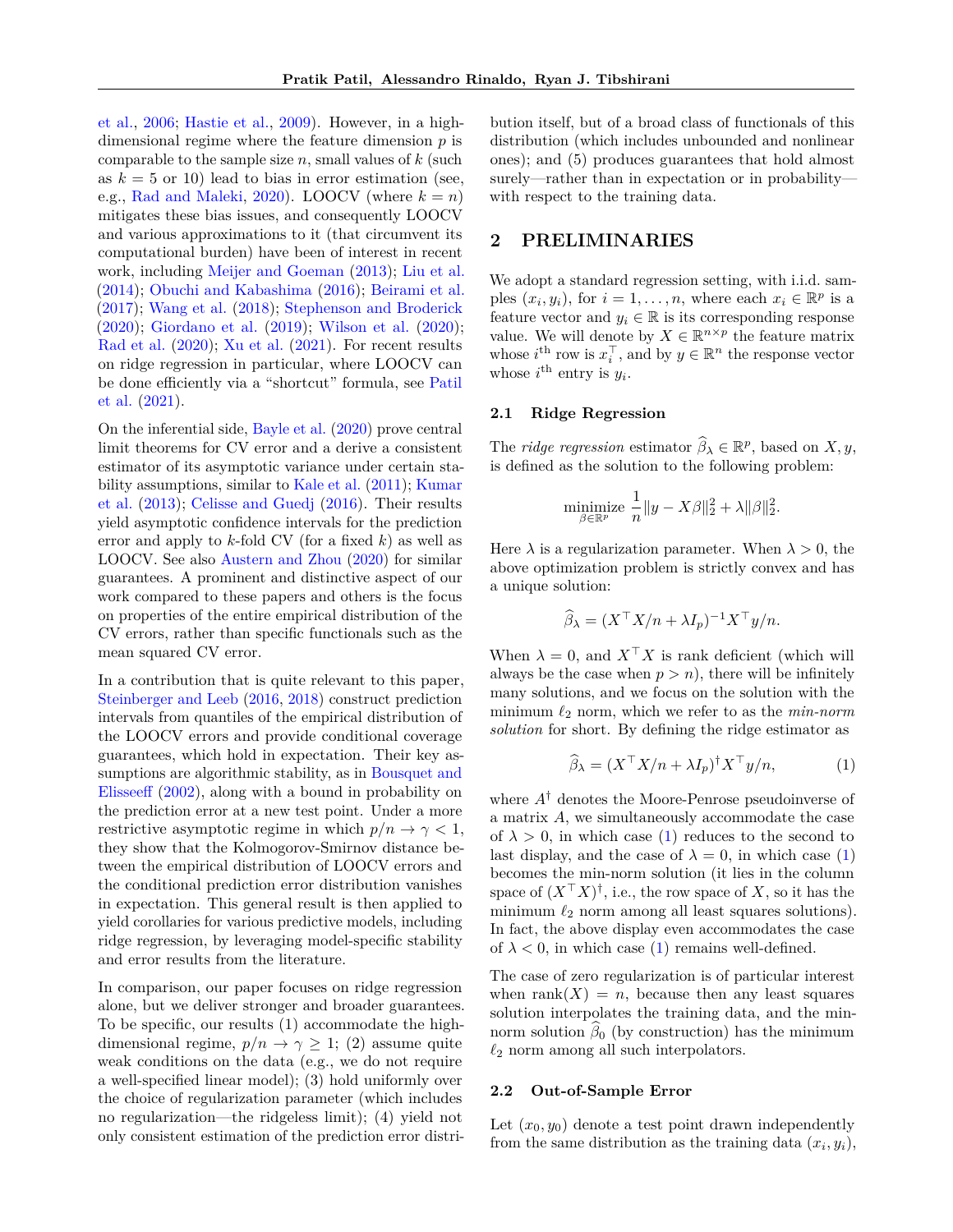$i = 1, \ldots, n$ , and denote the out-of-sample prediction error of ridge regression at tuning parameter  $\lambda$  by

$$
e_{\lambda} = y_0 - x_0^{\top} \widehat{\beta}_{\lambda}.
$$
 (2)

This is a scalar random variable, and we denote by *P<sup>λ</sup>* its distribution conditional the training data: $<sup>1</sup>$  $<sup>1</sup>$  $<sup>1</sup>$ </sup>

<span id="page-3-4"></span>
$$
P_{\lambda} = \mathcal{L}(e_{\lambda} \mid X, y). \tag{3}
$$

We are interested in estimating  $P_\lambda$  using the training data. A naive estimator would be to use the empirical distribution over the training errors expressed as

$$
\widehat{P}_{\lambda} = \frac{1}{n} \sum_{i=1}^{n} \delta(y_i - x_i^{\top} \widehat{\beta}_{\lambda}). \tag{4}
$$

Here we use  $\delta(z)$  for a point mass at *z*. Of course, this can be very inaccurate in high dimensions (as we saw in Figure [1\)](#page-1-0); at the extreme case of rank $(X) = n$  and  $\lambda = 0$ , the naive estimator  $\hat{P}_{\lambda}$  trivially places all mass at zero. In the next subsection, we will introduce more sensible estimators based on cross-validation.

Aside from estimating  $P_\lambda$  itself, we may be interested in estimating a particular *functional* of  $P_\lambda$ , denoted by  $\psi(P_\lambda)$ . Recall, a functional  $\psi$  acting on distributions is such that  $P \mapsto \psi(P) \in \mathbb{R}$  for all distributions *P*.

In the context of the out-of-sample error distribution  $P_{\lambda}$ , the most common functional of interest is its uncentered second moment,

$$
\psi(P_\lambda) = \int z^2 dP_\lambda(z) = \mathbb{E}\big[e_\lambda^2 \mid X, y\big],
$$

which is simply the mean squared prediction error. We will consider general linear functionals of the form

<span id="page-3-6"></span>
$$
\psi(P_{\lambda}) = \int t(z) dP_{\lambda}(z) = \mathbb{E}[t(e_{\lambda}) | X, y], \quad (5)
$$

for functions *t* (possibly nonlinear and unbounded, but subject to certain continuity and growth conditions). We will also consider certain nonlinear functionals such as the level- $\tau$  quantile, for  $\tau \in (0,1)$ :

<span id="page-3-7"></span>
$$
\psi(P_{\lambda}) = \text{Quantile}(P_{\lambda}; \tau) = \inf\{z : F_{\lambda}(z) \ge \tau\}, \quad (6)
$$

where  $F_{\lambda}$  denotes the cumulative distribution function (CDF) of  $P_\lambda$ .

## **2.3 Cross-Validation**

GCV and LOOCV are two popular versions of crossvalidation that are used to estimate the mean squared prediction error. GCV is traditionally defined for linear smoothers only, but LOOCV is fully general: it applies to any predictive model. In order to describe the details for ridge regression, we introduce the notation:

$$
L_{\lambda} = X(X^{\top}X/n + \lambda I_p)^{\dagger} X^{\top}/n, \tag{7}
$$

for the ridge smoother matrix at regularization level *λ*. Thus, by definition, we can express the fitted values (predicted values at the training points  $x_i$ ,  $i = 1, \ldots, n$ ) from ridge regression as  $X\widehat{\beta}_\lambda = L_\lambda y$ .

The LOOCV estimate for the mean squared prediction error of a given ridge model  $\hat{\beta}_{\lambda}$  can now be written as

<span id="page-3-2"></span>
$$
\frac{1}{n}\sum_{i=1}^{n} \left(y_i - x_i^T \widehat{\beta}_{-i,\lambda}\right)^2 = \frac{1}{n}\sum_{i=1}^{n} \left(\frac{y_i - x_i^T \widehat{\beta}_{\lambda}}{1 - [L_{\lambda}]_{ii}}\right)^2, \quad (8)
$$

where  $\hat{\beta}_{-i,\lambda}$  denotes the ridge estimate when the *i*<sup>th</sup> pair  $(x_i, y_i)$  is excluded from the training data set, and  $[L_{\lambda}]_{ii}$  denotes the *i*<sup>th</sup> diagonal element of  $L_{\lambda}$ . The lefthand side in [\(8\)](#page-3-2) is the usual definition of LOOCV for any predictive model; the right-hand side is a so-called "shortcut" formula that holds for ridge (and a handful of other special linear smoothers; see, e.g., Chapter 7 of [Hastie et al.,](#page-9-11) [2009\)](#page-9-11).

The GCV estimate for the mean squared error of  $\widehat{\beta}_{\lambda}$  is given by

<span id="page-3-3"></span>
$$
\frac{1}{n}\sum_{i=1}^{n} \left(\frac{y_i - x_i^T \widehat{\beta}_{\lambda}}{1 - \text{tr}[L_{\lambda}]/n}\right)^2, \tag{9}
$$

where tr[*A*] denotes the trace of a matrix *A*.

Caution needs to be taken in [\(8\)](#page-3-2) and [\(9\)](#page-3-3) when  $\lambda = 0$ and rank $(X) = n$ , in which case  $L_{\lambda} = I_n$ , and both of the numerators and denominators in every summand of  $(8)$ ,  $(9)$  are zero. To avoid this problem we redefine them by their respective limits as  $\lambda \to 0$ , which gives (see the supplement for details):

<span id="page-3-5"></span>
$$
\frac{1}{n}\sum_{i=1}^{n} \left( \frac{\left[ (XX^{\top})^{\dagger} y \right]_i}{\left[ (XX^{\top})^{\dagger} \right]_{ii}} \right)^2 \text{ and } \frac{1}{n}\sum_{i=1}^{n} \left( \frac{\left[ (XX^{\top})^{\dagger} y \right]_i}{\text{tr}\left[ (XX^{\top})^{\dagger} \right] / n} \right)^2,
$$
\n
$$
(10)
$$

for LOOCV and GCV, respectively.

### **2.4 Proposed Estimators**

We propose estimators for the out-of-sample prediction error distribution  $P_\lambda$  in [\(3\)](#page-3-4), building off the empirical distributions of reweighted training errors, inspired by GCV in [\(9\)](#page-3-3) and LOOCV in [\(8\)](#page-3-2). Precisely, we define

<span id="page-3-0"></span>
$$
\widehat{P}_{\lambda}^{\text{gcv}} = \frac{1}{n} \sum_{i=1}^{n} \delta \left( \frac{y_i - x_i^{\top} \widehat{\beta}_{\lambda}}{1 - \text{tr}[L_{\lambda}]/n} \right), \tag{11}
$$

<span id="page-3-1"></span><sup>&</sup>lt;sup>1</sup>To be clear,  $P_\lambda$  is itself a random quantity, because it depends on the training data *X, y*. However, we suppress this dependence notationally, for simplicity.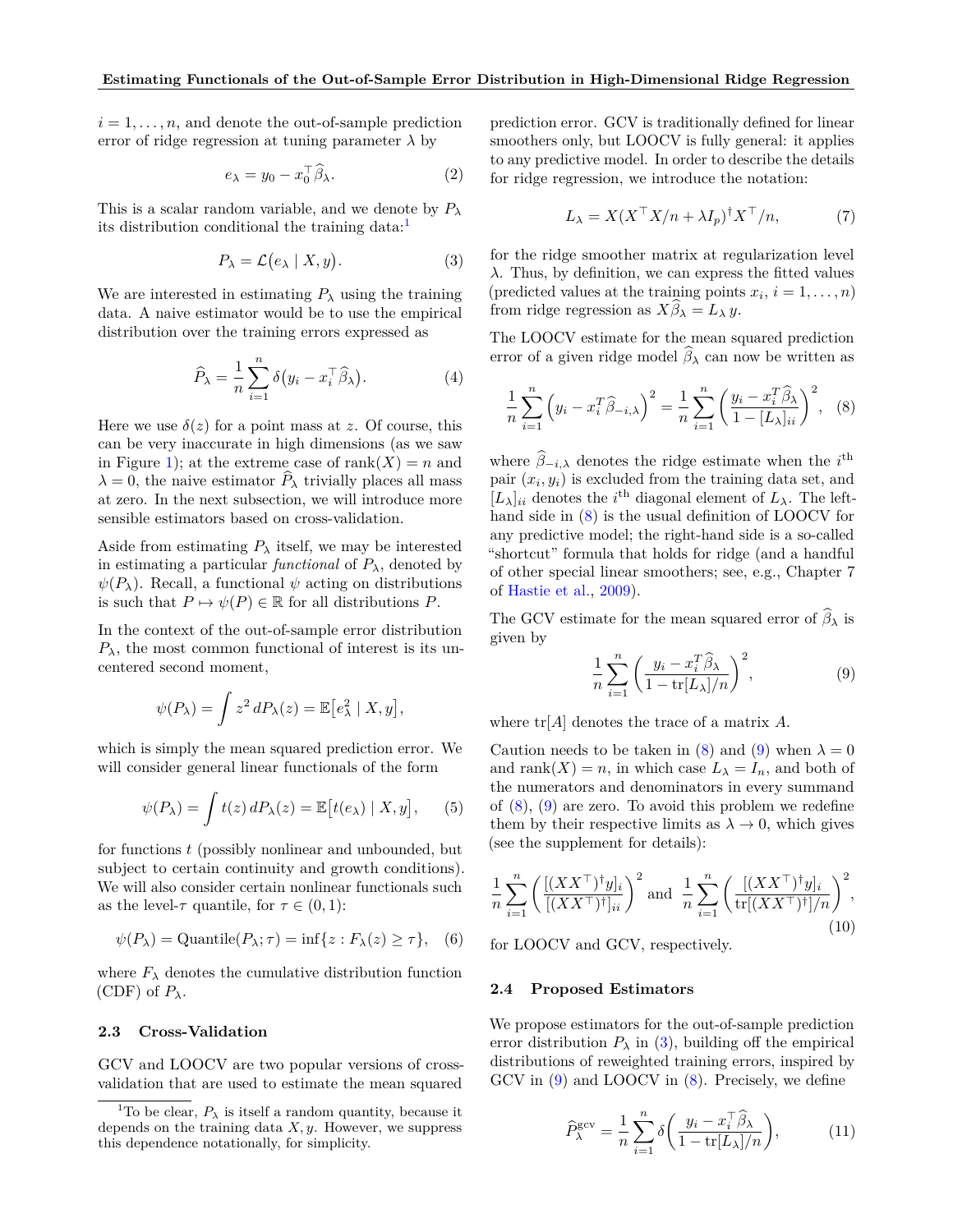which we refer to as the GCV estimate of the out-ofsample error distribution, and

$$
\widehat{P}_{\lambda}^{\text{loo}} = \frac{1}{n} \sum_{i=1}^{n} \delta \left( \frac{y_i - x_i^{\top} \widehat{\beta}_{\lambda}}{1 - [L_{\lambda}]_{ii}} \right), \tag{12}
$$

which we refer to as the LOOCV estimate of the outof-sample error distribution.

When  $\lambda = 0$  and rank $(X) = n$ , the above expressions are ill-defined, and we redefine them based on the forms of GCV and LOOCV in [\(10\)](#page-3-5):

$$
\widehat{P}_0^{\text{gcv}} = \frac{1}{n} \sum_{i=1}^n \delta\bigg(\frac{[(XX^\top)^\dagger y]_i}{\text{tr}[(XX^\top)^\dagger]/n}\bigg),\tag{13}
$$

$$
\widehat{P}_0^{\text{loo}} = \frac{1}{n} \sum_{i=1}^n \delta \left( \frac{[(XX^\top)^\dagger y]_i}{[(XX^\top)^\dagger]_{ii}} \right). \tag{14}
$$

To estimate a generic functional of  $\psi(P_\lambda)$  of the error distribution, we simply use

<span id="page-4-7"></span>
$$
\widehat{\psi}_{\lambda}^{\text{gev}} = \psi(\widehat{P}_{\lambda}^{\text{gev}}) \quad \text{and} \quad \widehat{\psi}_{\lambda}^{\text{loo}} = \psi(\widehat{P}_{\lambda}^{\text{gev}}). \tag{15}
$$

For  $\psi(P_\lambda) = \int z^2 dP_\lambda(z)$ , the plug-in estimates above reduce to the standard GCV and LOOCV estimates of the mean squared prediction error.

# **3 DISTRIBUTION ESTIMATION**

We first cover distributional convergence results. We impose the following mild structural and moment assumptions on the feature and response distributions.

<span id="page-4-2"></span>**Assumption 1** (Feature distribution)**.** Each feature vector can be decomposed as  $x_i = \sum^{1/2} z_i$ , for a deterministic symmetric matrix  $\Sigma \in \mathbb{R}^{p \times p}$  whose maximum eigenvalue is bounded above by  $r_{\text{max}} < \infty$ , and minimum eigenvalue is bounded below by  $r_{\min} > 0$ , where  $r_{\text{max}}$  and  $r_{\text{min}}$  are constants, and for a random vector  $z_i \in \mathbb{R}^p$  whose entries are i.i.d. with mean zero, unit variance, and  $\mathbb{E}[|z_{ij}|^{4+\mu}] \leq M_z < \infty$ , where  $\mu > 0$  and *M<sup>z</sup>* are constants.

The maximum eigenvalue bound for the feature covariance matrix  $\Sigma$  is used to control the magnitude of ridge predictions; the minimum eigenvalue bound is used in the analysis of the min-norm interpolator. Both of these can be relaxed further for some of our results, but we do not pursue such refinements here.

<span id="page-4-3"></span>**Assumption 2** (Response distribution)**.** Each *y<sup>i</sup>* has mean zero and satisfies  $\mathbb{E}[|y_i|^{4+\nu}] \leq M_y < \infty$ , where  $\nu > 0$  and  $M_y$  are constants.

The condition that each *y<sup>i</sup>* is centered is only used for simplicity. When  $y_i$  does not have mean zero, we would simply include an intercept in the model defined in  $(1)$ , and all of our results would translate accordingly.

We work in an asymptotic regime where the number the samples *n* and the number of features *p* both diverge to  $\infty$ , and yet their ratio  $p/n$  converges to  $\gamma \in (0,\infty)$ . Such asymptotic regime has received considerable attention recently in high-dimensional statistics and machine learning theory, which is commonly referred to as proportional asymptotics. The range of regularization parameter values  $\lambda$  over which our results will hold is a function of  $\gamma$  and  $r_{\min}$ . In preparation for the coming theorem statements, we define  $\lambda_{\min} = -(1 - \sqrt{\gamma})^2 r_{\min}$ .

<span id="page-4-0"></span>We are now ready to state the result concerning weak convergence of the empirical distributions  $(11)$ – $(14)$  to the true out-of-sample error distribution [\(3\)](#page-3-4).

<span id="page-4-5"></span><span id="page-4-1"></span>**Theorem 1** (Distribution estimation)**.** *Suppose [As](#page-4-2)[sumptions 1](#page-4-2) and [2](#page-4-3) hold. Then, for*  $\lambda > \lambda_{\min}$ ,

<span id="page-4-4"></span>
$$
\widehat{P}_{\lambda}^{\text{gcv}} \xrightarrow{d} P_{\lambda} \quad and \quad \widehat{P}_{\lambda}^{\text{loo}} \xrightarrow{d} P_{\lambda}, \tag{16}
$$

*almost surely (which means, here and henceforth, almost surely with respect to the distribution of X, y), as*  $n, p \to \infty$  *and*  $p/n \to \gamma \in (0, \infty)$ *.* 

In [\(16\)](#page-4-4), note the left- and right-hand sides both depend on *n, p*. To explain what we mean by convergence in distribution here: if  $\hat{P}_n$  and  $P_n$  are univariate distributions depending on *n* (where we make the notational dependence explicit for concreteness), and their CDFs are  $\widehat{F}_n$  and  $F_n$  respectively, then we write  $\widehat{P}_n \xrightarrow{d} P_n$  as  $n \to \infty$  to mean that  $|\widehat{F}_n(z) - F_n(z)| \to 0$  for every z that is a continuity point of  $F_n$  for all  $n$  large enough.

We remark that if we make the stronger assumption that  $P_\lambda$  converges weakly to a continuous distribution, then [Theorem 1](#page-4-5) can be strengthened from pointwise to uniform convergence in the following sense: in place of [\(16\)](#page-4-4), we have  $\sup_{z \in \mathbb{R}} |\widehat{F}_{\lambda}^{\text{gcv}}(z) - F_{\lambda}(z)| \to 0$ , where  $F_{\lambda}$  and  $\widehat{F}_{\lambda}^{\text{gcv}}$  are the distribution functions associated with  $P_{\lambda}$  and  $\hat{P}_{\lambda}^{\text{gcv}}$ , respectively, and the same result holds for LOOCV as well. This follows from standard arguments (e.g., Chapter 3 of [Durrett,](#page-9-19) [2019\)](#page-9-19), and we omit the details.

An extension (resembling the continuous mapping theorem) of [Theorem 1](#page-4-5) is given next.

**Corollary 2.** Let  $h : \mathbb{R} \to \mathbb{R}$  be a continuous function, and  $H_{\lambda}$  *denote the distribution of the transformed error*  $h(e_{\lambda})$  *conditional on the training data. Let*  $\widehat{H}_{\lambda}^{\text{gcv}}$  *and*  $\widehat{H}_{\lambda}^{\text{hco}}$  *(14)*  $\hat{H}_{\lambda}^{\text{loo}}$  denote the empirical distributions as in [\(11\)](#page-3-0)–[\(14\)](#page-4-1)*, but where the point mass in each summand is evaluated at h of its argument. Then, under [Assumptions 1](#page-4-2) and [2,](#page-4-3) for*  $\lambda > \lambda_{\min}$ ,

<span id="page-4-6"></span>
$$
\widehat{H}_{\lambda}^{\text{gcv}} \xrightarrow{d} H_{\lambda} \quad and \quad \widehat{H}_{\lambda}^{\text{loo}} \xrightarrow{d} H_{\lambda}, \tag{17}
$$

*almost surely as*  $n, p \to \infty$  *and*  $p/n \to \gamma \in (0, \infty)$ *.* 

Some remarks on the above results are in order. The assumptions required on the distributions of response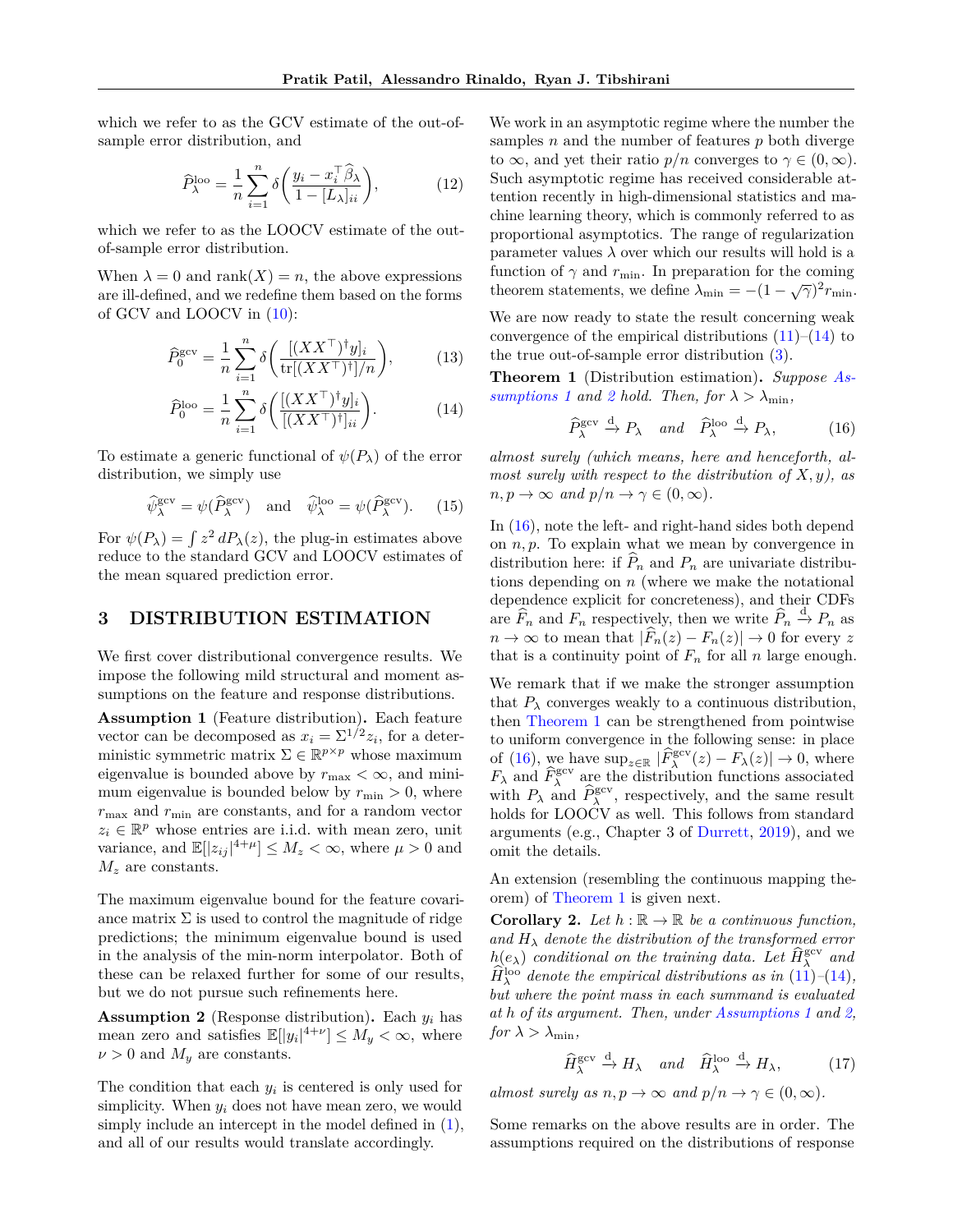<span id="page-5-0"></span>

Figure 2: An example with  $n = 2500$ ,  $p = 5000$ . We generated each  $x_i$  according to a Bernoulli distribution, and  $y_i$  by adding Bernoulli noise to a nonlinear (quadratic) function of  $x_i$ . The ridge tuning parameter was fixed at  $\lambda = 1$ . Each panel above examines weak convergence per [\(17\)](#page-4-6) for a different function h of the error variable (identity, absolute value, and square, from left to right). In each case, the GCV estimate (yellow) tracks the true distribution (blue) closely. Empirical results for LOOCV are given in the supplement.

and features are very weak. Notably, we do not require that the response comes from a well-specified model. Further, the distributions of the response and feature components could be arbitrary so long as they satisfy the moment bounds. As an illustration, we consider examples with binary features and noise in [Figure 2.](#page-5-0) Finally, since  $\lambda_{\min}$  < 0, the results cover the case of the min-norm interpolator (except when  $\gamma = 1$ ).

We next provide some intuition as to why the above results are true. Consider the special case of an underlying linear model  $y_0 = x_0^{\top} \beta_0 + \varepsilon_0$ , where  $\beta_0 \in \mathbb{R}^p$ is deterministic unknown parameter vector and  $\varepsilon_0$  is independent of  $x_0$ . In this case, the out-of-sample prediction error simplifies to  $e_{\lambda} = x_0^{\top} (\beta_0 - \widehat{\beta}_{\lambda}) + \varepsilon_0$ , and

$$
P_{\lambda} = \mathcal{L}(x_0^{\top}(\beta_0 - \widehat{\beta}_{\lambda})) \star \mathcal{L}(\varepsilon_0),
$$

where  $\star$  denotes convolution. Further assuming that the features  $x_0$  are Gaussian, as is the noise  $\varepsilon_0$ , with mean zero and variance  $\sigma^2$ , this law will be Gaussian with mean zero and variance  $||\beta_0 - \hat{\beta}_\lambda||^2_{\Sigma} + \sigma^2$ , where  $||a||_{\Sigma}^2 = a^{\top} \Sigma a$ . The variance here is the same as the mean squared prediction error of  $\beta_{\lambda}$ . As LOOCV and GCV (in their usual forms  $(8)$  and  $(9)$ ) track this variance term, [Theorem 1](#page-4-5) can be viewed as establishing asymptotic normality of the empirical distributions of LOOCV and GCV errors, in this special case.

However, [Theorem 1](#page-4-5) is considerably more general and applies even when  $\mathcal{L}(x_0^{\top}(\beta_0 - \hat{\beta}_\lambda))$  does not have an analytically known asymptotic limit (and to reiterate, applies even when  $\mathbb{E}[y_0 \mid x_0]$  is not linear in  $x_0$ ). In fact, [Theorem 1](#page-4-5) is itself a consequence of an more general result on the convergence of certain functionals of the error distribution, which is covered next.

## <span id="page-5-4"></span>**4 FUNCTIONAL ESTIMATION**

Now we derive convergence theory on the estimation of linear functionals [\(5\)](#page-3-6) of the out-of-sample prediction error distribution. In addition to serving as the main ingredient for proving [Theorem 1,](#page-4-5) it forms a building block for establishing convergence results that apply to certain nonlinear functionals of the error distribution, discussed in the next section.

## **4.1 Pointwise Convergence**

We impose the following assumption on the error function  $t$  in  $(5)$ .

<span id="page-5-1"></span>**Assumption 3** (Growth rate for the error function)**.** There are constants  $a, b, c > 0$  such that  $|t(z)| \leq az^2 +$  $|b|z| + c$  for any  $z \in \mathbb{R}$ .

The quadratic growth condition on the error function *t* in [Assumption 3](#page-5-1) is tied to the moment conditions in [Assumptions 1](#page-4-2) and [2.](#page-4-3) In particular, both assumptions together let us bound  $\mathbb{E}[|t(e_{\lambda})|^{2+\xi}],$  where  $\xi > 0$ . One can thus relax the requirement on the growth rate by assuming higher moments in [Assumptions 1](#page-4-2) and [2.](#page-4-3)

Henceforth, let  $T_{\lambda}$  denote the linear functional in [\(5\)](#page-3-6) corresponding to an error function *t*, and let  $\hat{T}_{\lambda}^{\text{gcv}}, \hat{T}_{\lambda}^{\text{loop}}$ denote the associated plug-in estimators in [\(15\)](#page-4-7). Next we give the first functional convergence result.

<span id="page-5-3"></span>**Theorem 3** (Linear functional estimation)**.** *Suppose [Assumptions 1](#page-4-2) and [2](#page-4-3) hold, and the function t is contin-uous and satisfies [Assumption 3.](#page-5-1) Then, for*  $\lambda > \lambda_{\min}$ ,

<span id="page-5-2"></span>
$$
\widehat{T}_{\lambda}^{\text{gcv}} - T_{\lambda} \to 0 \quad and \quad \widehat{T}_{\lambda}^{\text{loo}} - T_{\lambda} \to 0, \qquad (18)
$$

*almost surely as*  $n, p \to \infty$  *and*  $p/n \to \gamma \in (0, \infty)$ *.*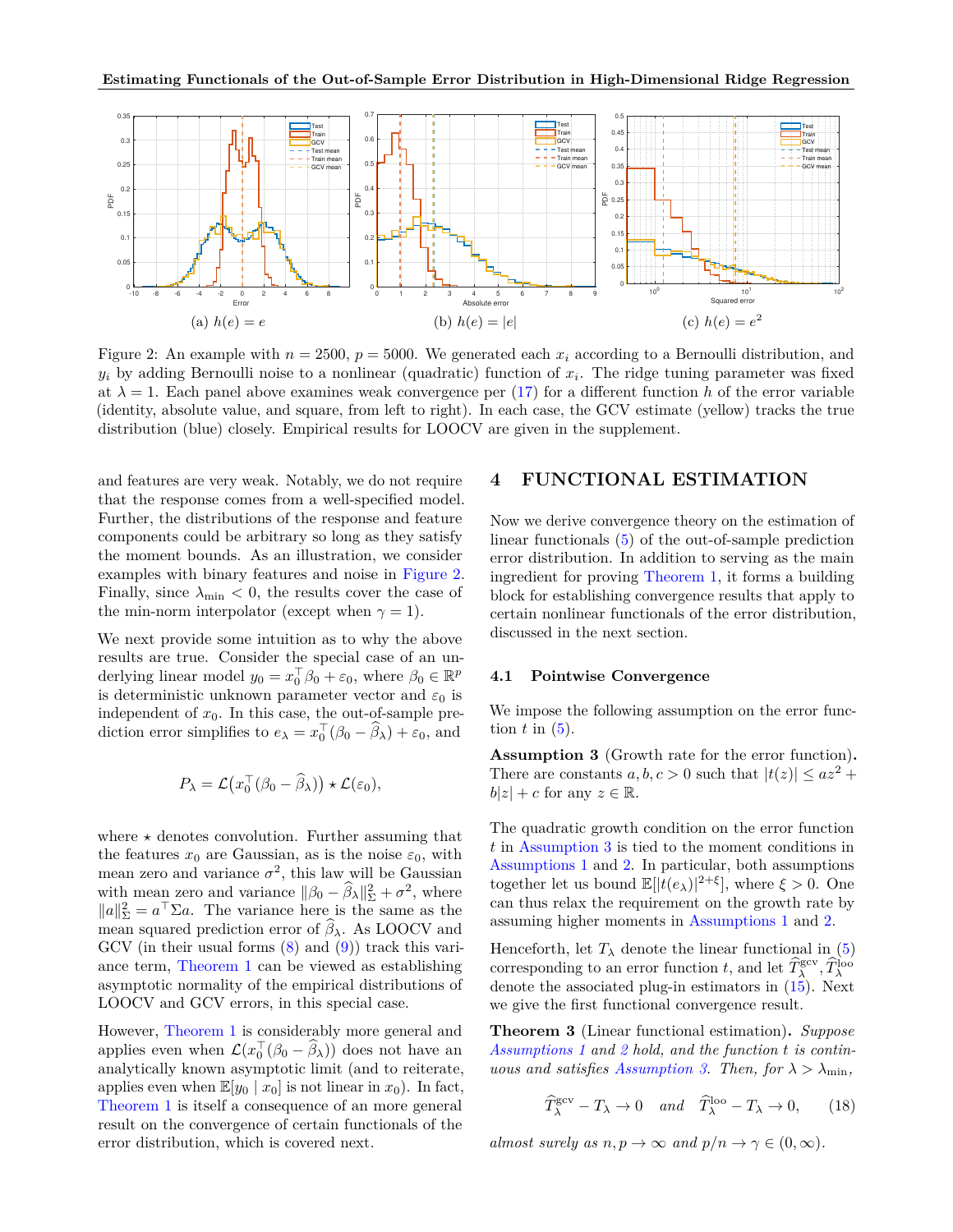Several remarks on the above result follow. As before, the allowed range of tuning parameter values includes the min-norm estimator, since  $\lambda_{\min} < 0$  (except when  $\gamma = 1$ ). Moreover, the convergence result in [\(18\)](#page-5-2) holds almost surely (with respect to the training data *X, y*). This is stronger than many previous results for CV that hold either in probability or expectation over the training data. Lastly, the error function *t* can be any arbitrary continuous, subquadratic function. In particular, it does *not* need to be bounded (which, by the Portmanteau theorem, would be equivalent to the weak convergence result in [Theorem 1\)](#page-4-5).

A special case of the last result was recently given in [Patil et al.](#page-10-20) [\(2021\)](#page-10-20) for squared error,  $t(e) = e^2$ , who assume a much more restricted setting of a well-specified linear model. The current result greatly extends this last one, by allowing for general error functions as well as nonlinear models. The proofs in [Patil et al.](#page-10-20) [\(2021\)](#page-10-20) exploit the bias-variance decomposition that accompanies squared error, analyze the asymptotic behavior of GCV first, and then tie this to LOOCV. Our approach in this paper is completely different (as it must be, due to the general lack of bias-variance decompositions for non-squared error functions). Below we highlight key steps involved in the proof of [Theorem 3.](#page-5-3)

**Proof overview.** Our strategy is to study LOOCV first, and then connect it to GCV. It helps to introduce an intermediate quantity:

<span id="page-6-0"></span>
$$
\widetilde{T}_{\lambda} = \frac{1}{n} \sum_{i=1}^{n} \mathbb{E} \left[ t(y_i - x_i^{\top} \widehat{\beta}_{-i,\lambda}) \mid X_{-i}, y_{-i} \right], \qquad (19)
$$

where we use  $X_{-i}$  and  $y_{-i}$  for the feature matrix and response vector with the  $i^{\text{th}}$  row and element removed, respectively, and  $\widehat{\beta}_{-i,\lambda}$  for the ridge estimator trained on *X*<sup>−</sup>*<sup>i</sup>* and *y*<sup>−</sup>*<sup>i</sup>* . One can interpret [\(19\)](#page-6-0) as the average of the functionals of the leave-one-out estimators  $\beta_{-i,\lambda}$ ,  $i = 1, \ldots, n$ . The result then follows from establishing that: (i)  $T_{\lambda} - \widetilde{T}_{\lambda} \xrightarrow{a.s.} 0$ , (ii)  $\widetilde{T}_{\lambda} - \widehat{T}_{\lambda}^{\text{loop}}$  a.s.  $\rho$ , and (iii)  $\hat{T}_{\lambda}^{\text{loo}} - \hat{T}_{\lambda}^{\text{gcv}} \xrightarrow{a.s.} 0$ . In step (i), we use the modulus of continuity of a suitably truncated error function and the stability of the ridge regression estimator. Step (ii) is based on identifying a martingale difference sequence and applying the Burkholder concentration inequality. In step (iii), we use a key lemma from [Patil et al.](#page-10-20) [\(2021\)](#page-10-20) on the asymptotic equivalence of certain functionals of sample covariance matrices. The full proof is deferred to the supplement (as with all others in this paper).

### **4.2 Uniform Convergence**

<span id="page-6-1"></span>The result in [Theorem 3,](#page-5-3) which is pointwise in  $\lambda$ , can be made uniform in  $\lambda$  under a stronger assumption on the error function *t*.

**Assumption 4** (Growth rate for the derivative of the error function). There are constants  $g, h > 0$  such that  $|t'(z)| \le g|z| + h$  for any  $z \in \mathbb{R}$ .

<span id="page-6-6"></span>**Theorem 4** (Linear functional estimation, uniform in *λ*)**.** *Assume the conditions of [Theorem 3,](#page-5-3) and that t is differentiable and satisfies [Assumption 4.](#page-6-1) Then, for any compact*  $\Lambda \subseteq (\lambda_{\min}, \infty)$ *,* 

<span id="page-6-2"></span>
$$
\sup_{\lambda \in \Lambda} |\widehat{T}_{\lambda}^{\text{gcv}} - T_{\lambda}| \to 0 \quad \text{and} \quad \sup_{\lambda \in \Lambda} |\widehat{T}_{\lambda}^{\text{loo}} - T_{\lambda}| \to 0, (20)
$$

*almost surely as*  $n, p \to \infty$  *and*  $p/n \to \gamma \in (0, \infty)$ *.* 

We remark that it is not essential that the error function *t* be differentiable. We can prove a similar result assuming that the error function *t* is Lipschitz continuous. We assume a global Lipschitz error function *t* to simplify the proof, but it should be possible to further relax this to a locally Lipschitz assumption, where we have control over the average Lipschitz constant. We do not pursue this in the current paper.

<span id="page-6-5"></span>**Theorem 5** (Linear functional estimation, uniform in *λ*, nonsmooth *t*)**.** *Assume the conditions of [Theorem 3,](#page-5-3) and that t is Lipschitz continuous. Then, for any com-* $\text{pact } \Lambda \subseteq (\lambda_{\min}, \infty)$ , the same result as in [\(20\)](#page-6-2) holds, *almost surely as*  $n, p \to \infty$  *and*  $p/n \to \gamma \in (0, \infty)$ *.* 

Such uniform convergence will come in handy in the applications discussed next.

## **5 OTHER APPLICATIONS**

The main application of [Theorem 3](#page-5-3) discussed thus far is the weak convergence in [Theorem 1.](#page-4-5) Several other applications are possible, as detailed in this section.

### **5.1 Variational Functional Estimation**

We consider estimation of certain nonlinear functionals that can be represented in variational form as minimizers of parametrized linear functionals over a sufficiently "nice" family of error functions. The main idea behind such an approach is to exploit uniform convergence of the plug-in estimators over the family.

Let  $\mathcal{T}_{\mathcal{V}} = \{t(\cdot, v) : \mathbb{R} \to \mathbb{R} : v \in \mathcal{V}\}\$  denote a family of functions indexed by a set  $\mathcal{V} \subseteq \mathbb{R}$ . Corresponding to each error function  $t(\cdot, v)$  in  $\mathcal{T}_\mathcal{V}$ , let  $T_\lambda(v)$  denote the linear functional [\(5\)](#page-3-6) associated with  $\beta_{\lambda}$ . A variational error functional, denoted by  $V_{\lambda}$ , is defined as

<span id="page-6-4"></span>
$$
V_{\lambda} = \underset{v \in \mathcal{V}}{\text{arg min}} \ T_{\lambda}(v). \tag{21}
$$

This is assumed to be unique.<sup>[2](#page-6-3)</sup> Meanwhile, denoting by  $\widehat{T}_{\lambda}^{\text{geo}}(v)$  and  $\widehat{T}_{\lambda}^{\text{loo}}(v)$  the plug-in estimators [\(15\)](#page-4-7) associated with the error function  $t(\cdot, v)$ , for  $v \in V$ , we

<span id="page-6-3"></span><sup>2</sup>This is done for simplicity, so we do not have to appeal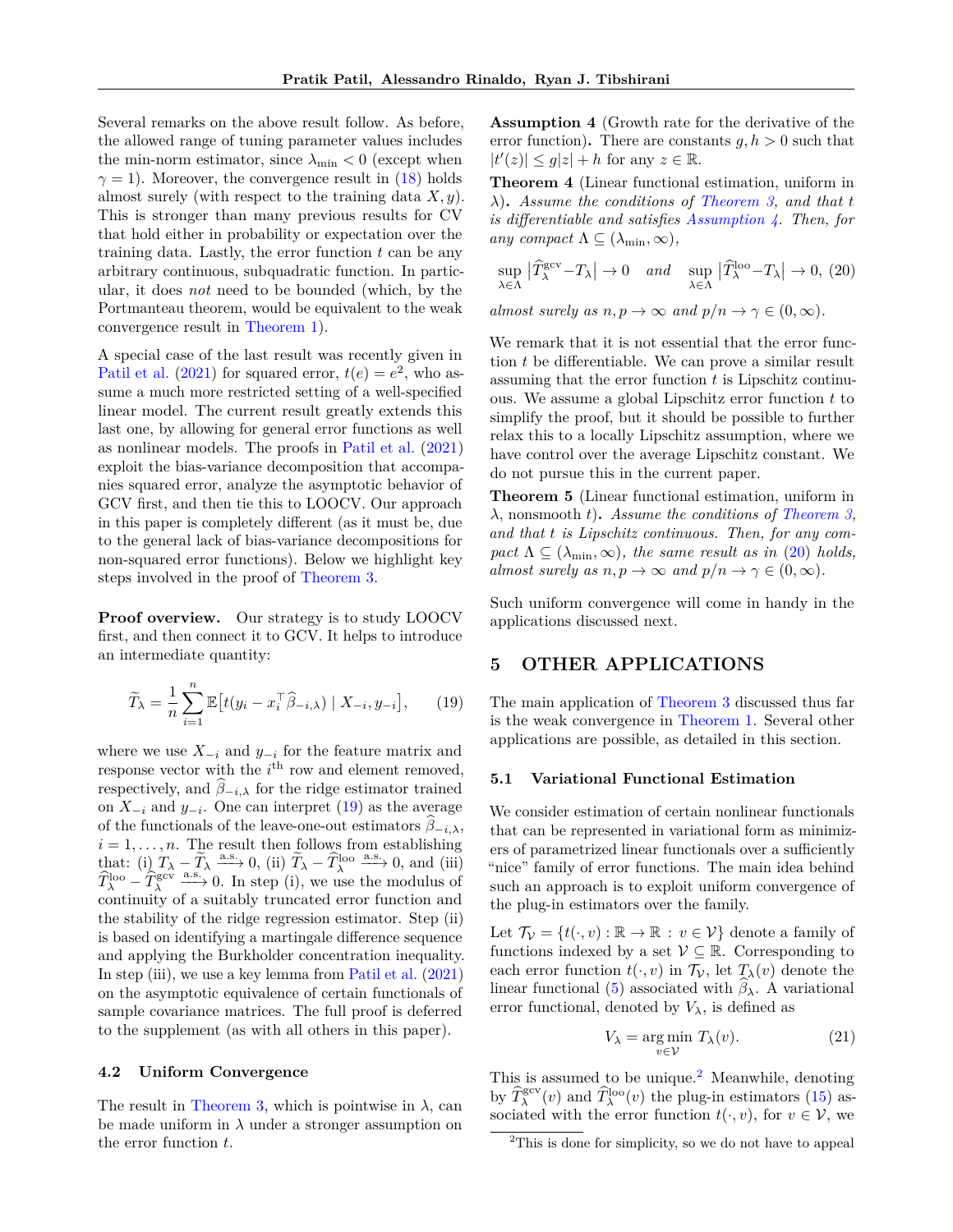can then define:

$$
\widehat{V}_{\lambda}^{\text{gcv}} \in \underset{v \in \mathcal{V}}{\text{arg min}} \ \widehat{T}_{\lambda}^{\text{gcv}}(v),\tag{22}
$$

$$
\widehat{V}^{\text{loo}}_{\lambda} \in \underset{v \in \mathcal{V}}{\text{arg min }} \widehat{T}^{\text{loo}}_{\lambda}(v). \tag{23}
$$

Note that we do not assume that these are unique (as is reflected by the element notation above). Our main result in the variational setting is as follows.

<span id="page-7-0"></span>**Theorem 6** (Variational functional estimation)**.** *Suppose Assumptions* 1 *and* [2](#page-4-3) *hold.* Let  $\mathcal{T}_v$  *be a pointwise equicontinuous family of functions, where* V *is compact, and each*  $t(\cdot, v)$  *satisfies [Assumption 3.](#page-5-1) For*  $\lambda > \lambda_{\min}$ ,

<span id="page-7-1"></span>
$$
\widehat{V}_{\lambda}^{\text{gcv}} - V_{\lambda} \to 0 \quad \text{and} \quad \widehat{V}_{\lambda}^{\text{loo}} - V_{\lambda} \to 0, \qquad (24)
$$

*almost surely as*  $n, p \to \infty$  *with*  $p/n \to \gamma \in (0, \infty)$ *.* 

The proof of [Theorem 6](#page-7-0) builds on the previous results. We apply [Theorem 3](#page-5-3) on  $t(\cdot, v)$  to establish the convergence of  $\widehat{T}_{\lambda}^{\text{gcv}}(v)$  to  $T_{\lambda}(v)$  for each  $v \in \mathcal{V}$ . The pointwise equicontinuity of functions in  $\mathcal{T}_{\mathcal{V}}$  leads to stochastic equicontinuity of  $\widehat{T}_{\lambda}^{\text{gcv}}(v) - T_{\lambda}(v)$ , which then provides GCV part of [\(24\)](#page-7-1). Similar arguments hold for LOOCV.

### **5.2 Quantile Estimation**

To illustrate the use of [Theorem 6,](#page-7-0) we consider estimating quantiles of the out-of-sample prediction error distribution. For  $\tau \in (0,1)$ , let  $Q_{\lambda}(\tau)$  denote the level- $\tau$ conditional quantile [\(6\)](#page-3-7), assumed unique for simplicity. While this is a nonlinear functional of  $P_\lambda$ , we will exploit the fact that [\(6\)](#page-3-7) can expressed in an equivalent variational form [\(Koenker and Bassett Jr.,](#page-9-20) [1978\)](#page-9-20):

$$
Q_{\lambda}(\tau) = \underset{u \in \mathcal{U}}{\arg \min} \ \mathbb{E}\big[t_{\tau}\big(y_0 - x_0^{\top} \widehat{\beta}_{\lambda} - u\big) \mid X, y\big], \tag{25}
$$

where  $t_{\tau}(u) = u(\tau - \mathbb{I}(u < 0))$ , sometimes called the pinball or tilted  $\ell_1$  loss. If  $\mathcal U$  is any set containing the true quantile, we can recognize  $Q_{\lambda}(\tau)$  as being in the form [\(21\)](#page-6-4), for the family  $\mathcal{T}_{\mathcal{U}} = \{t_{\tau}(.,u) : u \in \mathcal{U}\}\)$ . We can then define plug-in estimators  $\widehat{Q}_{\lambda}^{\text{gev}}(\tau)$  and  $\widehat{Q}_{\lambda}^{\text{loop}}(\tau)$ as in  $(22)$  and  $(23)$ , or to be fully explicit:

$$
\widehat{Q}_{\lambda}^{\text{gcv}}(\tau) \in \underset{u \in \mathcal{U}}{\text{arg min }} \frac{1}{n} \sum_{i=1}^{n} t_{\tau} \left( \frac{y_i - x_i^{\top} \widehat{\beta}_{\lambda}}{1 - \frac{\text{tr}[L_{\lambda}]}{n}} - u \right), \quad (26)
$$

$$
\widehat{Q}_{\lambda}^{\text{loo}}(\tau) \in \underset{u \in \mathcal{U}}{\text{arg min }} \frac{1}{n} \sum_{i=1}^{n} t_{\tau} \left( \frac{y_{i} - x_{i}^{\top} \widehat{\beta}_{\lambda}}{1 - [L_{\lambda}]_{ii}} - u \right), \quad (27)
$$

with suitable adaptations based on  $(13)$ ,  $(14)$  if  $\lambda = 0$ . These are essentially just the sample quantiles of GCV and LOOCV residuals, up to discretization issues (the sample quantiles not being unique for integral *τn*).

<span id="page-7-3"></span><span id="page-7-2"></span>**Corollary 7** (Quantile estimation)**.** *Suppose [Assump](#page-4-2)[tions 1](#page-4-2) and [2](#page-4-3) hold. Given*  $\tau \in (0,1)$ *, assume the level-* $\tau$ *quantile*  $Q_{\lambda}(\tau)$  *of*  $P_{\lambda}$  *is unique, and assume*  $\mathcal{U}$  *in* [\(26\)](#page-7-4)*,* [\(27\)](#page-7-5) *is any compact set that contains the true quantile. For any*  $\lambda > \lambda_{\min}$ ,

<span id="page-7-6"></span>
$$
\begin{aligned}\n\widehat{Q}_{\lambda}^{\text{gcv}}(\tau) - Q_{\lambda}(\tau) &\to 0 \quad \text{and} \quad \widehat{Q}_{\lambda}^{\text{loo}}(\tau) - Q_{\lambda}(\tau) &\to 0, \\
\text{almost surely as } n, p &\to \infty \text{ with } p/n \to \gamma \in (0, \infty).\n\end{aligned}
$$

Thanks to the general result in [Theorem 6,](#page-7-0) the proof of [\(28\)](#page-7-6) reduces to verifying the pointwise equicontinuity of the family of pinball loss functions.

Estimating quantiles gives us a way to construct prediction intervals for the out-of-sample response  $y_0$ , of the form:

<span id="page-7-8"></span>
$$
\mathcal{I}_{\lambda}^{\text{gcv}} = \left[ x_0^{\top} \widehat{\beta}_{\lambda} - \widehat{Q}_{\lambda}^{\text{gcv}}(\tau_l), \, x_0^{\top} \widehat{\beta}_{\lambda} + \widehat{Q}_{\lambda}^{\text{gcv}}(\tau_u) \right], \quad (29)
$$

<span id="page-7-9"></span>
$$
\mathcal{I}_{\lambda}^{\text{loo}} = \left[ x_0^{\top} \widehat{\beta}_{\lambda} - \widehat{Q}_{\lambda}^{\text{loo}}(\tau_l), \, x_0^{\top} \widehat{\beta}_{\lambda} + \widehat{Q}_{\lambda}^{\text{loo}}(\tau_u) \right], \quad (30)
$$

where  $\tau_l < \tau_u$  are appropriate lower and upper quantile levels chosen to provide the desired coverage. These intervals have asymptotically exact coverage conditional on the training set, as a consequence of [Corollary 7.](#page-7-7) See [Figure 3](#page-8-3) for empirical results.

#### **5.3 Regularization Tuning**

One important application of convergence results that are uniform in  $\lambda$ , for given functionals, is that we can tune the amount of regularization according to those functionals, and uniformity will imply that any minimizer of the plug-in estimator converges to a minimizer of the population functional. A typical strategy is to tune by minimizing the mean squared GCV or LOOCV error; but we can also tune via more robust measures such as absolute error, Huber error, or the length of the prediction intervals.

The next corollary certifies that the the level of regularization tuned by using the plug-in GCV and LOOCV estimators is almost surely optimal for a wide range of error functions.

<span id="page-7-5"></span><span id="page-7-4"></span>**Corollary 8** (Convergence of tuned errors)**.** *Suppose [Assumptions 1](#page-4-2) and [2](#page-4-3) hold. Suppose the error function t satisfies [Assumption 3,](#page-5-1) and furthermore, it is either differentiable and satisfies [Assumption 4,](#page-6-1) or else it is Lipschitz.* Let  $\Lambda \subseteq (\lambda_{\min}, \infty)$  be compact, and let  $\lambda^*$  be *a* minimizer of  $T_{\lambda}$  *over*  $\Lambda$ *. Similarly, let*  $\hat{\lambda}^{\text{gcv}}$  *and*  $\hat{\lambda}^{\text{loop}}$ *denote minimizers of*  $\widehat{T}_{\lambda}^{\text{gcv}}$  *and*  $\widehat{T}_{\lambda}^{\text{loo}}$  *over*  $\Lambda$ *, respectively. Then,*

$$
T_{\widehat{\lambda}^{\text{gcv}}}-T_{\lambda^*}\to 0 \quad \text{and} \quad T_{\widehat{\lambda}^{\text{loc}}} - T_{\lambda^*}\to 0,\qquad(31)
$$

*almost surely as*  $n, p \to \infty$  *with*  $p/n \to \gamma \in (0, \infty)$ *.* 

<span id="page-7-7"></span>to set-theoretic notation for convergence of minimizers in the statements that follow. More general formulations that do not assume uniqueness, via variational analysis, should be possible.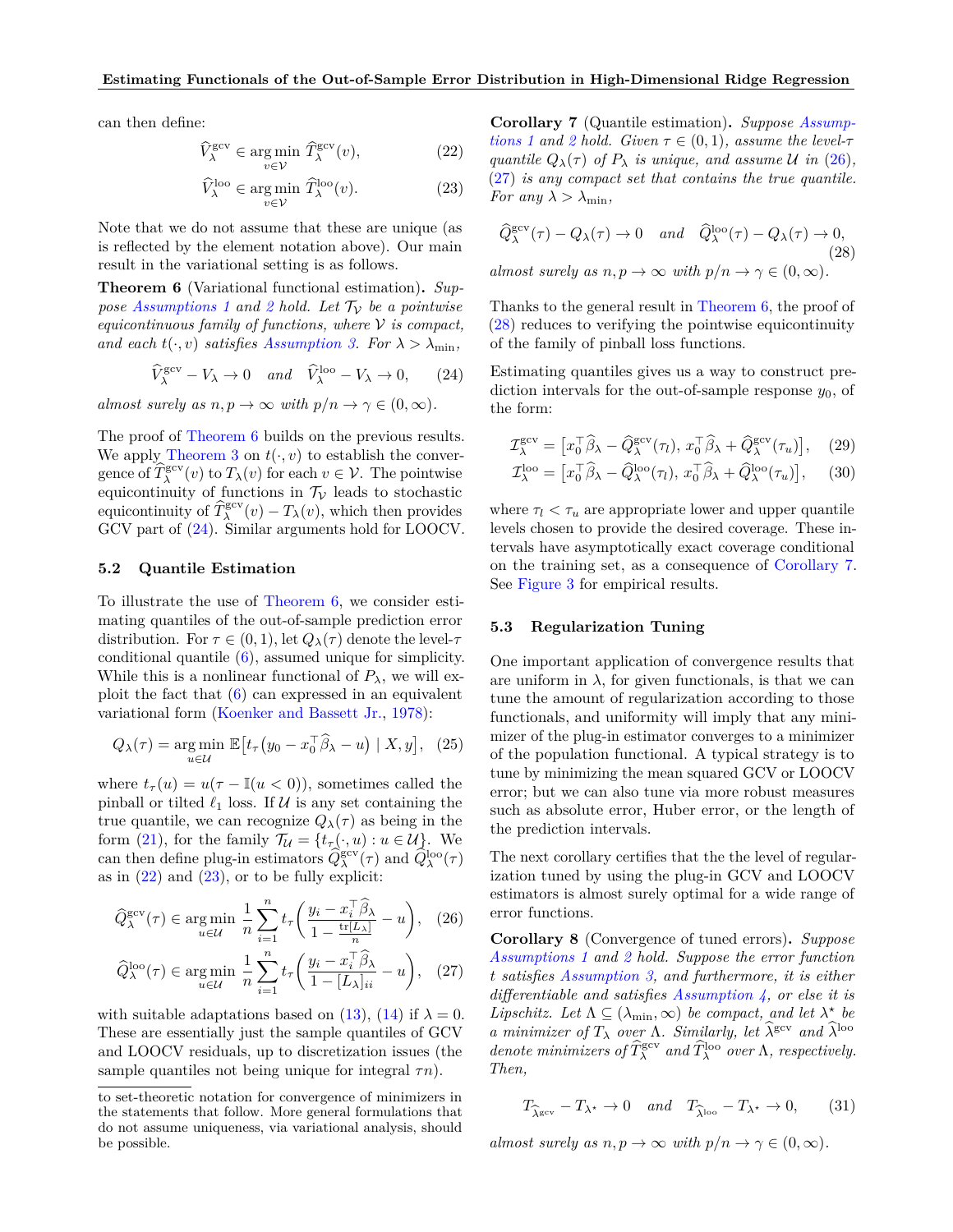<span id="page-8-3"></span>

Figure 3: Illustration of empirical coverage and length of GCV prediction intervals [\(29\)](#page-7-8) against nominal coverage, where  $n = 2500$ ,  $p = 5000$ . The data model has a latent structure with autoregressive feature covariance and true signal aligned with the principal eigenvector, similar to that in [Kobak et al.](#page-9-9) [\(2020\)](#page-9-9) (the supplement gives details), who investigated the empirical optimality of the min-norm interpolator. Here we see that intervals for any *λ* have excellent finite-sample coverage (left), and the case of  $\lambda = 0$  provides the smallest interval lengths (right).

# **6 DISCUSSION**

In this paper, we investigate the distribution of errors arising from both generalized and leave-one-out crossvalidation in the context of ridge regression. We show that these distributions converge to the out-of-sample prediction error distribution, under generic conditions. A core result in our work is on consistent estimation of linear functionals of the error distribution, yielding wide implications, including an extension to estimating certain nonlinear functionals which has applications in conditional predictive inference.

Amazingly (and surprisingly, even to us), these results continue to hold in an high-dimensional setting when *p > n*. LOOCV for ridge regression takes on a special form, based on the beautiful "shortcut" relation:

$$
y_i - x_i^{\top} \widehat{\beta}_{-i,\lambda} = \frac{y_i - x_i^{\top} \widehat{\beta}_{\lambda}}{1 - [L_{\lambda}]_{ii}} \approx \frac{y_i - x_i^{\top} \widehat{\beta}_{\lambda}}{1 - \text{tr}[L_{\lambda}]/n}.
$$

When  $p > n$  and  $\lambda = 0$ , the numerator and denominator in both fractions here are zero. However, as  $\lambda \to 0$ the numerator and denominator (in each fraction) tend to zero at exactly the same rate, allowing us to "cancel" the dependence on  $\lambda$  infinitesimally, leading to:

$$
y_i - x_i^{\top} \widehat{\beta}_{-i,0} = \frac{[(XX^{\top})^{\dagger} y]_i}{[(XX^{\top})^{\dagger}]_{ii}} \approx \frac{[(XX^{\top})^{\dagger} y]_i}{\text{tr}[(XX^{\top})^{\dagger}]/n}.
$$

This fact was first derived in [Hastie et al.](#page-9-8) [\(2019\)](#page-9-8), and it is key for our results.

The most immediate next direction is to study kernel ridge regression, which yields a similar "shortcut" for-mula [\(Hastie,](#page-9-21) [2020\)](#page-9-21) where  $XX^{\top}$  gets replaced by the kernel gram matrix. For other predictive models that do not yield exact leave-one-out formulae (in terms of training errors), examining to what degree similar results hold true is an interesting direction for future study. This is especially interesting for "benign" interpolators, now an active area of research, which decompose into a "simple" component useful for prediction and a "spiky" component that interpolates the training data [\(Bartlett et al.,](#page-9-22) [2021\)](#page-9-22). As interpolators gain a central role in modern machine learning, adapting CV methods to work seamlessly with them is becoming of foundational importance. This current paper serves as a step in that direction.

### **Acknowledgements**

We thank Arun Kumar Kuchibhotla and Yuting Wei for helpful discussions. We also thank the anonymous reviewers for their comments that improved the presentation of this paper. PP and RJT were supported by ONR grant N00014-20-1-2787.

### **References**

- <span id="page-8-0"></span>David M. Allen. The relationship between variable selection and data agumentation and a method for prediction. *Technometrics*, 16(1):125–127, 1974.
- <span id="page-8-1"></span>Sylvain Arlot and Alain Celisse. A survey of crossvalidation procedures for model selection. *Statistics surveys*, 4:40–79, 2010.
- <span id="page-8-2"></span>Morgane Austern and Wenda Zhou. Asymptotics of cross-validation. *arXiv preprint arXiv:2001.11111*, 2020.
- <span id="page-8-4"></span>Zhi-Dong Bai and Jack W. Silverstein. No eigenvalues outside the support of the limiting spectral distribu-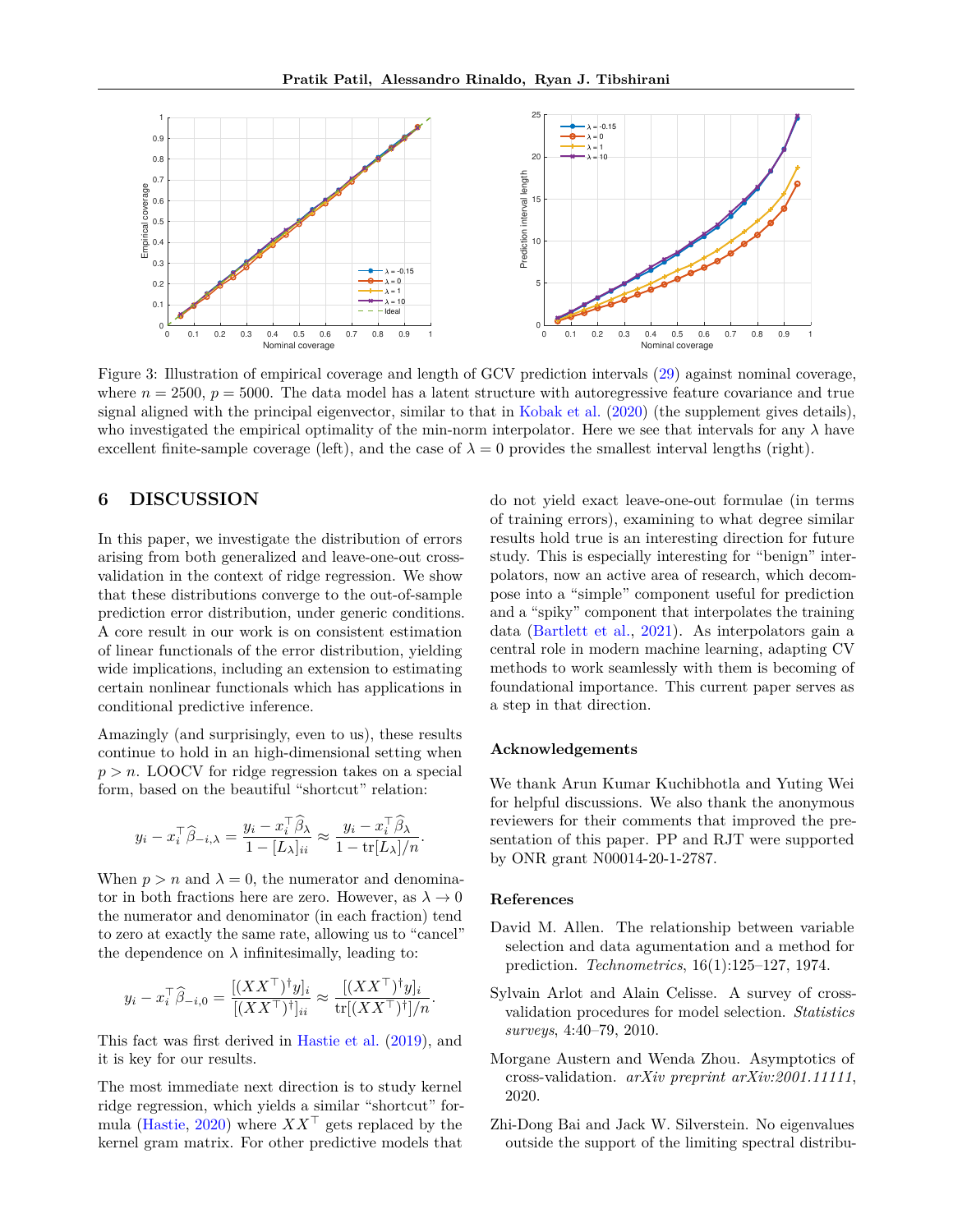### **Estimating Functionals of the Out-of-Sample Error Distribution in High-Dimensional Ridge Regression**

tion of large-dimensional sample covariance matrices. *The Annals of Probability*, 26(1):316–345, 1998.

- <span id="page-9-26"></span>Zhidong Bai and Jack W. Silverstein. *Spectral Analysis of Large Dimensional Random Matrices*. Springer, 2010.
- <span id="page-9-6"></span>Peter L. Bartlett, Philip M. Long, Gábor Lugosi, and Alexander Tsigler. Benign overfitting in linear regression. *Proceedings of the National Academy of Sciences*, 117(48):30063–30070, 2020.
- <span id="page-9-22"></span>Peter L. Bartlett, Andrea Montanari, and Alexander Rakhlin. Deep learning: a statistical viewpoint. *arXiv preprint arXiv:2103.09177*, 2021.
- <span id="page-9-14"></span>Pierre Bayle, Alexandre Bayle, Lucas Janson, and Lester Mackey. Cross-validation confidence intervals for test error. *arXiv preprint arXiv:2007.12671*, 2020.
- <span id="page-9-12"></span>Ahmad Beirami, Meisam Razaviyayn, Shahin Shahrampour, and Vahid Tarokh. On optimal generalizability in parametric learning. *arXiv preprint arXiv:1711.05323*, 2017.
- <span id="page-9-7"></span>Mikhail Belkin, Daniel Hsu, and Ji Xu. Two models of double descent for weak features. *SIAM Journal on Mathematics of Data Science*, 2(4):1167–1180, 2020.
- <span id="page-9-18"></span>Olivier Bousquet and André Elisseeff. Stability and generalization. *The Journal of Machine Learning Research*, 2:499–526, 2002.
- <span id="page-9-25"></span>Donald L. Burkholder. Distribution function inequalities for martingales. *The Annals of Probability*, 1(1): 19–42, 1973.
- <span id="page-9-17"></span>Alain Celisse and Benjamin Guedj. Stability revisited: new generalisation bounds for the leave-one-out. *arXiv preprint arXiv:1608.06412*, 2016.
- <span id="page-9-24"></span>James Davidson. *Stochastic limit theory: An introduction for econometricians*. OUP Oxford, 1994.
- <span id="page-9-23"></span>Ronald A. DeVore and George G. Lorentz. *Constructive approximation*, volume 303. Springer Science & Business Media, 1993.
- <span id="page-9-28"></span>Edgar Dobriban and Stefan Wager. High-dimensional asymptotics of prediction: Ridge regression and classification. *The Annals of Statistics*, 46(1):247–279, 2018.
- <span id="page-9-19"></span>Rick Durrett. *Probability: theory and examples*, volume 49. Cambridge university press, 2019.
- <span id="page-9-27"></span>László Erdos and Horng-Tzer Yau. A dynamical approach to random matrix theory. *Courant Lecture Notes in Mathematics*, 28, 2017.
- <span id="page-9-0"></span>Seymour Geisser. The predictive sample reuse method with applications. *Journal of the American statistical Association*, 70(350):320–328, 1975.
- <span id="page-9-13"></span>Ryan Giordano, William Stephenson, Runjing Liu, Michael Jordan, and Tamara Broderick. A swiss army infinitesimal jackknife. In *The 22nd International Conference on Artificial Intelligence and Statistics*, pages 1139–1147. PMLR, 2019.
- <span id="page-9-1"></span>Gene H. Golub, Michael Heath, and Grace Wahba. Generalized cross-validation as a method for choosing a good ridge parameter. *Technometrics*, 21(2):215– 223, 1979.
- <span id="page-9-10"></span>László Györfi, Michael Kohler, Adam Krzyzak, and Harro Walk. *A Distribution-free Theory of Nonparametric Regression*. Springer Science & Business Media, 2006.
- <span id="page-9-21"></span>Trevor Hastie. Ridge regularization: An essential concept in data science. *Technometrics*, 62(4):426–433, 2020.
- <span id="page-9-11"></span>Trevor Hastie, Robert Tibshirani, and Jerome Friedman. *The Elements of Statistical Learning*. Springer Series in Statistics, 2009. Second edition.
- <span id="page-9-8"></span>Trevor Hastie, Andrea Montanari, Saharon Rosset, and Ryan J. Tibshirani. Surprises in high-dimensional ridgeless least squares interpolation. *arXiv preprint arXiv:1903.08560*, 2019.
- <span id="page-9-4"></span>Arthur E. Hoerl and Robert W. Kennard. Ridge regression: Biased estimation for nonorthogonal problems. *Technometrics*, 12(1):55–67, 1970a.
- <span id="page-9-5"></span>Arthur E. Hoerl and Robert W. Kennard. Ridge regression: applications to nonorthogonal problems. *Technometrics*, 12(1):69–82, 1970b.
- <span id="page-9-15"></span>Satyen Kale, Ravi Kumar, and Sergei Vassilvitskii. Cross-validation and mean-square stability. In *In Proceedings of the Second Symposium on Innovations in Computer Science*. Citeseer, 2011.
- <span id="page-9-9"></span>Dmitry Kobak, Jonathan Lomond, and Benoit Sanchez. The optimal ridge penalty for real-world highdimensional data can be zero or negative due to the implicit ridge regularization. *Journal of Machine Learning Research*, 21(169):1–16, 2020.
- <span id="page-9-20"></span>Roger Koenker and Gilbert Bassett Jr. Regression quantiles. *Econometrica: Journal of the Econometric Society*, pages 33–50, 1978.
- <span id="page-9-16"></span>Ravi Kumar, Daniel Lokshtanov, Sergei Vassilvitskii, and Andrea Vattani. Near-optimal bounds for crossvalidation via loss stability. In *International Conference on Machine Learning*, pages 27–35. PMLR, 2013.
- <span id="page-9-2"></span>Ker-Chau Li. From Stein's unbiased risk estimates to the method of generalized cross validation. *The Annals of Statistics*, pages 1352–1377, 1985.
- <span id="page-9-3"></span>Ker-Chau Li. Asymptotic optimality of *C<sup>L</sup>* and generalized cross-validation in ridge regression with appli-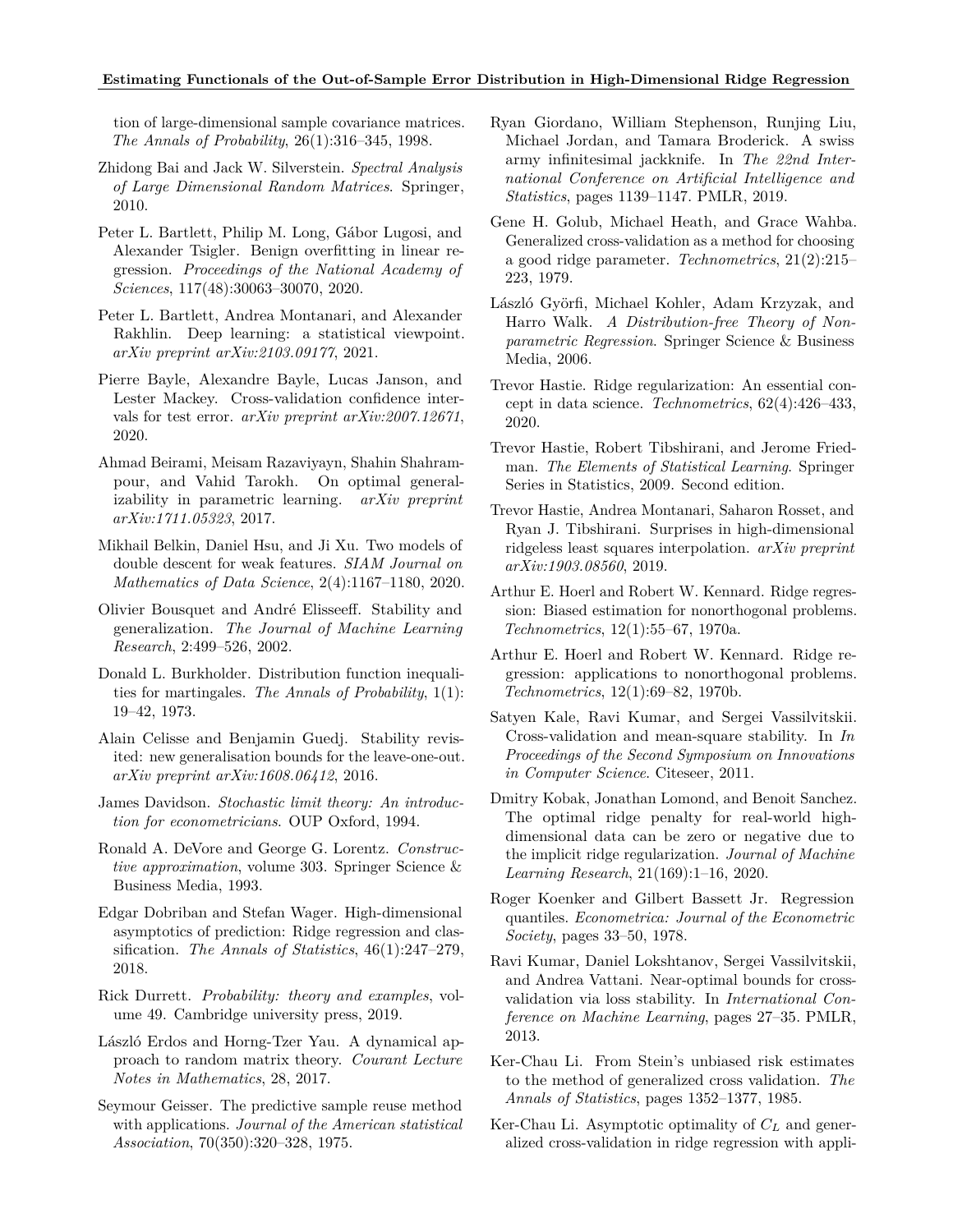cation to spline smoothing. *The Annals of Statistics*, 14(3):1101–1112, 1986.

- <span id="page-10-4"></span>Ker-Chau Li. Asymptotic optimality for *Cp*, *CL*, crossvalidation and generalized cross-validation: Discrete index set. *The Annals of Statistics*, 15(3):958–975, 1987.
- <span id="page-10-10"></span>Tengyuan Liang and Alexander Rakhlin. Just interpolate: Kernel "ridgeless" regression can generalize. *The Annals of Statistics*, 48(3):1329–1347, 2020.
- <span id="page-10-13"></span>Yong Liu, Shali Jiang, and Shizhong Liao. Efficient approximation of cross-validation for kernel methods using bouligand influence function. In *International Conference on Machine Learning*, pages 324–332. PMLR, 2014.
- <span id="page-10-25"></span>Song Mei and Andrea Montanari. The generalization error of random features regression: Precise asymptotics and the double descent curve. *Communications on Pure and Applied Mathematics*, 2019.
- <span id="page-10-12"></span>Rosa J. Meijer and Jelle J. Goeman. Efficient approximate k-fold and leave-one-out cross-validation for ridge regression. *Biometrical Journal*, 55(2):141–155, 2013.
- <span id="page-10-7"></span>Vidya Muthukumar, Kailas Vodrahalli, Vignesh Subramanian, and Anant Sahai. Harmless interpolation of noisy data in regression. *IEEE Journal on Selected Areas in Information Theory*, 1(1):67–83, 2020.
- <span id="page-10-14"></span>Tomoyuki Obuchi and Yoshiyuki Kabashima. Cross validation in LASSO and its acceleration. *Journal of Statistical Mechanics: Theory and Experiment*, 2016.
- <span id="page-10-20"></span>Pratik Patil, Yuting Wei, Alessandro Rinaldo, and Ryan J. Tibshirani. Uniform consistency of crossvalidation estimators for high-dimensional ridge regression. In *International Conference on Artificial Intelligence and Statistics*, pages 3178–3186. PMLR, 2021.
- <span id="page-10-23"></span>Kaare Brandt Petersen, Michael Syskind Pedersen, et al. The matrix cookbook. *Technical University of Denmark*, 7(15):510, 2008.
- <span id="page-10-11"></span>Kamiar Rahnama Rad and Arian Maleki. A scalable estimate of the out-of-sample prediction error via approximate leave-one-out cross-validation. *Journal of the Royal Statistical Society: Series B (Statistical Methodology)*, 82(4):965–996, 2020.
- <span id="page-10-18"></span>Kamiar Rahnama Rad, Wenda Zhou, and Arian Maleki. Error bounds in estimating the out-of-sample prediction error using leave-one-out cross validation in high-dimensions. In *International Conference on Artificial Intelligence and Statistics*, pages 4067–4077. PMLR, 2020.
- <span id="page-10-9"></span>Dominic Richards, Jaouad Mourtada, and Lorenzo Rosasco. Asymptotics of ridge(less) regression

under general source condition. *arXiv preprint arXiv:2006.06386*, 2020.

- <span id="page-10-21"></span>Lukas Steinberger and Hannes Leeb. Leave-one-out prediction intervals in linear regression models with many variables. *arXiv preprint arXiv:1602.05801*, 2016.
- <span id="page-10-22"></span>Lukas Steinberger and Hannes Leeb. Conditional predictive inference for high-dimensional stable algorithms. *arXiv preprint arXiv:1809.01412*, 2018.
- <span id="page-10-16"></span>William Stephenson and Tamara Broderick. Approximate cross-validation in high dimensions with guarantees. In *International Conference on Artificial Intelligence and Statistics*, pages 2424–2434. PMLR, 2020.
- <span id="page-10-0"></span>Mervyn Stone. Cross-validatory choice and assessment of statistical predictions. *Journal of the Royal Statistical Society: Series B*, 36(2):111–133, 1974.
- <span id="page-10-1"></span>Mervyn Stone. Asymptotics for and against crossvalidation. *Biometrika*, 64(1):29–35, 1977.
- <span id="page-10-24"></span>Terence Tao. *An epsilon of room, I: real analysis*, volume 1. American Mathematical Soc., 2010.
- <span id="page-10-6"></span>Andrei N. Tikhonov. On the solution of ill-posed problems and the method of regularization. In *Doklady Akademii Nauk SSSR*, volume 151, pages 501–504, 1963.
- <span id="page-10-5"></span>Andrey N. Tikhonov. On the stability of inverse problems. In *Doklady Akademii Nauk SSSR*, volume 39, pages 195–198, 1943.
- <span id="page-10-2"></span>Grace Wahba. Spline bases, regularization, and generalized cross-validation for solving approximation problems with large quantities of noisy data. *Approximation Theory III*, 1980.
- <span id="page-10-3"></span>Grace Wahba. *Spline Models for Observational Data*. SIAM, 1990.
- <span id="page-10-15"></span>Shuaiwen Wang, Wenda Zhou, Arian Maleki, Haihao Lu, and Vahab Mirrokni. Approximate leave-oneout for high-dimensional non-differentiable learning problems. *arXiv preprint arXiv:1810.02716*, 2018.
- <span id="page-10-17"></span>Ashia Wilson, Maximilian Kasy, and Lester Mackey. Approximate cross-validation: Guarantees for model assessment and selection. In *International Conference on Artificial Intelligence and Statistics*, pages 4530–4540. PMLR, 2020.
- <span id="page-10-8"></span>Denny Wu and Ji Xu. On the optimal weighted *ℓ*<sup>2</sup> regularization in overparameterized linear regression. *arXiv preprint arXiv:2006.05800*, 2020.
- <span id="page-10-19"></span>Ji Xu, Arian Maleki, Kamiar Rahnama Rad, and Daniel Hsu. Consistent risk estimation in moderately highdimensional linear regression. *IEEE Transactions on Information Theory*, 67(9):5997–6030, 2021.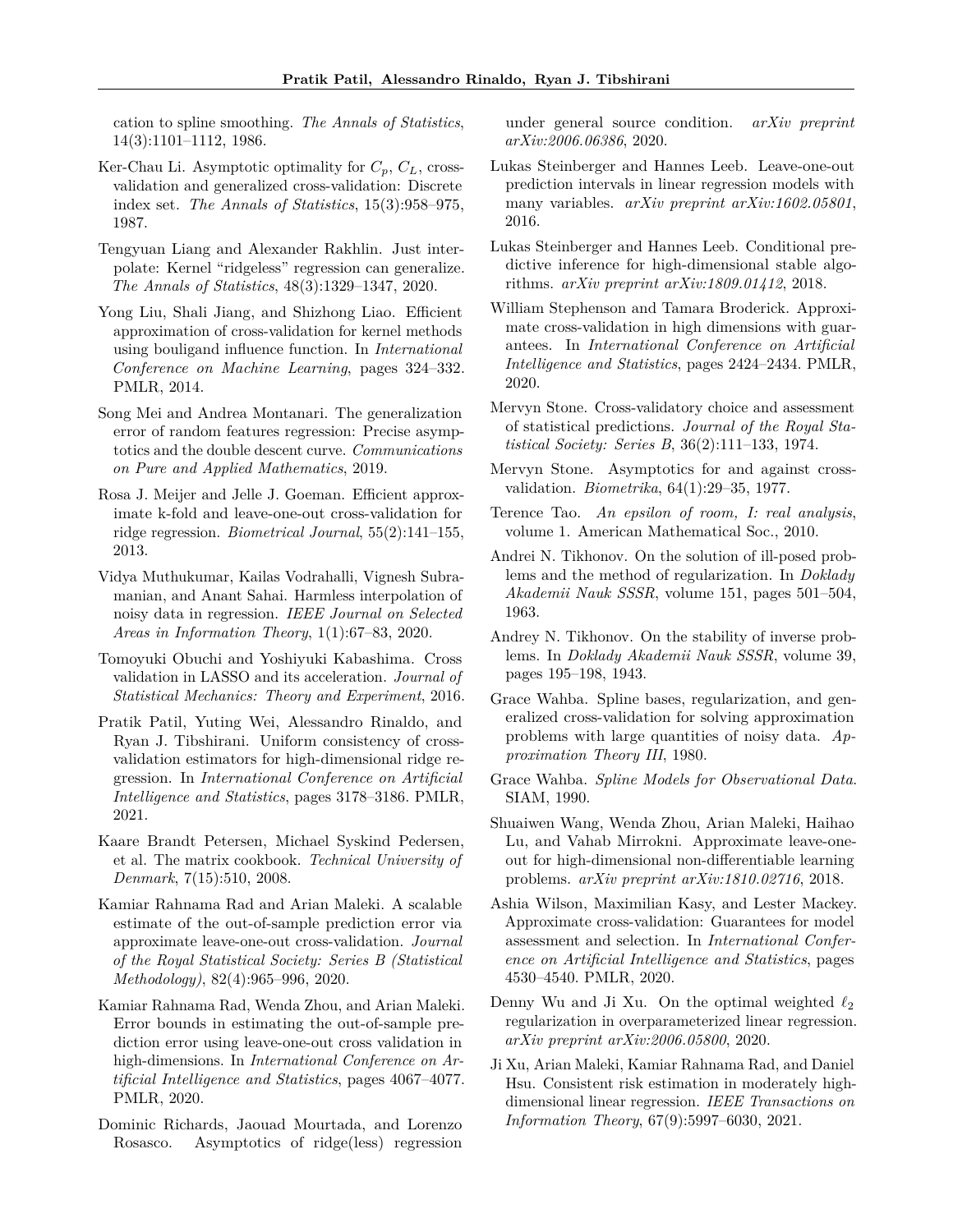# **Supplementary Material: Estimating Functionals of the Out-of-Sample Error Distribution in High-Dimensional Ridge Regression**

This supplement contains additional details, proofs, and numerical experiments for the paper "Estimating Functionals of the Out-of-Sample Error Distribution in High-Dimensional Ridge Regression." The content of the supplement is organized as follows. In [Appendices A](#page-11-0) to [C,](#page-25-0) we first provide proofs related to [Theorems 3](#page-5-3) to [5,](#page-6-5) respectively, along with supporting lemmas used in the process, as they constitute building blocks for other theoretical results. Then [Appendix D](#page-26-0) contains proof of [Theorem 1,](#page-4-5) while [Appendix E](#page-28-0) contains proofs related to [Theorem 6,](#page-7-0) along with further theoretical results related to quantile estimation. Additional numerical results and experimental details are provided in [Appendix F.](#page-29-0) Finally, [Appendix G](#page-30-0) collects statements of supplementary results from the literature that are used in various proofs throughout the supplement.

A note about constants throughout the supplement: We use the letter *C* (either standalone or with a subscript such as  $C_1$ ) to denote a generic constant whose value can change from line to line. Additionally, some of the inequalities only hold almost surely for sufficiently large *n*. We will sometimes use the term eventually almost surely to indicate such statements.

# <span id="page-11-0"></span>**A PROOFS RELATED TO [Theorem 3](#page-5-3)**

As suggested in the proof overview in [Section 4](#page-5-4) of the paper, we will first show the second part of the theorem statement:  $\widehat{T}_{\lambda}^{\text{loo}}-T_{\lambda} \xrightarrow{\text{a.s.}} 0$ , and use it to show the first part:  $\widehat{T}_{\lambda}^{\text{gev}}-T_{\lambda} \xrightarrow{\text{a.s.}} 0$ , as  $n, p \to \infty$  with  $p/n \to \gamma \in (0, \infty)$ .

• To prove  $\widehat{T}_{\lambda}^{\text{loop}} - T_{\lambda} \xrightarrow{\text{a.s.}} 0$ , we introduce an intermediate quantity  $\widetilde{T}_{\lambda}$  as in (19) and break the difference

<span id="page-11-1"></span>
$$
T_{\lambda} - \widehat{T}_{\lambda}^{\text{loo}} = (T_{\lambda} - \widetilde{T}_{\lambda}) + (\widetilde{T}_{\lambda} - \widehat{T}_{\lambda}^{\text{loo}}). \tag{32}
$$

We will show that both terms in the decomposition [\(32\)](#page-11-1) almost surely vanish. [Appendix A.1](#page-12-0) shows the convergence for the first term, while [Appendix A.2](#page-13-0) shows the convergence for the second term.

• To prove  $\widehat{T}_{\lambda}^{\text{gcv}} - T_{\lambda} \xrightarrow{\text{a.s.}} 0$ , we similarly break the difference

<span id="page-11-2"></span>
$$
T_{\lambda} - \widehat{T}_{\lambda}^{\text{gcv}} = (T_{\lambda} - \widehat{T}_{\lambda}^{\text{loo}}) + (\widehat{T}_{\lambda}^{\text{loo}} - \widehat{T}_{\lambda}^{\text{gcv}}).
$$
\n(33)

We have already dealt with the first term in the decomposition  $(33)$  in  $(32)$ . We show the second term almost surely goes to zero in [Appendix A.3.](#page-16-0)

We will show the three aforementioned converges first under a slight stronger assumption that the error function *t* is uniformly continuous. Using a truncation argument, we will then relax them to continuous error functions *t* in [Appendix A.4.](#page-18-0) Let  $\omega_t : [0, \infty] \to [0, \infty]$  denote a modulus of continuity of t. Without of loss of generality, we can assume  $\omega_t$  to be non-decreasing and continuous. Since the error function is assumed to be uniformly continuous, such a modulus exits (see, e.g., Chapter 2 of [DeVore and Lorentz,](#page-9-23) [1993\)](#page-9-23). In addition, let  $\bar{\omega}_t$  denote the least concave majorant of  $\omega_t$ . From [DeVore and Lorentz](#page-9-23) [\(1993,](#page-9-23) Lemma 6.1),  $\overline{\omega}_t$  is also a modulus of continuity and satisfies  $\overline{\omega}_t(r) \leq 2\omega_t(r)$  for  $r \geq 0$ . We will make use of these properties below.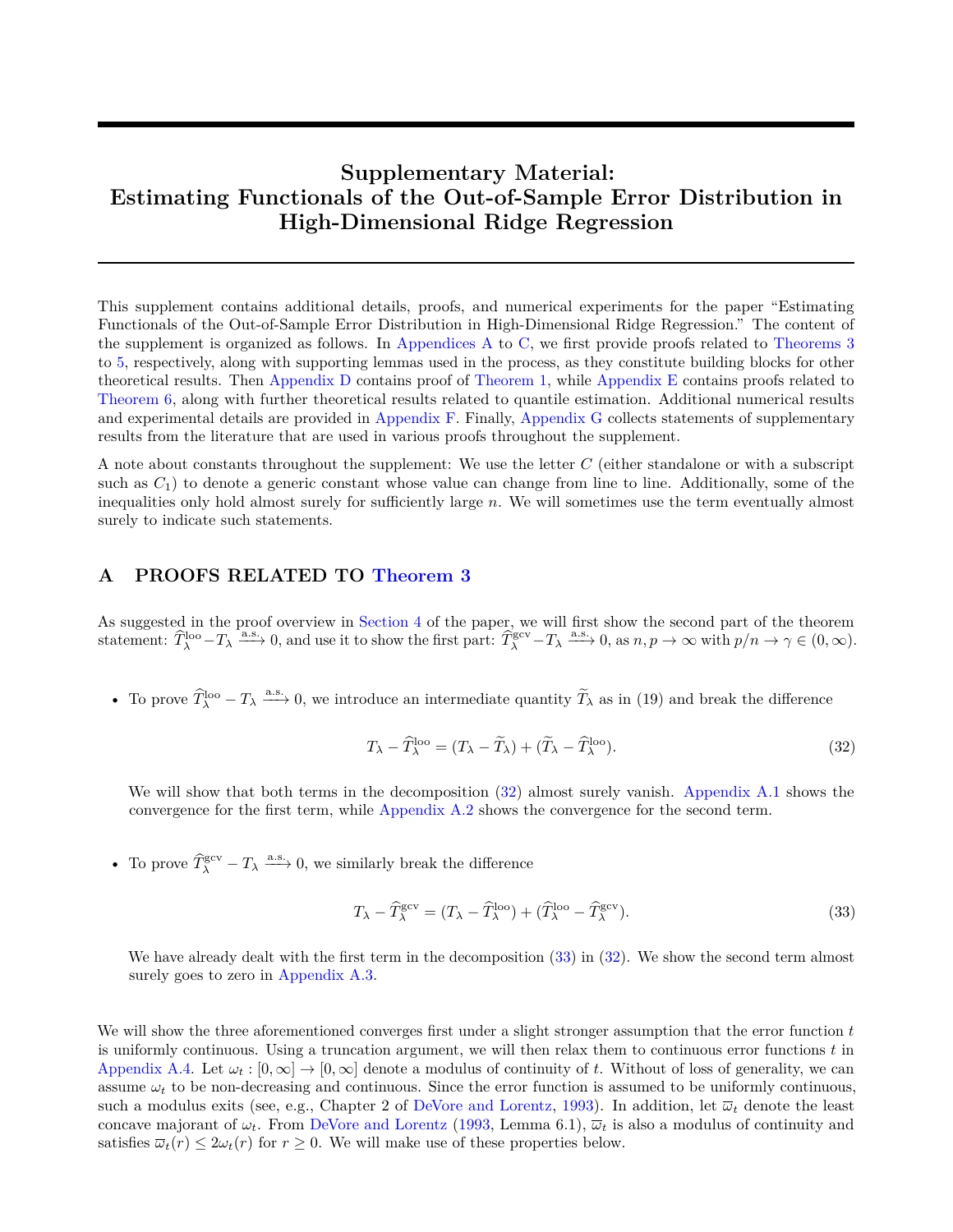## <span id="page-12-0"></span>**A.1 Functional to LOO Functional**

Towards showing  $T_{\lambda} - \widetilde{T}_{\lambda} \xrightarrow{a.s.} 0$ , we begin by manipulating the desired difference using properties of conditional expectation as follows:

$$
T_{\lambda} - \widetilde{T}_{\lambda} = \mathbb{E}\left[t(y_0 - x_0^{\top}\widehat{\beta}_{\lambda}) \mid X, y\right] - \frac{1}{n} \sum_{i=1}^{n} \mathbb{E}\left[t(y_i - x_i^{\top}\widehat{\beta}_{-i,\lambda}) \mid X_{-i}, y_{-i}\right]
$$
  
\n
$$
= \mathbb{E}\left[t(y_0 - x_0^{\top}\widehat{\beta}_{\lambda}) \mid X, y\right] - \frac{1}{n} \sum_{i=1}^{n} \mathbb{E}\left[t(y_0 - x_0^{\top}\widehat{\beta}_{-i,\lambda}) \mid X_{-i}, y_{-i}\right]
$$
  
\n
$$
= \mathbb{E}\left[t(y_0 - x_0^{\top}\widehat{\beta}_{\lambda}) \mid X, y\right] - \frac{1}{n} \sum_{i=1}^{n} \mathbb{E}\left[t(y_0 - x_0^{\top}\widehat{\beta}_{-i,\lambda}) \mid X_{-i}, y_{-i}, x_i, y_i\right]
$$
  
\n
$$
= \mathbb{E}\left[t(y_0 - x_0^{\top}\widehat{\beta}_{\lambda}) \mid X, y\right] - \frac{1}{n} \sum_{i=1}^{n} \mathbb{E}\left[t(y_0 - x_0^{\top}\widehat{\beta}_{-i,\lambda}) \mid X, y\right]
$$
  
\n
$$
= \frac{1}{n} \sum_{i=1}^{n} \mathbb{E}\left[t(y_0 - x_0^{\top}\widehat{\beta}_{\lambda}) - t(y_0 - x_0^{\top}\widehat{\beta}_{-i,\lambda}) \mid X, y\right].
$$

The second equality above uses independence of  $(y_0, x_0)$  and  $(X_{-i}, y_{-i})$ , while the third equality uses independence of  $(y_0, x_0)$ ,  $\beta_{-i,\lambda}$ , and  $(x_i, y_i)$ . We will next show below that under proportional asymptotics absolute value of the right-hand side of the last display almost surely goes to zero; in other words, we will show

<span id="page-12-1"></span>
$$
\left| \frac{1}{n} \sum_{i=1}^{n} \mathbb{E} \left[ t(y_0 - x_0^{\top} \widehat{\beta}_{\lambda}) - t(y_0 - x_0^{\top} \widehat{\beta}_{-i,\lambda}) \mid X, y \right] \right| \xrightarrow{\text{a.s.}} 0. \tag{34}
$$

*.*

Using the modulus of continuity of *t* and its least concave majorant, we first bound the summands in [\(34\)](#page-12-1) for  $i = 1, \ldots, n$  as

$$
\begin{aligned} \left| t(y_0 - x_0^\top \widehat{\beta}_\lambda) - t(y_0 - x_0^\top \widehat{\beta}_{-i,\lambda}) \right| &\leq \omega_t \left( \left| x_0^\top (\widehat{\beta}_\lambda - \widehat{\beta}_{-i,\lambda}) \right| \right) \\ &\leq \overline{\omega}_t \left( \left| x_0^\top (\widehat{\beta}_\lambda - \widehat{\beta}_{-i,\lambda}) \right| \right) \end{aligned}
$$

We can then bound the summation in  $(34)$  as

$$
\left| \frac{1}{n} \sum_{i=1}^{n} \mathbb{E} \left[ t(y_0 - x_0^\top \widehat{\beta}_{\lambda}) - t(y_0 - x_0^\top \widehat{\beta}_{-i,\lambda}) \mid X, y \right] \right| \leq \frac{1}{n} \sum_{i=1}^{n} \left| \mathbb{E} \left[ t(y_0 - x_0^\top \widehat{\beta}_{\lambda}) - t(y_0 - x_0^\top \widehat{\beta}_{-i,\lambda}) \mid X, y \right] \right|
$$
  
\n
$$
\leq \frac{1}{n} \sum_{i=1}^{n} \mathbb{E} \left[ \left| t(y_0 - x_0^\top \widehat{\beta}_{\lambda}) - t(y_0 - x_0^\top \widehat{\beta}_{-i,\lambda}) \right| \mid X, y \right]
$$
  
\n
$$
\leq \frac{1}{n} \sum_{i=1}^{n} \mathbb{E} \left[ \overline{\omega}_t \left( \left| x_0^\top (\widehat{\beta}_{\lambda} - \widehat{\beta}_{-i,\lambda}) \right|) \mid X, y \right]
$$
  
\n
$$
\leq \frac{1}{n} \sum_{i=1}^{n} \overline{\omega}_t \left( \mathbb{E} \left[ \left| x_0^\top (\widehat{\beta}_{\lambda} - \widehat{\beta}_{-i,\lambda}) \right| \mid X, y \right] \right)
$$
  
\n
$$
\leq \overline{\omega}_t \left( \frac{1}{n} \sum_{i=1}^{n} \mathbb{E} \left[ \left| x_0^\top (\widehat{\beta}_{\lambda} - \widehat{\beta}_{-i,\lambda}) \right| \mid X, y \right] \right)
$$
  
\n
$$
\leq 2\omega_t \left( \frac{1}{n} \sum_{i=1}^{n} \mathbb{E} \left[ \left| x_0^\top (\widehat{\beta}_{\lambda} - \widehat{\beta}_{-i,\lambda}) \right| \mid X, y \right] \right).
$$

In the above chain of inequalities, the second, forth, and fifth inequalities follow from repeated use of Jensen's inequality (on the absolute value function and the concave majorant function). To finish the proof, we will finally show below that

<span id="page-12-2"></span>
$$
\frac{1}{n}\sum_{i=1}^{n}\mathbb{E}\left[\left|x_{0}^{\top}(\widehat{\beta}_{\lambda}-\widehat{\beta}_{-i,\lambda})\right|\mid X,y\right] \xrightarrow{\text{a.s.}} 0,\tag{35}
$$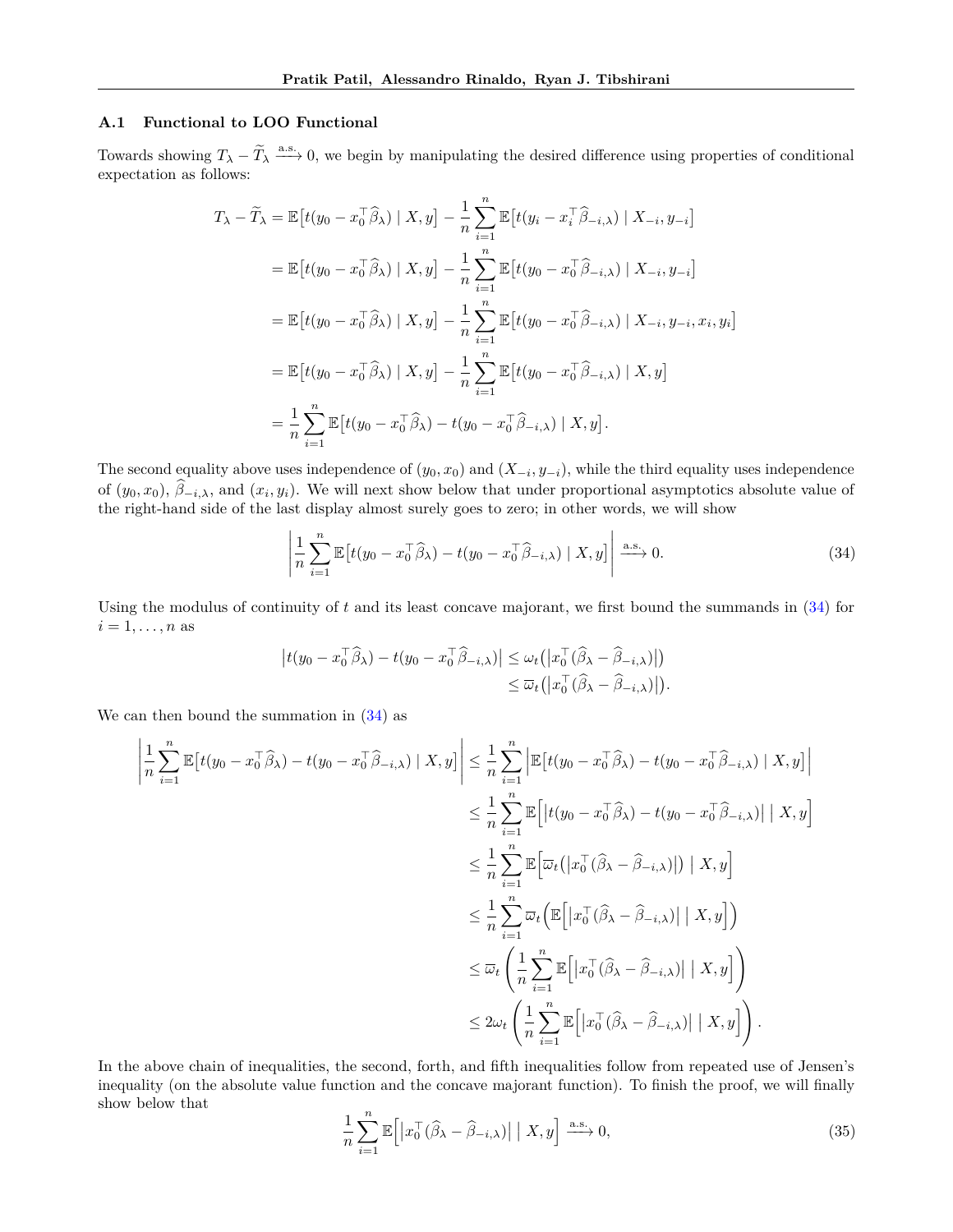which along with the continuity of the modulus that vanishes at  $0$  shows  $(34)$ , leading to the desired conclusion that  $T_{\lambda} - \tilde{T}_{\lambda} \xrightarrow{a.s.} 0.$ 

Towards showing [\(35\)](#page-12-2), first note that under [Assumption 1,](#page-4-2) we can bound the summands for each  $i = 1, \ldots, n$  as

$$
\mathbb{E}\left[\left|x_{0}^{\top}(\widehat{\beta}_{\lambda}-\widehat{\beta}_{-i,\lambda})\right| \mid X,y\right] \leq \left(\mathbb{E}\left[\left|x_{0}^{\top}(\widehat{\beta}_{\lambda}-\widehat{\beta}_{-i,\lambda})\right|^{2} \mid X,y\right]\right)^{1/2} \n= \left(\mathbb{E}\left[\left|z_{0}^{\top}\Sigma^{1/2}(\widehat{\beta}_{\lambda}-\widehat{\beta}_{-i,\lambda})\right|^{2} \mid X,y\right]\right)^{1/2} \n= \left(\mathbb{E}\left[(\widehat{\beta}_{\lambda}-\widehat{\beta}_{-i,\lambda})^{\top}\Sigma^{1/2}z_{0}z_{0}^{\top}\Sigma^{1/2}(\widehat{\beta}_{\lambda}-\widehat{\beta}_{-i,\lambda}) \mid X,y\right]\right)^{1/2} \n= \left((\widehat{\beta}_{\lambda}-\widehat{\beta}_{-i,\lambda})\Sigma(\widehat{\beta}_{\lambda}-\widehat{\beta}_{-i,\lambda})\right)^{1/2} \n\leq \left(r_{\max}(\widehat{\beta}_{\lambda}-\widehat{\beta}_{-i,\lambda})^{\top}(\widehat{\beta}_{\lambda}-\widehat{\beta}_{-i,\lambda})\right)^{1/2} \n= \sqrt{r_{\max}}\|(\widehat{\beta}_{\lambda}-\widehat{\beta}_{-i,\lambda})\|_{2}.
$$

The inequality in the first line uses Jensen's inequality (on the square root function), and the inequality in the forth line follows since the maximum eigenvalue of  $\Sigma$  is upper bounded by  $r_{\text{max}}$ . Hence, overall we can bound the left-hand side of [\(35\)](#page-12-2) by

<span id="page-13-1"></span>
$$
\frac{1}{n}\sum_{i=1}^{n}\mathbb{E}\left[\left|x_{0}^{\top}(\widehat{\beta}_{\lambda}-\widehat{\beta}_{-i,\lambda})\right|\mid X,y\right] \leq \sqrt{r_{\max}}\left(\frac{1}{n}\sum_{i=1}^{n}\left\|\widehat{\beta}_{\lambda}-\widehat{\beta}_{-i,\lambda}\right\|_{2}\right).
$$
\n(36)

We show in [Lemma 10](#page-21-0) that the term in the parenthesis on the right-hand side of  $(36)$  almost surely goes to zero under [Assumptions 1](#page-4-2) and [2,](#page-4-3) proving [\(35\)](#page-12-2) and completing the proof.

## <span id="page-13-0"></span>**A.2 LOO Functional to LOOCV Estimator**

To show  $\widetilde{T}_{\lambda} - \widehat{T}_{\lambda}^{\text{loop}} \stackrel{\text{a.s.}}{\longrightarrow} 0$ , we start by breaking the difference into two pieces:

<span id="page-13-2"></span>
$$
\left| \widetilde{T}_{\lambda} - \widehat{T}_{\lambda}^{\text{loo}} \right| = \left| \widetilde{T}_{\lambda} - \frac{1}{n} \sum_{i=1}^{n} t(y_i - x_i^{\top} \widehat{\beta}_{-i,\lambda}) + \frac{1}{n} \sum_{i=1}^{n} t(y_i - x_i^{\top} \widehat{\beta}_{-i,\lambda}) - \widehat{T}_{\lambda}^{\text{loo}} \right|
$$
\n
$$
\leq \left| \widetilde{T}_{\lambda} - \frac{1}{n} \sum_{i=1}^{n} t(y_i - x_i^{\top} \widehat{\beta}_{-i,\lambda}) \right| + \left| \frac{1}{n} \sum_{i=1}^{n} t(y_i - x_i^{\top} \widehat{\beta}_{-i,\lambda}) - \widehat{T}_{\lambda}^{\text{loo}} \right|.
$$
\n(37)

In the sequel, we will show that each of two pieces in  $(37)$  vanishes almost surely under proportional asymptotics. For the second piece in [\(37\)](#page-13-2), using the modulus of *t* and its concave majorant, we can bound the difference as

<span id="page-13-3"></span>
$$
\left| \frac{1}{n} \sum_{i=1}^{n} t(y_i - x_i^{\top} \hat{\beta}_{-i,\lambda}) - \tilde{T}_{\lambda}^{\text{loo}} \right| = \left| \frac{1}{n} \sum_{i=1}^{n} t(y_i - x_i^{\top} \hat{\beta}_{-i,\lambda}) - \frac{1}{n} \sum_{i=1}^{n} t \left( \frac{y_i - x_i^{\top} \hat{\beta}_{\lambda}}{1 - [L_{\lambda}]_{ii}} \right) \right|
$$
  
\n
$$
\leq \frac{1}{n} \sum_{i=1}^{n} \left| t(y_i - x_i^{\top} \hat{\beta}_{-i,\lambda}) - t \left( \frac{y_i - x_i^{\top} \hat{\beta}_{\lambda}}{1 - [L_{\lambda}]_{ii}} \right) \right|
$$
  
\n
$$
\leq \frac{1}{n} \sum_{i=1}^{n} \overline{\omega}_t \left( \left| y_i - x_i^{\top} \hat{\beta}_{-i,\lambda} - \frac{y_i - x_i^{\top} \hat{\beta}_{\lambda}}{1 - [L_{\lambda}]_{ii}} \right| \right)
$$
  
\n
$$
\leq \overline{\omega}_t \left( \frac{1}{n} \sum_{i=1}^{n} \left| y_i - x_i^{\top} \hat{\beta}_{-i,\lambda} - \frac{y_i - x_i^{\top} \hat{\beta}_{\lambda}}{1 - [L_{\lambda}]_{ii}} \right| \right)
$$
  
\n
$$
\leq 2\omega \left( \frac{1}{n} \sum_{i=1}^{n} \left| y_i - x_i^{\top} \hat{\beta}_{-i,\lambda} - \frac{y_i - x_i^{\top} \hat{\beta}_{\lambda}}{1 - [L_{\lambda}]_{ii}} \right| \right),
$$
\n(38)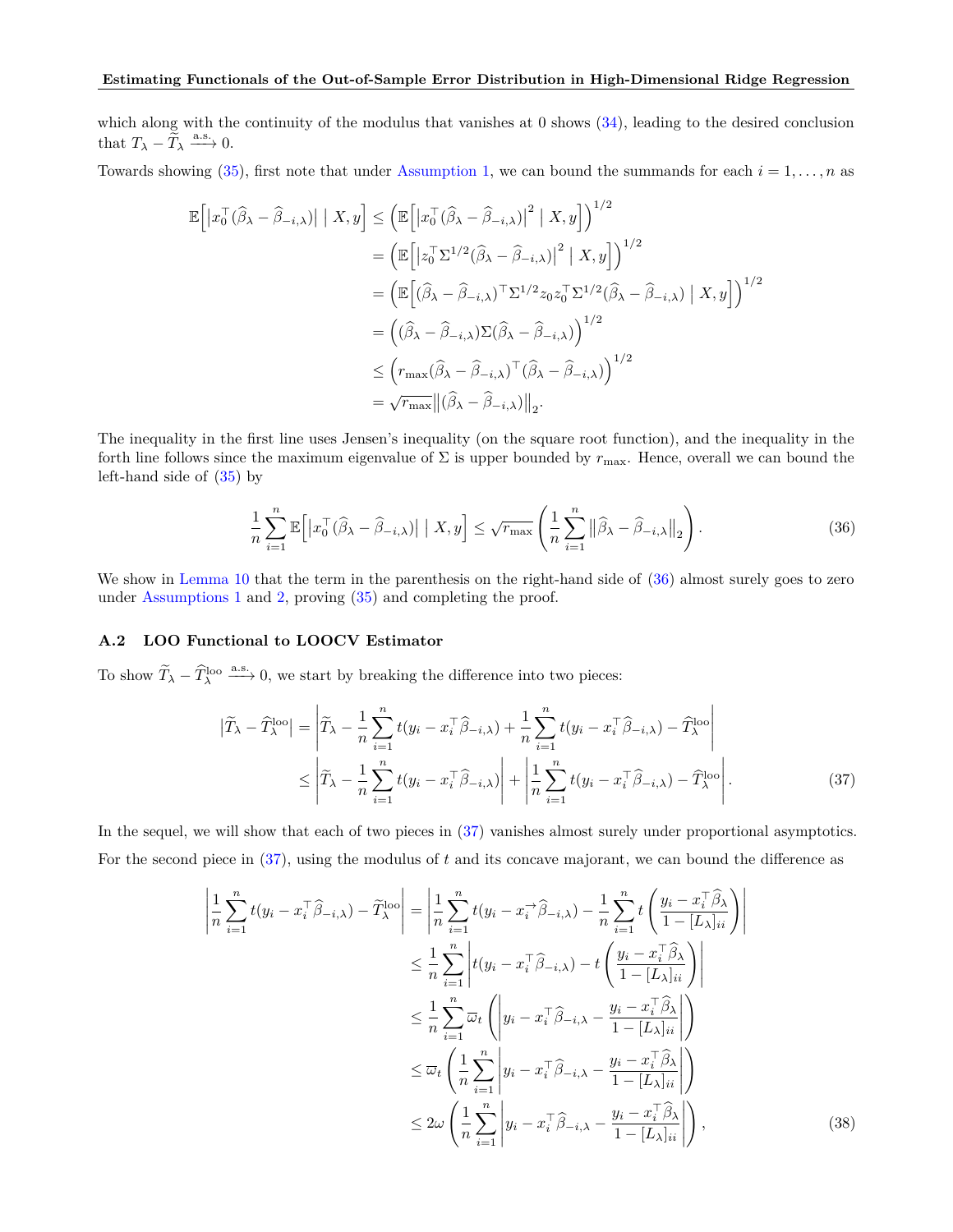where line four uses Jensen's inequality (on the concave majorant). Note that the above is valid when  $1-[L_\lambda]_{ii} \neq 0$ for any of  $i = 1, \ldots, n$ . For the case of min-norm estimator where  $[L_0]_{ii} = 0$ , we similarly bound

<span id="page-14-0"></span>
$$
\left|\frac{1}{n}\sum_{i=1}^{n}t(y_i - x_i^{\top}\widehat{\beta}_{-i,0}) - \widetilde{T}_{\lambda}^{\text{loo}}\right| \le 2\omega \left(\frac{1}{n}\sum_{i=1}^{n}\left|y_i - x_i^{\top}\widehat{\beta}_{-i,0} - \frac{[(XX^{\top}/n)^{\top}]_i}{[(XX^{\top}/n)^{\top}]_{ii}}\right|\right). \tag{39}
$$

The argument of  $\omega$  in either cases of [\(38\)](#page-13-3) and [\(39\)](#page-14-0) goes to 0 almost surely, and thus the continuity of  $\omega$  provides the desired convergence of the second piece in [\(37\)](#page-13-2) It is worth mentioning that the only reason we need to worry about [\(38\)](#page-13-3) and [\(39\)](#page-14-0) is the way we have defined ridge estimator in [\(1\)](#page-2-0) where the leave-one-out estimator  $\beta_{-i,\lambda}$  gets a dividing factor of  $(n-1)$  instead of *n*, otherwise these terms would be exactly 0. It is a short straightforward calculation to show however that this does not make a difference as  $n \to \infty$ .

We now focus on the first piece in the decomposition [\(37\)](#page-13-2). Note that we can express

$$
\frac{1}{n}\sum_{i=1}^{n}t(y_i - x_i^{\top}\widehat{\beta}_{-i,\lambda}) - \widetilde{T}_{\lambda} = \frac{1}{n}\sum_{i=1}^{n}t(y_i - x_i^{\top}\widehat{\beta}_{-i,\lambda}) - \frac{1}{n}\sum_{i=1}^{n}\mathbb{E}\left[t(y_i - x_i^{\top}\widehat{\beta}_{-i,\lambda}) \mid X_{-i}, y_{-i}\right]
$$
\n
$$
= \frac{1}{n}\sum_{i=1}^{n}\left\{t(y_i - x_i^{\top}\widehat{\beta}_{-i,\lambda}) - \mathbb{E}\left[t(y_i - x_i^{\top}\widehat{\beta}_{-i,\lambda}) \mid X_{-i}, y_{-i}\right]\right\}.
$$
\n(40)

For  $i = 1, \ldots, n$ , let  $\mathcal{F}_i$  denote the increasing  $\sigma$ -field generated by  $(x_1, y_1), \ldots, (x_i, y_i)$ . Observe that

<span id="page-14-2"></span>
$$
\left\{ t(y_i - x_i^{\top} \widehat{\beta}_{-i,\lambda}) - \mathbb{E}\left[t(y_i - x_i^{\top} \widehat{\beta}_{-i,\lambda}) \mid X_{-i}, y_{-i}\right] \right\}_{i=1}^n
$$

forms a martingale difference array with respect to the filtration  $\{\mathcal{F}_i\}_{i=1}^n$ . To see this, note that

$$
\mathbb{E}\left[t(y_i - x_i^\top \widehat{\beta}_{-i,\lambda}) - \mathbb{E}\left[t(y_i - x_i^\top \widehat{\beta}_{-i,\lambda}) \mid X_{-i}, y_{-i}\right] \middle| \mathcal{F}_{i-1}\right]
$$
\n
$$
= \mathbb{E}\left[t(y_i - x_i^\top \widehat{\beta}_{-i,\lambda}) \mid \mathcal{F}_{i-1}\right] - \mathbb{E}\left[\mathbb{E}\left[t(y_i - x_i^\top \widehat{\beta}_{-i,\lambda}) \mid X_{-i}, y_{-i}\right] \mid \mathcal{F}_{i-1}\right]
$$
\n
$$
= \mathbb{E}\left[t(y_i - x_i^\top \widehat{\beta}_{-i,\lambda}) \mid \mathcal{F}_{i-1}\right] - \mathbb{E}\left[t(y_i - x_i^\top \widehat{\beta}_{-i,\lambda}) \mid \mathcal{F}_{i-1}\right]
$$
\n
$$
= 0,
$$

where for the second equality we used the tower property of conditional expectation as  $\mathcal{F}_{i-1}$  is a subset of the *σ*-field generated by  $(X_{-i}, y_{-i})$ . This observation allows us to use the Burkholder inequality (see [Lemma 16](#page-30-1) for an exact statement) to bound *q*-th moment of the difference for  $q \geq 2$ .

Applying the Burkholder inequality to our martingale sequence, we can bound

<span id="page-14-1"></span>
$$
\mathbb{E}\left[\left|\sum_{i=1}^{n}t(y_{i}-x_{i}^{\top}\widehat{\beta}_{-i,\lambda})-\mathbb{E}\left[t(y_{i}-x_{i}^{\top}\widehat{\beta}_{-i,\lambda})\mid X_{-i},y_{-i}\right]\right|^{q}\right]
$$
\n
$$
\leq C\mathbb{E}\left[\left\{\sum_{i=1}^{n}\mathbb{E}\left[\left|t(y_{i}-x_{i}^{\top}\widehat{\beta}_{-i,\lambda})-\mathbb{E}\left[t(y_{i}-x_{i}^{\top}\widehat{\beta}_{-i,\lambda})\mid X_{-i},y_{-i}\right]\right|^{2}\middle|\mathcal{F}_{i-1}\right]\right\}^{q/2}\right]
$$
\n
$$
+ C\mathbb{E}\left[\sum_{i=1}^{n}\left|t(y_{i}-x_{i}^{\top}\widehat{\beta}_{-i,\lambda})-\mathbb{E}\left[t(y_{i}-x_{i}^{\top}\widehat{\beta}_{-i,\lambda})\mid X_{-i},y_{-i}\right]\right|^{q}\right]
$$
\n
$$
(41)
$$

for some constant  $C > 0$ . We next bound each of the terms in turn. Denote by  $X_{i+i}^n$  and  $y_{i+i}^n$  dataset consisting of observations  $(x_{i+1}, y_{i+1}), \cdots, (x_n, y_n)$ .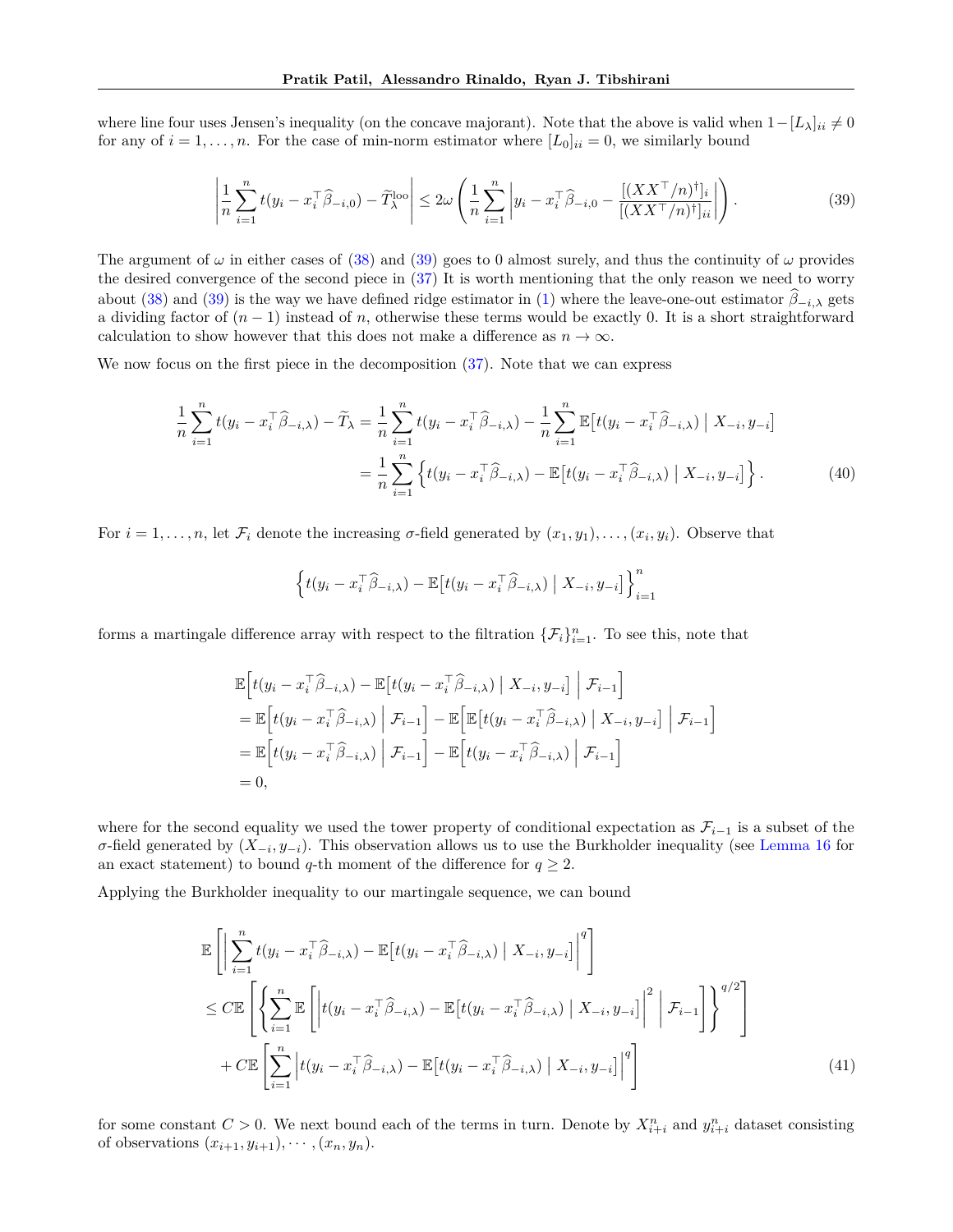For the first term, from the law of total expectation observe that

$$
\mathbb{E}\left[\left|t(y_i - x_i^{\top}\widehat{\beta}_{-i,\lambda}) - \mathbb{E}\left[t(y_i - x_i^{\top}\widehat{\beta}_{-i,\lambda}) \mid X_{-i}, y_{-i}\right]\right|^2 \middle| \mathcal{F}_{i-1}\right]
$$
\n
$$
= \mathbb{E}\left[\mathbb{E}\left\{\left|t(y_i - x_i^{\top}\widehat{\beta}_{-i,\lambda}) - \mathbb{E}\left[t(y_i - x_i^{\top}\widehat{\beta}_{-i,\lambda}) \mid X_{-i}, y_{-i}\right]\right|^2 \middle| \mathcal{F}_{i-1}, X_{i+1}^n, y_{i+1}^n\right\}\right]
$$
\n
$$
= \mathbb{E}\left[\mathbb{E}\left\{\left|t(y_i - x_i^{\top}\widehat{\beta}_{-i,\lambda}) - \mathbb{E}\left[t(y_i - x_i^{\top}\widehat{\beta}_{-i,\lambda}) \mid X_{-i}, y_{-i}\right]\right|^2 \middle| X_{-i}, y_{-i}\right\}\right]
$$
\n
$$
\leq 4\mathbb{E}\left[\mathbb{E}\left[\left|t(y_i - x_i^{\top}\widehat{\beta}_{-i,\lambda})\right|^2 \mid X_{-i}, y_{-i}\right]\right],
$$

where in the last step we used the inequality  $\mathbb{E}[|a+b|^2] \leq 2(\mathbb{E}[|a|^2] + \mathbb{E}[|b|^2])$ . For the second term, similarly note that

$$
\mathbb{E}\left[\left|t(y_i - x_i^\top \widehat{\beta}_{-i,\lambda}) - \mathbb{E}\left[t(y_i - x_i^\top \widehat{\beta}_{-i,\lambda}) \mid X_{-i}, y_{-i}\right]\right|^q\right] \n\leq \mathbb{E}\left[\mathbb{E}\left[\left|t(y_i - x_i^\top \widehat{\beta}_{-i,\lambda}) - \mathbb{E}\left[t(y_i - x_i^\top \widehat{\beta}_{-i,\lambda}) \mid X_{-i}, y_{-i}\right]\right|^q\right] \mid X_{-i}, y_{-i}\right] \n\leq 2^q \mathbb{E}\left[\mathbb{E}\left[\left|t(y_i - x_i^\top \widehat{\beta}_{-i,\lambda})\right|^q \mid X_{-i}, y_{-i}\right]\right],
$$

where the last step follows from using the inequality  $\mathbb{E}[|a+b|^q] \leq 2^{q-1} (\mathbb{E}[|a|^q] + \mathbb{E}[|b|^q])$  for  $q > 1$ . In addition, from Jensen's inequality, we have for  $q \geq 2$ 

$$
\mathbb{E}\Big[\big|t(y_i - x_i^\top \widehat{\beta}_{-i,\lambda})\big|^2 \big| X_{-i}, y_{-i} \Big] \leq \mathbb{E}\Big[\big|t(y_i - x_i^\top \widehat{\beta}_{-i,\lambda})\big|^q \big| X_{-i}, y_{-i} \Big].
$$

Hence, to bound both the terms, it is sufficient to control *q*-th moment of the functional. From [Lemma 9,](#page-21-1) for  $q \leq 2 + \min\{\mu/2, \nu/2\},\$ 

$$
\mathbb{E}\Big[\big|t(y_i - x_i^\top \widehat{\beta}_{-i,\lambda})\big|^q \mid X_{-i}, y_{-i}\Big] \leq \big(C_1 + C_2 \big\|\widehat{\beta}_{-i,\lambda}\big\|_2\big)^{2q}
$$

for some positive constants  $C_1$  and  $C_2$ . Combined [Lemma 11](#page-22-0) that implies  $\|\widehat{\beta}_{-i,\lambda}\|_2 \leq C$  almost surely for *n* large enough under [Assumptions 1](#page-4-2) and [2,](#page-4-3) we have

$$
\mathbb{E}\left[\mathbb{E}\left[\left|t(y_i - x_i^{\top}\widehat{\beta}_{-i,\lambda})\right|^q \mid X_{-i}, y_{-i}\right]\right] \leq C
$$

for some constant  $C > 0$  and  $2 \le q \le 2 + \min\{\mu/2, \nu/2\}.$ 

Therefore, from [\(41\)](#page-14-1) we can bound *q*-th moment of normalized sum [\(40\)](#page-14-2) to get

$$
\mathbb{E}\left[\left|\frac{1}{n}\sum_{i=1}^{n}t(y_{i}-x_{i}^{\top}\widehat{\beta}_{-i,\lambda})-\mathbb{E}\left[t(y_{i}-x_{i}^{\top}\widehat{\beta}_{-i,\lambda})\mid X_{-i},y_{-i}\right]\right|^{q}\right]
$$
\n
$$
\leq \frac{(nC)^{q/2}+nC}{n^{q}}
$$
\n
$$
\leq C\frac{1}{n^{q/2}}+C\frac{1}{n^{q-1}}.
$$

Finally, choosing  $2 < q \le 2 + \min\{\mu/2, \nu/2\}$  and applying [Lemma 22](#page-32-0) provides the desired convergence for the first piece in [\(37\)](#page-13-2). This concludes the proof.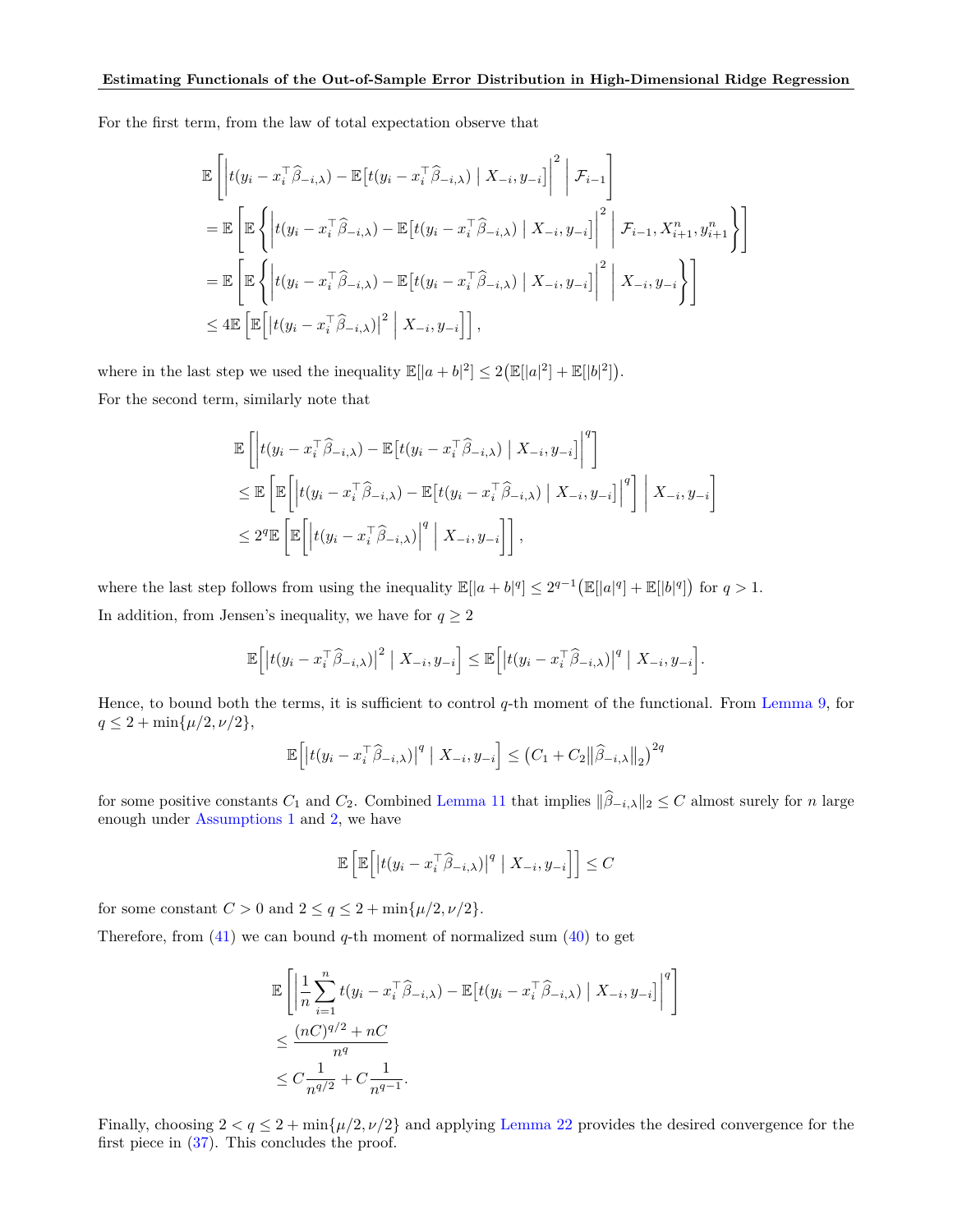### <span id="page-16-0"></span>**A.3 LOOCV Estimator to GCV Estimator**

To prove  $\widehat{T}^{\text{gcv}}_{\lambda} - \widehat{T}^{\text{loo}}_{\lambda}$  a.s. 0, we start by bounding the absolute difference of interest by the average of absolute differences for  $i = 1, \ldots, n$ :

<span id="page-16-1"></span>
$$
\left| \widehat{T}_{\lambda}^{\text{gcv}} - \widehat{T}_{\lambda}^{\text{loo}} \right| = \left| \frac{1}{n} \sum_{i=1}^{n} t \left( \frac{y_i - x_i^{\top} \widehat{\beta}_{\lambda}}{1 - \text{tr}[L_{\lambda}]/n} \right) - \frac{1}{n} \sum_{i=1}^{n} t \left( \frac{y_i - x_i^{\top} \widehat{\beta}_{\lambda}}{1 - [L_{\lambda}]_{ii}} \right) \right|
$$
  

$$
\leq \frac{1}{n} \sum_{i=1}^{n} \left| t \left( \frac{y_i - x_i^{\top} \widehat{\beta}_{\lambda}}{1 - \text{tr}[L_{\lambda}]/n} \right) - t \left( \frac{y_i - x_i^{\top} \widehat{\beta}_{\lambda}}{1 - [L_{\lambda}]_{ii}} \right) \right|.
$$
 (42)

We will show below that the right-hand side of the expression  $(42)$  almost surely goes to zero. As with the proof of  $\widetilde{T}_{\lambda} - \widehat{T}_{\lambda} \stackrel{\text{a.s.}}{\longrightarrow} 0$ , we will first assume  $L_{ii} \neq 0$  so [\(42\)](#page-16-1) is well defined. We will indicate the changes that we need to make when  $L_{ii} = 0$  towards the end of the proof.

Using the modulus of continuity of *t* and it least concave majorant, we have

$$
\frac{1}{n} \sum_{i=1}^{n} \left| t \left( \frac{y_i - x_i^{\top} \hat{\beta}_{\lambda}}{1 - \text{tr}[L_{\lambda}]/n} \right) - t \left( \frac{y_i - x_i^{\top} \hat{\beta}_{\lambda}}{1 - [L_{\lambda}]_{ii}} \right) \right| \leq \frac{1}{n} \sum_{i=1}^{n} \omega_t \left( \left| \frac{y_i - x_i^{\top} \hat{\beta}_{\lambda}}{1 - \text{tr}[L_{\lambda}]/n} - \frac{y_i - x_i^{\top} \hat{\beta}_{\lambda}}{1 - [L_{\lambda}]_{ii}} \right| \right)
$$
  
\n
$$
\leq \frac{1}{n} \sum_{i=1}^{n} \overline{\omega}_t \left( \left| \frac{y_i - x_i^{\top} \hat{\beta}_{\lambda}}{1 - \text{tr}[L_{\lambda}]/n} - \frac{y_i - x_i^{\top} \hat{\beta}_{\lambda}}{1 - [L_{\lambda}]_{ii}} \right| \right)
$$
  
\n
$$
\leq \overline{\omega}_t \left( \frac{1}{n} \sum_{i=1}^{n} \left| \frac{y_i - x_i^{\top} \hat{\beta}_{\lambda}}{1 - \text{tr}[L_{\lambda}]/n} - \frac{y_i - x_i^{\top} \hat{\beta}_{\lambda}}{1 - [L_{\lambda}]_{ii}} \right| \right)
$$
  
\n
$$
\leq 2\omega_t \left( \frac{1}{n} \sum_{i=1}^{n} \left| \frac{y_i - x_i^{\top} \hat{\beta}_{\lambda}}{1 - \text{tr}[L_{\lambda}]/n} - \frac{y_i - x_i^{\top} \hat{\beta}_{\lambda}}{1 - [L_{\lambda}]_{ii}} \right| \right)
$$
  
\n
$$
\leq 2\omega_t \left( \frac{1}{n} \sum_{i=1}^{n} \left| y_i - x_i^{\top} \hat{\beta}_{\lambda} \right| \left| \frac{1}{1 - \text{tr}[L_{\lambda}]/n} - \frac{1}{1 - [L_{\lambda}]_{ii}} \right| \right).
$$

In the above chain on inequalities, we used Jensen's inequality on the concave majorant  $\bar{\omega}_t$  for the third line, and monotonicity of  $\omega_t$  on the fifth line.

Thus, from continuity of  $\omega_t$  at 0, we will be done by showing

<span id="page-16-2"></span>
$$
\frac{1}{n}\sum_{i=1}^{n} \left| y_i - x_i^{\top} \widehat{\beta}_{\lambda} \right| \left| \frac{1}{1 - \text{tr}[L_{\lambda}]/n} - \frac{1}{1 - [L_{\lambda}]_{ii}} \right| \xrightarrow{\text{a.s.}} 0. \tag{43}
$$

To build towards proving [\(43\)](#page-16-2), let us denote by  $r \in \mathbb{R}^n$  the vector of residuals  $y_i - x_i^{\top} \hat{\beta}^{\lambda}$  and by  $d \in \mathbb{R}^n$  the vector of differences  $(1 - \text{tr}[L_\lambda]/n)^{-1} - (1 - [L_\lambda]_{ii})^{-1}$ . Observe that

$$
\frac{1}{n} \sum_{i=1}^{n} \left| y_i - x_i^{\top} \widehat{\beta}_{\lambda} \right| \left| \frac{1}{1 - \text{tr}[L_{\lambda}] / n} - \frac{1}{1 - [L_{\lambda}]_{ii}} \right| = \frac{1}{n} r^{\top} d
$$
  

$$
\leq \frac{1}{n} ||r||_1 ||d||_{\infty}
$$
  

$$
\leq \frac{1}{\sqrt{n}} ||r||_2 ||d||_{\infty},
$$

where we used Hölder's inequality in the second line and the the bound  $||a||_1 \leq \sqrt{n} ||a||_2$  for any  $a \in \mathbb{R}^n$  in the last line. Since  $r = (I - L_{\lambda})y$ , and the operator norm of  $I - L_{\lambda}$  is bounded for  $\lambda \in (\lambda_{\min}, 0)$  and  $||y||_2/\sqrt{n}$  is almost surely bounded for sufficiently large *n* from the strong law of large numbers under [Assumption 2,](#page-4-3) we have almost surely bounded for sunctently large *n* from the strong law of large numbers under Assumption 2, we have that  $||r||_2/\sqrt{n}$  is eventually almost surely bounded. We now show in the sequel that  $||d||_{\infty}$  a.s. → 0 lead desired conclusion.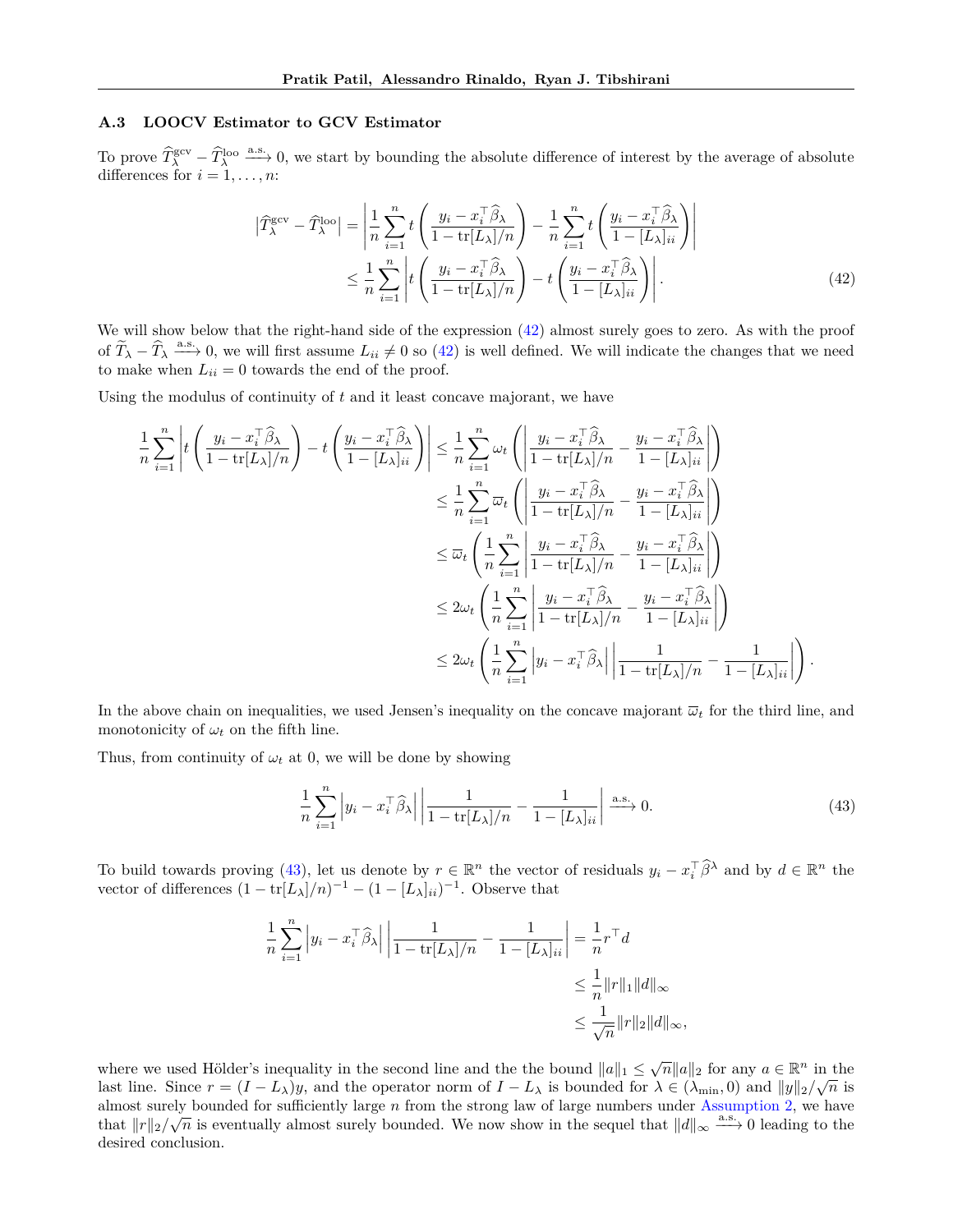First for each  $i = 1, \ldots, n$ , by adding and subtracting  $1 + \text{tr}\left[ (X^{\top}X/n + \lambda I)^{\dagger} \Sigma \right] / n$ , and  $\text{tr}\left[ (X_{-i}^{\top}X_{-i}/n + \lambda I)^{\dagger} \Sigma \right] / n$ , we decompose the difference

$$
\begin{split}\n&\left|\frac{1}{1-\text{tr}[L_{\lambda}]/n} - \frac{1}{1-[L_{\lambda}]_{ii}}\right| \\
&= \left|\frac{1}{1-\text{tr}[L_{\lambda}]/n} - \left(1+\text{tr}\left[(X^{\top}X/n+\lambda I)^{\dagger}\Sigma\right]/n\right) + \text{tr}\left[(X^{\top}X/n+\lambda I)^{\dagger}\Sigma\right]/n - \text{tr}\left[(X_{-i}^{\top}X_{-i}/n+\lambda I)^{\dagger}\Sigma\right]/n \\
&+ \left(1+\text{tr}\left[(X_{-i}^{\top}X_{-i}/n+\lambda I)^{\dagger}\Sigma\right]/n\right) - \frac{1}{1-[L_{\lambda}]_{ii}}\right| \\
&\leq \left|\frac{1}{1-\text{tr}[L_{\lambda}]/n} - \left(1-\text{tr}\left[(X^{\top}X/n+\lambda I)^{\dagger}\Sigma\right]/n\right)\right| \\
&+ \left|\text{tr}\left[(X^{\top}X/n+\lambda I)^{\dagger}\Sigma\right]/n - \text{tr}\left[(X_{-i}^{\top}X_{-i}/n+\lambda I)^{\dagger}\Sigma\right]/n\right| \\
&+ \left|(1-\text{tr}\left[(X^{\top}X/n+\lambda I)^{\dagger}\Sigma\right]/n\right) - \frac{1}{1-[L_{\lambda}]_{ii}}\right|.\n\end{split}
$$

This lets us decompose

$$
||d||_{\infty} = \max_{1 \leq i \leq n} \left| \frac{1}{1 - \text{tr}[L_{\lambda}]/n} - \frac{1}{1 - [L_{\lambda}]_{ii}} \right|
$$
  
\n
$$
\leq \left| \frac{1}{1 - \text{tr}[L_{\lambda}]/n} - \left( 1 - \text{tr}[(X^{\top}X/n + \lambda I)^{\dagger} \Sigma]/n) \right|
$$
  
\n
$$
+ \max_{1 \leq i \leq n} \left| \text{tr}[(X^{\top}X/n + \lambda I)^{\dagger} \Sigma]/n - \text{tr}[(X_{-i}^{\top}X_{-i}/n + \lambda I)^{\dagger} \Sigma]/n \right|
$$
  
\n
$$
+ \max_{1 \leq i \leq n} \left| \left( 1 - \text{tr}[(X_{-i}^{\top}X_{-i}/n + \lambda I)^{\dagger} \Sigma]/n \right) - \frac{1}{1 - [L_{\lambda}]_{ii}} \right|.
$$

Finally, we verify that each of the term in the decomposition almost surely vanishes. Using the  $\lambda \neq 0$  case of [Lemma 19,](#page-32-1) we have for the first term

$$
\left| \frac{1}{1 - \text{tr}[L_{\lambda}]/n} - \left( 1 - \text{tr}\left[ (X^{\top} X/n + \lambda I)^{\dagger} \Sigma \right] / n \right) \right| \xrightarrow{\text{a.s.}} 0.
$$

For the second term, following the proof of [Lemma 19,](#page-32-1) for  $i = 1, \ldots, n$  we can bound

$$
\left| \text{tr} \left[ (X^\top X/n + \lambda I)^\dagger \Sigma \right] / n - \text{tr} \left[ (X_{-i}^\top X_{-i}/n + \lambda I)^\dagger \Sigma \right] / n \right| \le C/n,
$$

almost surely for sufficiently large *n*. This uses the Sherman-Morrison-Woodbury formula with Moore-Penrose inverse to express the difference

<span id="page-17-0"></span>
$$
(X^{\top}X/n + \lambda I)^{\dagger} - (X_{-i}^{\top}X_{-i}/n + \lambda I)^{\dagger} = -\frac{(X_{-i}^{\top}X_{-i}/n + \lambda I)^{\dagger}x_{i}x_{i}^{\top}/n(X_{-i}^{\top}X_{-i}/n + \lambda I)^{\dagger}}{1 + x_{i}^{\top}(X_{-i}^{\top}X_{-i}/n + \lambda I)^{\dagger}x_{i}}.
$$
(44)

The second term thus almost surely goes to zero. For the third term, note that from using the Sherman-Morrison-Woodbury formula again, we can simplify

$$
1 - [L_{\lambda}]_{ii} = 1 - x_i^{\top} (X^{\top} X/n + \lambda I)^{\dagger} x_i/n
$$
  
= 
$$
1 - x_i^{\top} (X_{-i}^{\top} X_{-i}/n + \lambda I + x_i x_i^{\top}/n)^{\dagger} x_i/n
$$
  
= 
$$
\frac{1}{1 + x_i^{\top} (X_{-i}^{\top} X_{-i}/n + \lambda I)^{\dagger} x_i/n}.
$$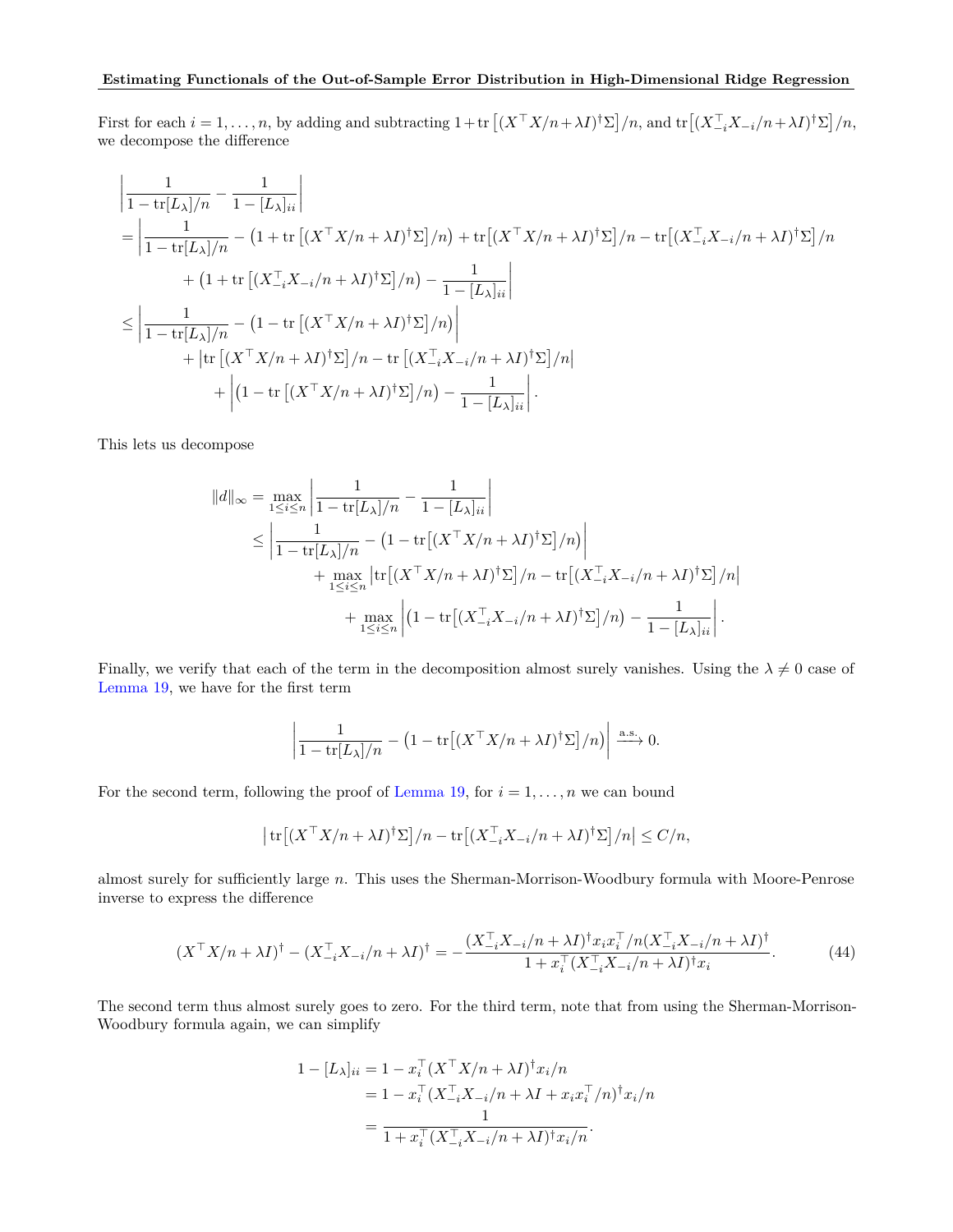Therefore, for  $q \ge 2$ , we can now proceed to bound the *q*-th moment of the second term as

$$
\begin{split} &\mathbb{E}\left[\left\{\max_{1\leq i\leq n}\left|1+\text{tr}\big[(X_{-i}^\top X_{-i}/n+\lambda I)^\dagger \Sigma\big]/n-\frac{1}{1-[L_\lambda]_{ii}}\right|\right\}^q\right]\\ &=\mathbb{E}\left[\left\{\max_{1\leq i\leq n}\left|1+\text{tr}\big[(X_{-i}^\top X_{-i}/n+\lambda I)^\dagger \Sigma\big]/n-\left(1+x_i^\top (X_{-i}^\top X_{-i}/n+\lambda I)^\dagger/n\right)\right|\right\}^q\right]\\ &=\mathbb{E}\left[\left\{\max_{1\leq i\leq n}\left|\text{tr}\big[(X_{-i}^\top X_{-i}/n+\lambda I)^\dagger \Sigma\big]/n-x_i^\top (X_{-i}^\top X_{-i}/n+\lambda I)^\dagger/n\big|\right\}^q\right]\\ &\leq \max_{1\leq i\leq n}\mathbb{E}\left[\left\{\left|\text{tr}\big[(X_{-i}^\top X_{-i}/n+\lambda I)^\dagger \Sigma\big]/n-x_i^\top (X_{-i}^\top X_{-i}/n+\lambda I)^\dagger/n\big|\right\}^q\right]\\ &\leq n\mathbb{E}\left[\left\{\text{tr}\big[(X_{-j}^\top X_{-j}/n+\lambda I)^\dagger \Sigma\big]/n-x_j^\top (X_{-j}^\top X_{-j}/n+\lambda I)^\dagger x_j/n\right\}^q\right] \end{split}
$$

for any  $j = 1, ..., n$ . Note that the last line follows from noting that  $tr[(X_{-j}^{\top}X_{-j}/n + \lambda I)^{\dagger}\Sigma]/n$ , and  $x_i^{\top} (X_{-i}^{\top} X_{-i}/n + \lambda I)^{\dagger} x_i$  are identically distributed for  $i = 1, \ldots, n$ . Since

$$
\text{tr}\big[(X_{-j}^{\top}X_{-j}/n+\lambda I)^{\dagger}\big]/n\leq C/n
$$

almost surely for sufficiently large *n*, using [Lemma 18,](#page-31-0) the above quantity is of order  $O(n/n<sup>q</sup>)$ . Choosing  $q > 2$ and applying [Lemma 22](#page-32-0) thus provides the desired almost sure convergence.

The above argument assumed that  $L_{ii} \neq 0$ . For the case of min-norm interpolator when  $L_{ii} = 0$ , we follow exactly similar steps as above using the modified errors defined in (13) and (14). (For more details on the  $\lambda$  cancellation for modified errors, see the proof of  $\widehat{T}_{\lambda}^{\text{gcv}} - \widehat{W}_{\lambda}^{\text{gcv}} \stackrel{\text{a.s.}}{\longrightarrow} 0$  in [Appendix A.4.](#page-18-0)) This reduces to showing

<span id="page-18-1"></span>
$$
\frac{1}{n}\sum_{i=1}^{n} \left| \left[ (XX^\top/n)^\dagger y_i \right]_i \right| \left| \frac{1}{\text{tr}[(XX^\top/n)^\dagger]/n} - \frac{1}{\left[ (XX^\top/n)^\dagger \right]_{ii}} \right| \xrightarrow{\text{a.s.}} 0. \tag{45}
$$

The same way we argued the almost sure boundedness of ∥*r*∥2, we can bound the norm of modified error vector  $(XX^{\top}/n)^{\dagger}y$  as shown in [Appendix A.4.](#page-18-0) Finally, analogous to the argument used to bound *d*, we can now use the case of  $\lambda = 0$  equivalence in [Lemma 19](#page-32-1) for the difference vector in the modified errors of [\(45\)](#page-18-1). This takes care of both the cases and concludes the proof.

### <span id="page-18-0"></span>**A.4 Truncation Arguments**

We established the converges in [Appendices A.1](#page-12-0) to [A.3](#page-16-0) under the the assumption that the error function *t* is uniformly continuous. In this section, we relax this assumption to *t* being only continuous by a truncation argument. Let  $\mathbb{I}\{\mathcal{A}\}\$  denote the indicator function for set  $\mathcal{A}$ .

Let t be a continuous error function. Define  $w : \mathbb{R} \to \mathbb{R}$  to be the truncation of t on the compact interval  $[-n, n]$ , in other words,  $w(r) = t(r) \mathbb{I}\{|r| \leq n\}$ . Let  $W_{\lambda}$  denote the linear functional (5) corresponding to the error function *w*, and let  $W_{\lambda}$  be the intermediate averaged LOO functional defined analogously to [\(19\)](#page-6-0) using *w*. Let  $\widehat{W}_{\lambda}^{\text{geo}}$  and  $\widehat{W}_{\lambda}^{\text{loo}}$  denote the plug-in GCV and LOOCV estimators associated with *w*. The arguments in [Appendices A.1](#page-12-0) to [A.3](#page-16-0) establish  $W_{\lambda} - \widetilde{W}_{\lambda} \stackrel{a.s.}{\longrightarrow} 0$ ,  $\widetilde{W}_{\lambda} - \widetilde{W}_{\lambda}^{\text{loc}} \stackrel{a.s.}{\longrightarrow} 0$ , and  $\widehat{W}_{\lambda}^{\text{loc}} - \widehat{W}_{\lambda}^{\text{geo}} \stackrel{a.s.}{\longrightarrow} 0$ . We will now show that  $T_{\lambda} - W_{\lambda} \xrightarrow{a.s.} 0$ ,  $\widetilde{T}_{\lambda} - \widetilde{W}_{\lambda} \xrightarrow{a.s.} 0$ ,  $\widehat{T}_{\lambda}^{\text{gev}} - \widehat{W}_{\lambda}^{\text{gev}} \xrightarrow{a.s.} 0$ ,  $\widehat{T}_{\lambda}^{\text{loop}} - \widehat{W}_{\lambda}^{\text{loop}} \xrightarrow{a.s.} 0$  to finish the proof of [Theorem 3.](#page-5-3) Since the proof of LOOCV mirrors that for GCV, we will only show the argument for GCV to avoid repetition.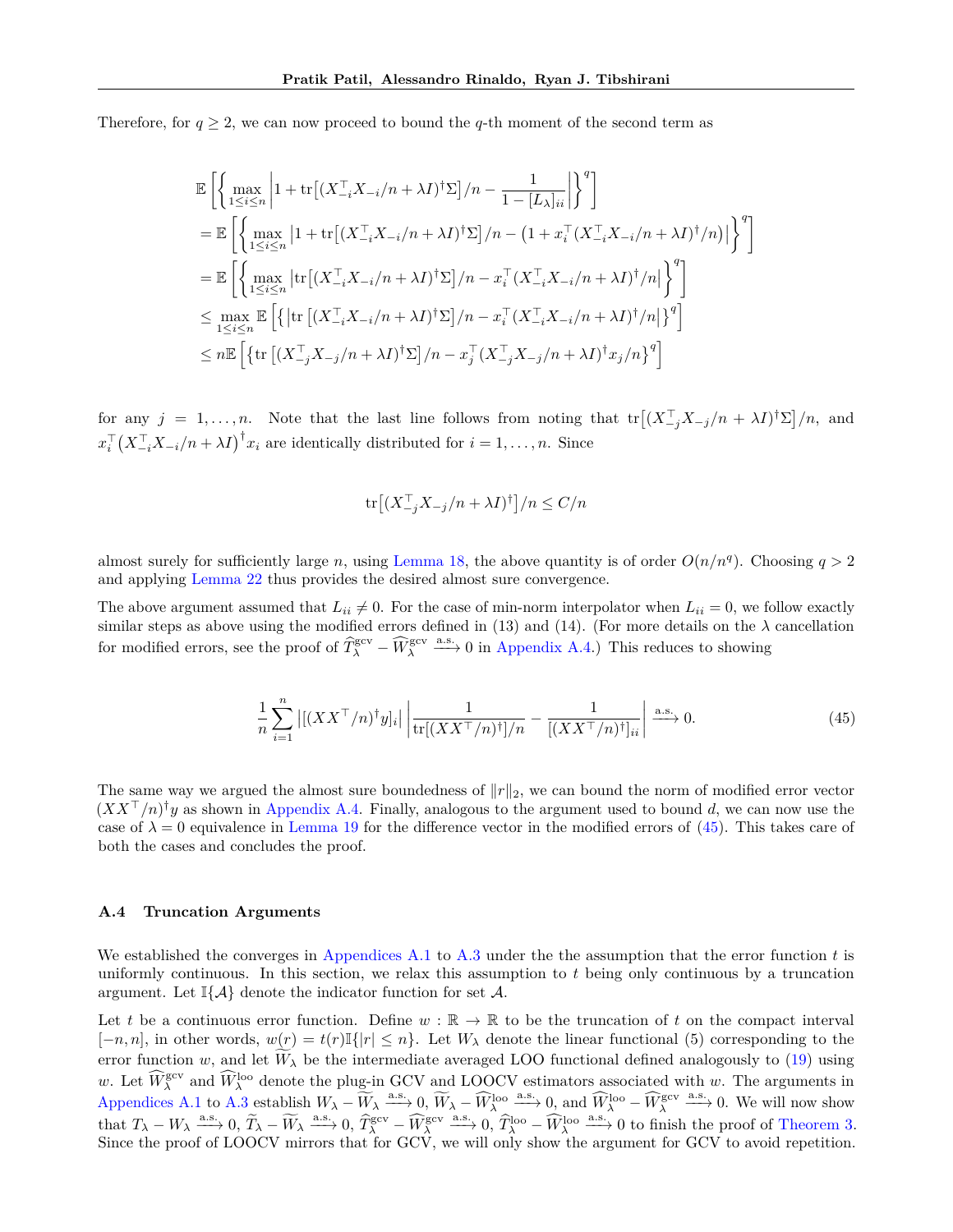**Showing**  $T_{\lambda} - W_{\lambda} \xrightarrow{a.s.} 0$ .

We can bound the absolute difference as follows:

$$
|T_{\lambda} - W_{\lambda}| = \left| \mathbb{E} \left[ t(y_0 - x_0^{\top} \hat{\beta}_{\lambda}) \mid X, y \right] - \mathbb{E} \left[ w(y_0 - x_0^{\top} \hat{\beta}_{\lambda}) \mid X, y \right] \right|
$$
  
\n
$$
= \left| \mathbb{E} \left[ t(y_0 - x_0^{\top} \hat{\beta}_{\lambda}) - w(y_0 - x_0^{\top} \hat{\beta}_{\lambda}) \mid X, y \right] \right|
$$
  
\n
$$
= \left| \mathbb{E} \left[ t(y_0 - x_0^{\top} \hat{\beta}_{\lambda}) \mathbb{I} \{ |y_0 - x_0^{\top} \hat{\beta}| > n \} \mid X, y \right] \right|
$$
  
\n
$$
\leq \sqrt{\mathbb{E} \left[ |t(y_0 - x_0^{\top} \hat{\beta}_{\lambda})|^2 \mid X, y \right]} \sqrt{\mathbb{P} \left[ |y_0 - x_0^{\top} \hat{\beta}_{\lambda}| > n \mid X, y \right]}
$$
  
\n
$$
\leq C \sqrt{\mathbb{P} \left[ |y_0 - x_0^{\top} \hat{\beta}_{\lambda}| > n \mid X, y \right]}
$$
  
\n
$$
\leq C \sqrt{\mathbb{E} \left[ |y_0 - x_0^{\top} \hat{\beta}_{\lambda}|^2 \mid X, y \right]}
$$
  
\n
$$
\leq \frac{C}{n} \to 0,
$$

where the third line uses the Cauchy-Schwarz inequality, the fourth line uses [Lemmas 9](#page-21-1) and [11](#page-22-0) with  $q = 2$ , the fifth line uses Chebychev's inequality, and the last line again uses [Lemmas 9](#page-21-1) and [11](#page-22-0) with *t* as the identity function and  $q=2$ .

**Showing** 
$$
\widetilde{T}_{\lambda} - \widetilde{W}_{\lambda} \xrightarrow{\text{a.s.}} 0.
$$

We can bound the absolute difference as follows:

$$
\begin{split}\n\left|\widetilde{T}_{\lambda}-\widetilde{W}_{\lambda}\right| &= \left|\frac{1}{n}\sum_{i=1}^{n}\mathbb{E}\left[t(y_{i}-x_{i}^{\top}\widehat{\beta}_{-i,\lambda})\mid X_{-i}, y_{-i}\right] - \frac{1}{n}\sum_{i=1}^{n}\mathbb{E}\left[w(y_{i}-x_{i}^{\top}\widehat{\beta}_{-i,\lambda})\mid X_{-i}, y_{-i}\right]\right| \\
&= \left|\frac{1}{n}\sum_{i=1}^{n}\mathbb{E}\left[t(y_{i}-x_{i}^{\top}\widehat{\beta}_{-i,\lambda})-w(y_{i}-x_{i}^{\top}\widehat{\beta}_{-i,\lambda})\mid X_{-i}, y_{-i}\right]\right| \\
&\leq \left|\frac{1}{n}\sum_{i=1}^{n}\mathbb{E}\left[t(y_{i}-x_{i}^{\top}\widehat{\beta}_{-i,\lambda})\mathbb{I}\{|y_{i}-x_{i}^{\top}\widehat{\beta}_{-i,\lambda}|>n\}\mid X_{-i}, y_{-i}\right]\right| \\
&\leq \frac{1}{n}\sum_{i=1}^{n}\sqrt{\mathbb{E}\left[|t(y_{i}-x_{i}^{\top}\widehat{\beta}_{-i,\lambda})|^{2}\mid X_{-i}, y_{-i}\right]}\sqrt{\mathbb{P}\left\{|y_{i}-x_{i}^{\top}\widehat{\beta}_{-i,\lambda}|>n\mid X_{-i}, y_{-i}\right]} \\
&\leq \frac{1}{n}\sum_{i=i}^{n}\sqrt{\mathbb{E}\left[|t(y_{i}-x_{i}^{\top}\widehat{\beta}_{-i,\lambda})|^{2}\mid X_{-i}, y_{-i}\right]}\sqrt{\mathbb{P}\left\{\max_{j=1}^{n}|y_{i}-x_{i}^{\top}\widehat{\beta}_{-i,\lambda}|>n\right\}}X, y\right]} \\
&\leq \left|\frac{1}{n}\sum_{i=i}^{n}\sqrt{\mathbb{E}\left[|t(y_{i}-x_{i}^{\top}\widehat{\beta}_{-i,\lambda})|^{2}\mid X_{-i}, y_{-i}\right]}\sqrt{\mathbb{P}\left\{\max_{j=1}^{n}|y_{i}-x_{i}^{\top}\widehat{\beta}_{-i,\lambda}|>n\right\}}X\right| \\
&\leq C\sqrt{\mathbb{P}\left\{\max_{j=1}^{n}|y_{i}-x_{i}^{\top}\widehat{\beta}_{-i
$$

Above, line four uses the Cauchy-Schwarz inequality, line five uses the fact that the event  $|y_i - x_i^{\top} \hat{\beta}_{-i,\lambda}| > n$  for any  $i = 1, ..., n$  is contained inside the event  $\max_{j=1}^{n} |y_j - x_j^{\top} \hat{\beta}_{-j,\lambda}| > n$ , and the last line follows from the q-th moment control as done in [Appendix A.2](#page-13-0) with  $q = 2$ . It therefore suffices to bound the probability of  $\max_{j=1}^{n} |y_i - x_i^{\top} \hat{\beta}_{-i,\lambda}| > n$  which we do below.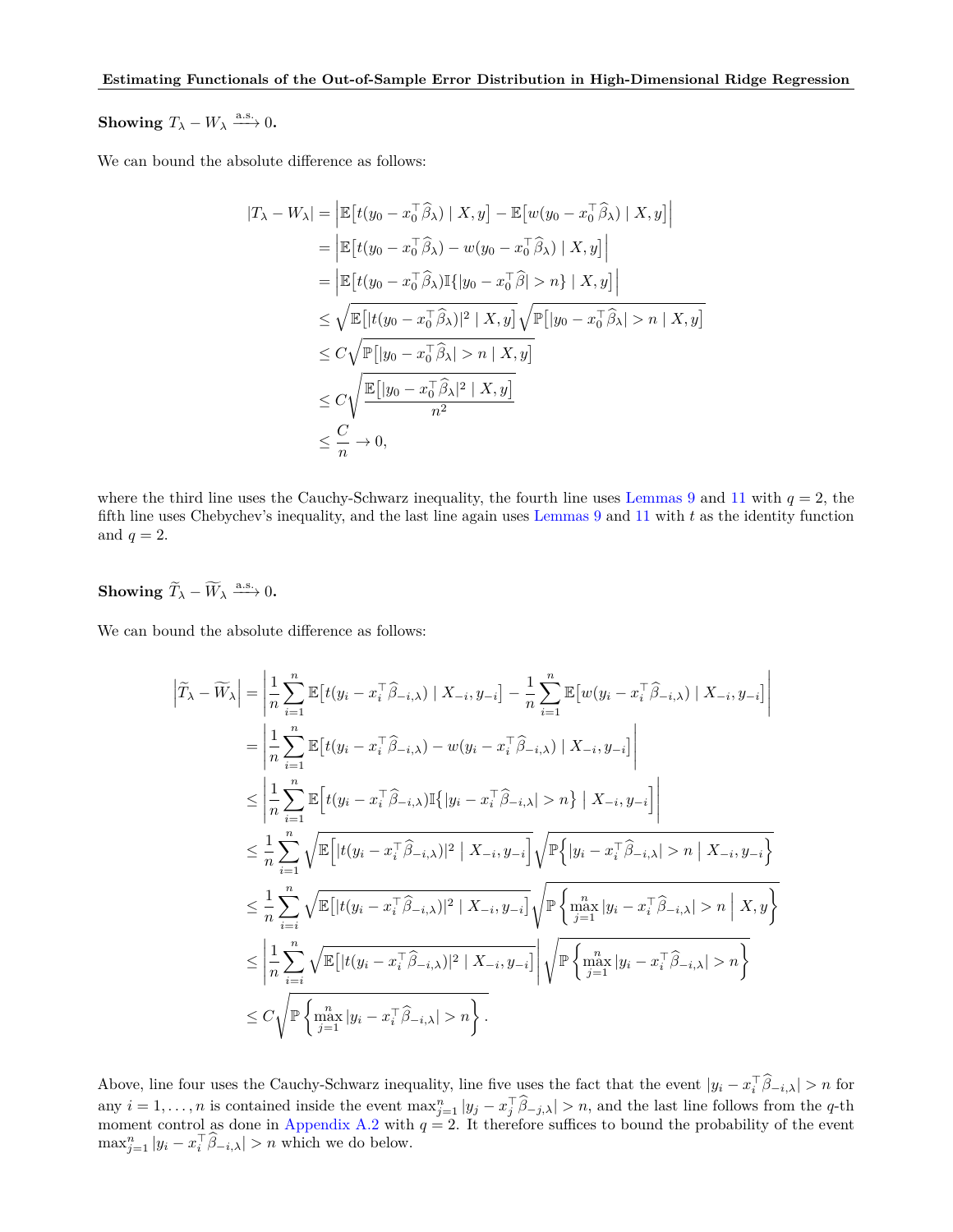Starting with union bound, we have that

$$
\mathbb{P}\left\{\max_{j=1}^{n} |y_i - x_i^{\top} \hat{\beta}_{-i,\lambda}| > n\right\} \le \sum_{i=1}^{n} \mathbb{P}\left\{|y_i - x_i^{\top} \hat{\beta}_{-i,\lambda}| > n\right\}
$$

$$
\le \sum_{i=1}^{n} \frac{\mathbb{E}\left[|y_i - x_i^{\top} \hat{\beta}_{-i,\lambda}|^2\right]}{n^2}
$$

$$
\le \sum_{i=1}^{n} \frac{C}{n^2}
$$

$$
\le \frac{C}{n} \to 0.
$$

**Showing**  $\widehat{T}_{\lambda}^{\text{gcv}} - \widehat{W}_{\lambda}^{\text{gcv}} \stackrel{\text{a.s.}}{\longrightarrow} 0$ .

By following similar argument used to bound  $|\tilde{T}_{\lambda} - W_{\lambda}|$ , it suffices to show that

$$
\mathbb{P}\left\{\max_{j=1}^n \frac{y_i - x_i^\top \widehat{\beta}_{\lambda}}{1 - \text{tr}[L_\lambda]/n} > n\right\} \to 0.
$$

Using the union bound, it is thus enough to show that almost surely

$$
\frac{1}{n} \sum_{i=1}^{n} \left( \frac{y_i - x_i^{\top} \widehat{\beta}_{\lambda}}{1 - \text{tr}[L_{\lambda}] / n} \right)^2 \leq C.
$$

Note that this is valid when  $\lambda \neq 0$ . To cover the case of min-norm interpolator, we start by rewriting the residuals in an alternate form as follows:

$$
y_i - x_i^{\top} \hat{\beta}_{\lambda} = y_i - x_i^{\top} (X^{\top} X/n + \lambda I)^{\dagger} X^{\top} y/n
$$
  
\n
$$
= y_i - [X^{\top} (X^{\top} X/n + \lambda I)^{\dagger} X^{\top} y/n]_i
$$
  
\n
$$
= [y - X^{\top} (X^{\top} X/n + \lambda I)^{\dagger} X^{\top} y/n]_i
$$
  
\n
$$
= [(I - X^{\top} (X^{\top} X/n + \lambda I)^{\dagger} X/n) y]_i
$$
  
\n
$$
= \lambda [(XX^{\top}/n + \lambda I)^{\dagger} y]_i
$$
\n(46)

Similarly, we rewrite the denominator of GCV using

$$
1 - \text{tr}[L_{\lambda}]/n = 1 - \text{tr}[X(XX^{\top}/n + \lambda I)^{\dagger} X^{\top}]/n
$$
  
= 
$$
\text{tr}[I - X(XX^{\top}/n + \lambda I)^{\dagger} X^{\top}]/n
$$
  
= 
$$
\lambda \text{tr}[(XX^{\top}/n + \lambda I)^{\dagger}]/n.
$$
 (47)

<span id="page-20-1"></span><span id="page-20-0"></span>*.*

This lets us rewrite the invidual GCV reweighted errors as

$$
\frac{y_i - x_i^{\top} \widehat{\beta}_{\lambda}}{1 - \text{tr}[L_{\lambda}]/n} = \frac{\lambda[(XX^{\top}/n + \lambda I)^{\dagger}y]_i}{\lambda \text{ tr}[(XX^{\top}/n + \lambda I)^{\dagger}]/n} = \frac{[(XX^{\top}/n + \lambda I)^{\dagger}y]_i}{\text{tr}[(XX^{\top}/n + \lambda I)^{\dagger}]/n}.
$$

Thus, we can now bound

$$
\frac{1}{n} \sum_{i=1}^{n} \left( \frac{y_i - x_i^{\top} \widehat{\beta}_{\lambda}}{1 - \text{tr}[L_{\lambda}]/n} \right)^2 = \frac{\left\| (XX^{\top}/n + \lambda I)^{\dagger} y \right\|_2^2 / n}{\left( \text{tr}[(XX^{\top}/n + \lambda I)^{\dagger}]/n \right)^2} \le \frac{\left\| (XX^{\top}/n + \lambda I)^{\dagger} \right\|_{\text{op}}^2 \|y\|_2^2 / n}{\left( \text{tr}[(XX^{\top}/n + \lambda I)^{\dagger}]/n \right)^2}
$$

Each term in the above ratio is almost surely bounded for sufficiently large *n* under [Assumption 1](#page-4-2) and [Assumption 2](#page-4-3) as explained in the proof of [Lemma 11.](#page-22-0) This finishes the argument.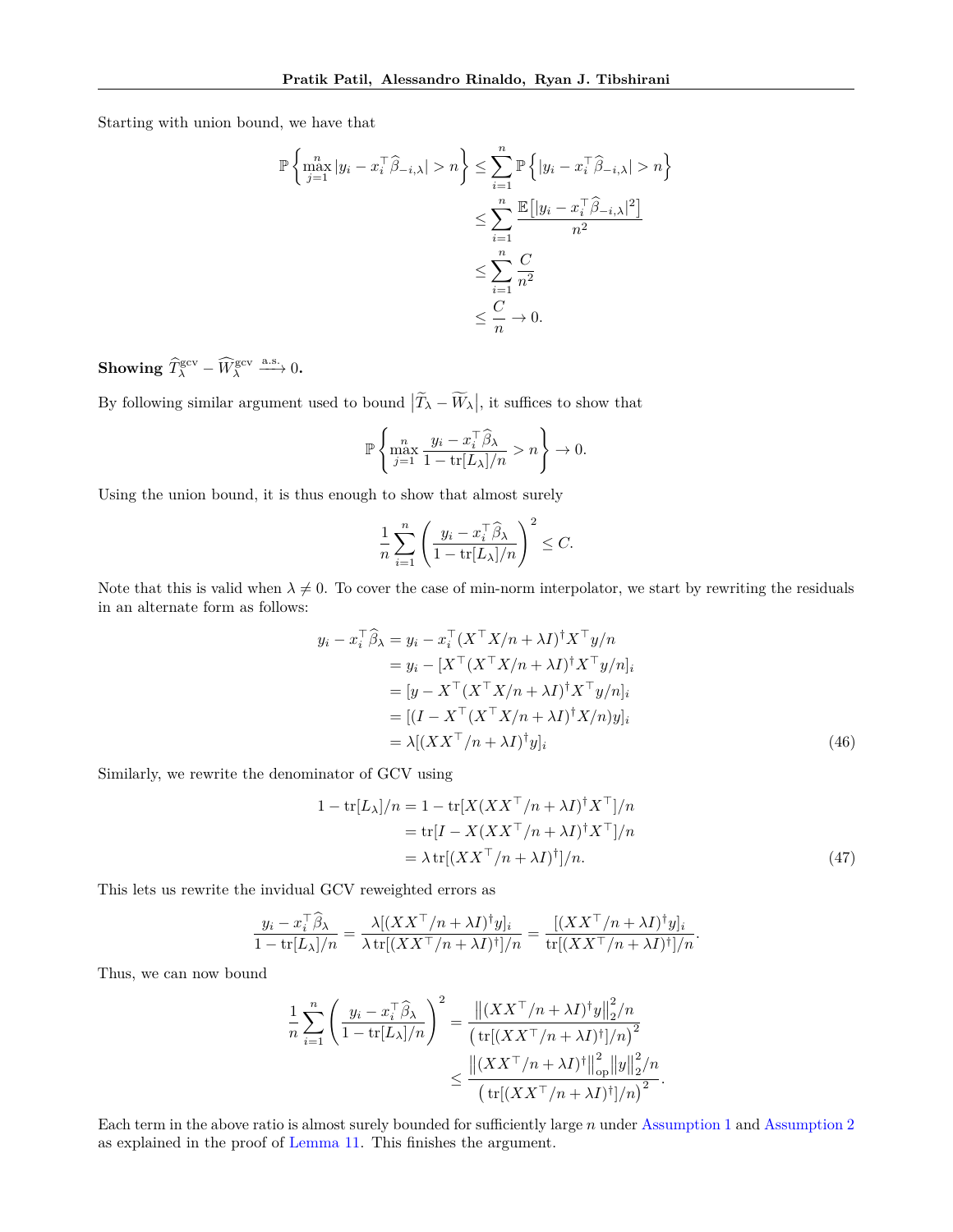### **A.5 Auxiliary Lemmas**

<span id="page-21-1"></span>In this section, we gather supporting lemmas used in the proofs in [Appendices A.1](#page-12-0) to [A.3,](#page-16-0) along with their proofs. **Lemma 9** (Bounding conditional *q*-th moment of the *i*-th LOO residual)**.** *Suppose [Assumptions 1](#page-4-2) and [2](#page-4-3) hold, and the error function t satisfies [Assumption 3.](#page-5-1) Then, for*  $q \leq \min\{\mu/2, \nu/2\}$  *and*  $\lambda \in (\lambda_{\min}, \infty)$ *,* 

$$
\mathbb{E}\left[\left|t(y_i - x_i^\top \widehat{\beta}_{-i,\lambda})\right|^q \left|X_{-i}, y_{-i}\right.\right] \leq \left(C_1 + C_2 \|\widehat{\beta}_{-i,\lambda}\|_2\right)^{2q}
$$

*for some positive constants*  $C_1$  *and*  $C_2$ *.* 

*Proof.* Note that under [Assumption 3,](#page-5-1)  $|t(y_i - x_i^T \hat{\beta}_{-i,\lambda})|$  $\mathscr{A}$  ≤  $a|y_i - x_i^{\top} \widehat{\beta}_{-i,\lambda}|$  $2q + b|y_i - x_i^{\top} \widehat{\beta}_{-i,\lambda}|$  $q$ <sup> $q$ </sup> + *c* for some positive constants  $a, b, c$ . Because  $\mathbb{E}\left[Z^{q_l}\right] \leq \mathbb{E}\left[Z^{q_h}\right]^{q_l/q_h}$  for  $q_l \leq q_h$  from Jensen's inequality, it suffices to bound  $\mathbb{E}\left[\left|y_i - x_i^{\top}\widehat{\beta}_{-i,\lambda}\right|\right]$  $\left[ X_{-i}, y_{-i} \right]$ , which we do below.

From the triangle inequality for the conditional  $L_q$  norm, observe that

$$
\mathbb{E}\Big[|y_i - x_i^{\top}\widehat{\beta}_{-i,\lambda}|^{2q} | X_{-i}, y_{-i}|^{1/2q} \leq \mathbb{E}\Big[|y_i|^{2q} | X_{-i}, y_{-i}\Big]^{1/2q} + \mathbb{E}\Big[|x_i^{\top}\widehat{\beta}_{-i,\lambda}|^{2q} | X_{-i}, y_{-i}\Big]^{1/2q} \leq \mathbb{E}\Big[|y_i|^{2q}\Big]^{1/2q} + \mathbb{E}\Big[|x_i^{\top}\widehat{\beta}_{-i,\lambda}|^{2q} | X_{-i}, y_{-i}\Big]^{1/2q}.
$$

The first term is bounded for  $q \leq 2 + \mu/2$  under [Assumption 2.](#page-4-3) For the second term, start by writing

$$
\mathbb{E}\Big[\big|x_i^\top \widehat{\beta}_{-i,\lambda}\big|^{2q} \big| \ X_{-i}, y_{-i}\Big] = \mathbb{E}\Big[\big|z_i^\top \Sigma^{1/2} \widehat{\beta}_{-i,\lambda}\big|^{2q} \big| \ X_{-i}, y_{-i}\Big].
$$

Note that conditional on  $X_{-i}$  and  $y_{-i}$ ,  $\Sigma^{1/2} \widehat{\beta}_{-i,\lambda}$  is a fixed vector in  $\mathbb{R}^p$ . For  $q \leq 2 + \nu/2$ , [Lemma 17](#page-31-1) then provides

$$
\mathbb{E}\Big[\big|x_i^{\top}\widehat{\beta}_{-i,\lambda}\big|^{2q} \big| X_{-i}, y_{-i}\Big]^{1/2q} \leq C \|\Sigma^{1/2}\widehat{\beta}_{-i,\lambda}\|_2 \leq C\sqrt{r_{\max}} \|\widehat{\beta}_{-i,\lambda}\|_2,
$$

where the last inequality follows since the maximum eigenvalue of  $\Sigma$  is bounded by  $r_{\text{max}}$ . Therefore, for  $q \leq 2 + \min\{\mu/2, \nu/2\}$ , we get

$$
\mathbb{E}\Big[\big|y_i - x_i^{\top}\widehat{\beta}_{-i,\lambda}\big|^{2q} \mid X_{-i}, y_{-i}\Big] \leq \big(C_1 + C_2 \|\widehat{\beta}_{-i,\lambda}\|_2\big)^{2q}
$$

for some positive constants  $C_1$  and  $C_2$  as desired. This completes the proof.

<span id="page-21-0"></span>**Lemma 10** (Bounding norm of the difference of leave-one-out ridge estimators)**.** *Suppose [Assumptions 1](#page-4-2) and [2](#page-4-3) hold.* Then, for  $\lambda \in (\lambda_{\min}, \infty)$ ,

 $\Box$ 

$$
\frac{1}{n}\sum_{i=1}^{n} \left\|\widehat{\beta}_{\lambda} - \widehat{\beta}_{-i,\lambda}\right\|_{2} \xrightarrow{\text{a.s.}} 0
$$

 $as n, p \to \infty$  *with*  $p/n \to \gamma \in (0, \infty)$ *.* 

*Proof.* For each  $i = 1, \ldots, n$ , we start by breaking the difference

$$
\widehat{\beta}_{\lambda} - \widehat{\beta}_{-i,\lambda} = (X^{\top} X/n + \lambda I)^{\dagger} X^{\top} y/n - (X_{-i}^{\top} X_{-i}/n + \lambda I)^{\dagger} X_{i}^{\top} y_{-i}/(n-1) \n= (X^{\top} X/n + \lambda I)^{\dagger} X^{\top} y/n - (X_{-i}^{\top} X_{-i}/n + \lambda I)^{\dagger} X^{\top} y/n \n+ (X_{-i}^{\top} X_{-i}/n + \lambda I)^{\dagger} X^{\top} y/n - (X_{-i}^{\top} X_{-i}/n + \lambda I)^{\dagger} X_{-i}^{\top} y_{-i}/(n-1) \n= \left\{ (X^{\top} X/n + \lambda I)^{\dagger} - (X_{-i}^{\top} X_{-i}/n + \lambda I)^{\dagger} \right\} X^{\top} y/n \n+ (X_{-i}^{\top} X_{-i}/n + \lambda I)^{\dagger} \left\{ X^{\top} y/n - X_{-i}^{\top} y_{-i}/(n-1) \right\}.
$$

Applying the triangle inequality, for each  $i = 1, \ldots, n$ , we can then bound

$$
\|\widehat{\beta}_{\lambda} - \widehat{\beta}_{-i,\lambda}\|_{2} \le \left\|\left\{(X^{\top}X/n + \lambda I)^{\dagger} - (X_{-i}^{\top}X_{-i}/n + \lambda I)^{\dagger}\right\}X^{\top}y/n\right\|_{2} + \left\|(X_{-i}^{\top}X_{-i}/n + \lambda I)^{\dagger}\left\{X^{\top}y/n - X_{-i}^{\top}y_{-i}/(n-1)\right\}\right\|_{2}.
$$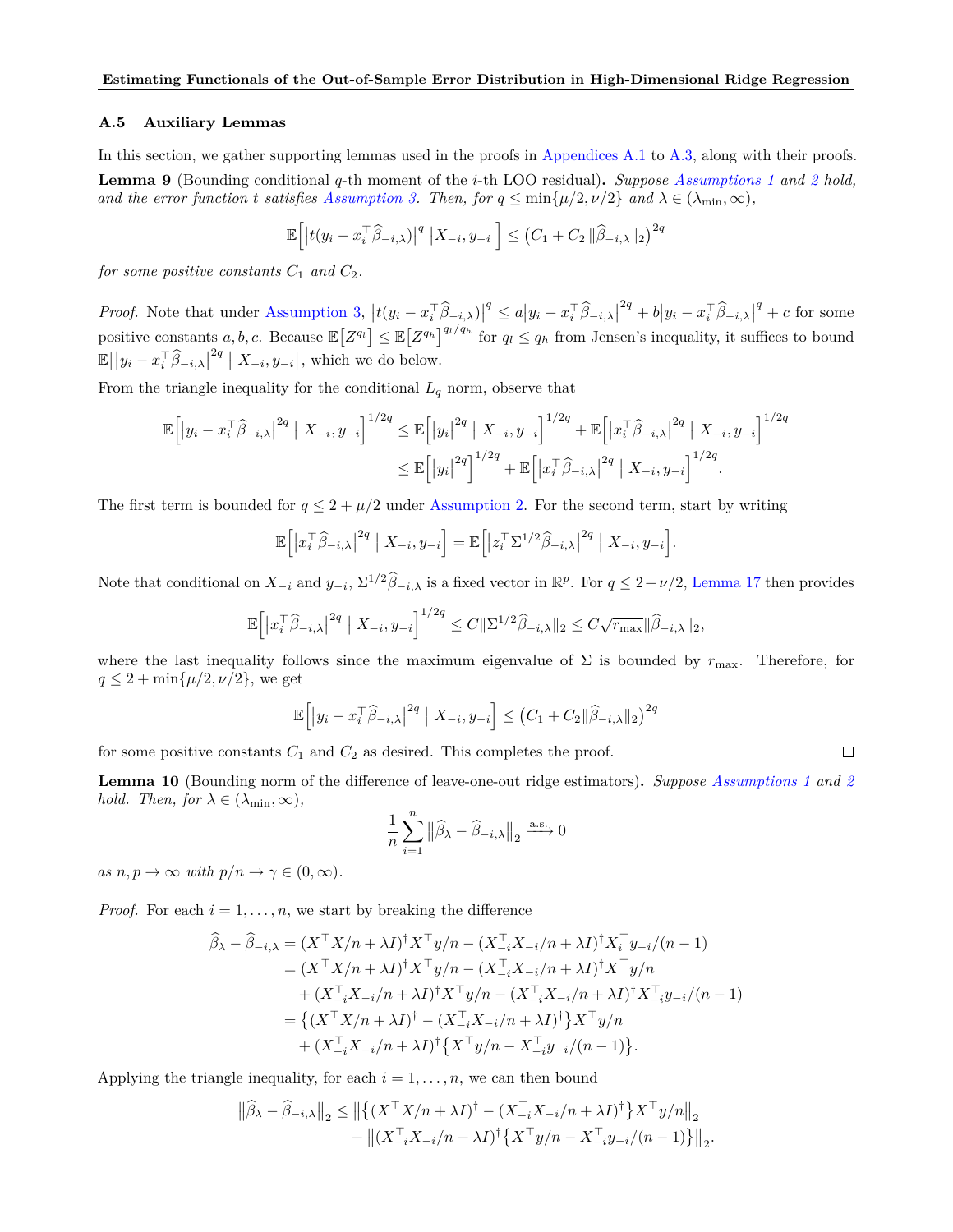Averaging the bounds above thus provides

<span id="page-22-1"></span>
$$
\frac{1}{n} \sum_{i=1}^{n} \left\| \widehat{\beta}_{\lambda} - \widehat{\beta}_{-i,\lambda} \right\|_{2} \leq \frac{1}{n} \sum_{i=1}^{n} \left\| (X_{-i}^{\top} X_{-i}/n + \lambda I)^{\dagger} \{ X^{\top} y/n - X_{-i}^{\top} y_{-i}/(n-1) \} \right\| + \frac{1}{n} \sum_{i=1}^{n} \left\| \{ (X^{\top} X/n + \lambda I)^{\dagger} - (X_{-i}^{\top} X_{-i}/n + \lambda I)^{\dagger} \} X^{\top} y/n \right\|. \tag{48}
$$

We will see below that each of the two terms on the right-hand side of  $(48)$  almost surely goes to zero providing the desired convergence. Note that for each  $i = 1, \ldots, n$ , we can bound

$$
\begin{split} \left\| (X_{-i}^{\top} X_{-i}/n + \lambda I)^{\dagger} \left\{ X^{\top} y/n - X_{-i}^{\top} y_{-i}/(n-1) \right\} \right\|_{2} &\leq \left\| (X_{-i}^{\top} X_{-i}/n + \lambda I)^{\dagger} \right\|_{op} \left\| X^{\top} y/n - X_{-i}^{\top} y_{-i}/(n-1) \right\|_{2} \\ &\leq C \left\| X^{\top} y/n - X_{-i}^{\top} y_{-i}/(n-1) \right\|_{2} \\ &= C \left\| \frac{x_i y_i}{n} - \sum_{j \neq i} \frac{x_j y_j}{(n-1)n} \right\|_{2} \\ &\leq \frac{C}{\sqrt{n}} \frac{\left\| x_i y_i \right\|_{2}}{\sqrt{n}} + \frac{C}{(n-1)\sqrt{n}} \sum_{j \neq i} \frac{\left\| x_j y_j \right\|_{2}}{\sqrt{n}}, \end{split}
$$

where the second line follows from the fact that  $\|(X_{-i}^T X_{-i}/n + \lambda I)^{\dagger}\|_{op}$  is almost surely bounded for *n* large enough (as explained in the proof of [Lemma 11\)](#page-22-0), and last line uses triangle inequality. Now writing  $x_i = \sum^{1/2} z_i$ , note that for each  $i = 1, \ldots, n$ ,

$$
||x_iy_i||_2/\sqrt{n} = ||\Sigma^{1/2}z_iy_i||_2/\sqrt{n} \le ||\Sigma^{1/2}||_{op}y_i||z_i||_2/\sqrt{n} \le y_i||z_i||_2/\sqrt{n} \le Cy_i
$$

almost surely for sufficiently large *n* since  $||z_i||_2/\sqrt{n}$  is eventually almost surely bounded from the strong law of large numbers. Hence, we have

$$
\frac{1}{n} \sum_{i=1}^{n} \left\| (X_{-i}^{\top} X_{-i} + \lambda I)^{\dagger} \{ X^{\top} y / n - X_{-i}^{\top} y_{-i} / (n-1) \} \right\| \leq \frac{C}{\sqrt{n}} \frac{1}{n} \sum_{i=1}^{n} |y_i| + \frac{C}{(n-1)\sqrt{n}} \frac{1}{n} \sum_{i=i}^{n} \sum_{j \neq i} |y_j|
$$
  

$$
\leq \frac{C}{\sqrt{n}} \frac{(2n-1)}{(n-1)n} \sum_{i=1}^{n} |y_i|
$$
  

$$
\leq \frac{C}{\sqrt{n}} \to 0.
$$
 (49)

Here the second inequality follows by adding  $|y_i|$  to the second term, and the last inequality follows because  $\sum_{i=1}^{n} |y_i|/n$  is eventually almost surely bounded from the strong law of large numbers under [Assumption 2.](#page-4-3) Using the leave-one-out sample covariance difference [\(44\)](#page-17-0), we can similarly show that the second term goes to zero almost surely. Hence, we have that [\(48\)](#page-22-1) almost surely goes to zero. This completes the proof.

<span id="page-22-2"></span> $\Box$ 

<span id="page-22-0"></span>**Lemma 11** (Bounding norm of the ridge estimator)**.** *Suppose [Assumption 1](#page-4-2) and [Assumption 2](#page-4-3) hold. Then, for*  $\lambda \in (\lambda_{\min}, \infty)$ ,  $\|\widehat{\beta}_{\lambda}\|_2 \leq C$  *for some positive constant C eventually almost surely.* 

*Proof.* We can bound the norm of ridge estimator as

$$
\|\widehat{\beta}_{\lambda}\|_{2} = \left\|(X^{\top}X/n + \lambda I)^{\dagger}X^{\top}y/n\right\|_{2}
$$
  
\n
$$
\leq \left\|(X^{\top}X/n + \lambda I)^{\dagger}X^{\top}/\sqrt{n}\right\|_{\text{op}}\|y\|_{2}/\sqrt{n}
$$
  
\n
$$
\leq \left\|(X^{\top}X/n + \lambda I)^{\dagger}\right\|_{\text{op}}\|X^{\top}/\sqrt{n}\right\|_{\text{op}}\|y\|_{2}/\sqrt{n}.
$$
 (50)

Now for  $\lambda \in (\lambda_{\min}, \infty)$ , the first two terms in the product [\(50\)](#page-22-2) are almost surely bounded for *n* large enough. This is because the maximum eigenvalue of  $X^{\top}X/n$  is upper bounded by  $C(1 + \sqrt{\gamma})^2 r_{\text{max}}$  for some  $C > 1$  and the minimum non-zero eigenvalue is lower bounded by  $c(1 - \sqrt{\gamma})^2 r_{\min}$  for some  $c < 1$  almost surely for sufficiently large *n* under [Assumption 1](#page-4-2) [\(Bai and Silverstein,](#page-8-4) [1998\)](#page-8-4). From the strong law of large numbers, the final term is eventually almost surely bounded as the second moment of the response is bouned under [Assumption 2.](#page-4-3) Hence, the product is eventually almost surely bounded, finishing the proof. $\Box$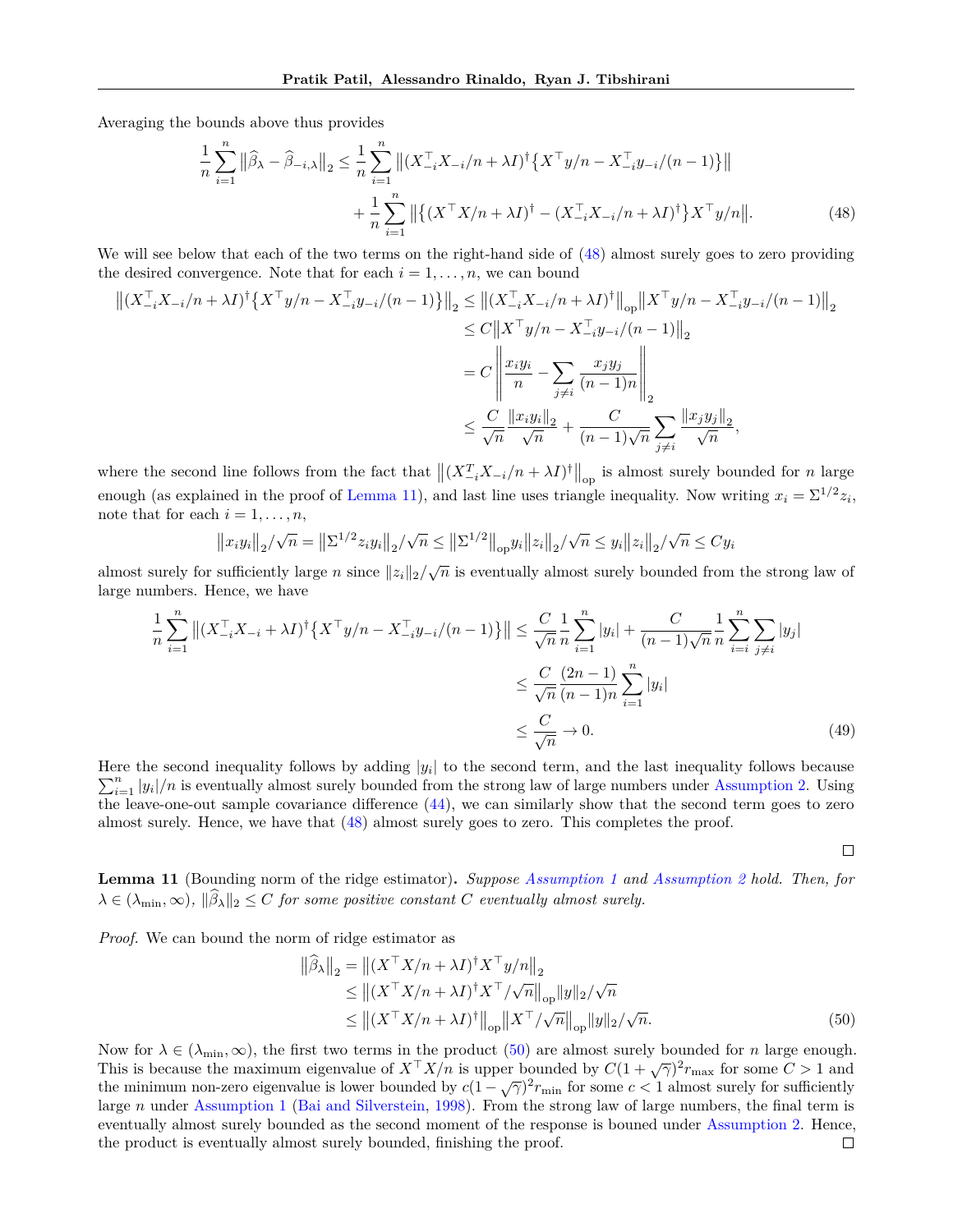## **B PROOFS RELATED TO [Theorem 4](#page-6-6)**

To show almost sure uniform convergence (in  $\lambda$ ), we will appeal to [Lemma 20.](#page-32-2) A sufficient condition to establish strong stochastic equicontinuity in the current differentiable case is uniform boundness of the associated functions and their derivatives (with respect to  $\lambda$ ) (e.g., Chpater 21 of [Davidson,](#page-9-24) [1994\)](#page-9-24). We will show that both  $T_{\lambda}$  and  $\hat{T}_{\lambda}^{\text{gcv}}$  and their derivates are bounded over Λ, implying strong stochastic equicontinuity of the family of functions  ${T_{\lambda} - \widehat{T}_{\lambda}^{\text{geo}}}$   $\lambda \in \Lambda$ . Analogous analysis holds for  ${T_{\lambda} - \widehat{T}_{\lambda}^{\text{loo}}}$ , which we omit due to its similarity with the GCV analysis. Recall that  $\Lambda$  is a compact set in  $(\lambda_{\min}, \infty)$ . In the following, let  $\Lambda \subset [\underline{\lambda}, \overline{\lambda}]$  where  $\lambda_{\min} < \underline{\lambda} \leq \overline{\lambda} < \infty$ .

**Bounding**  $T_{\lambda}$ . We start with  $T_{\lambda}$ . Using [Lemma 9](#page-21-1) with  $q = 1$ , under [Assumptions 1](#page-4-2) and [2,](#page-4-3) for error function *t* satisfying [Assumption 3,](#page-5-1) we can bound  $T_\lambda$  in terms of the norm of the ridge estimator  $\beta_\lambda$  as

<span id="page-23-1"></span><span id="page-23-0"></span>
$$
T_{\lambda} = \mathbb{E}\left[t(y_0 - x_0^{\top}\widehat{\beta}_{\lambda}) \mid X, y\right] \le \left(C_1 + C_2\|\widehat{\beta}_{\lambda}\|_2\right)^2,\tag{51}
$$

for some positive constants  $C_1$  and  $C_2$ . Now following [Lemma 11,](#page-22-0) over  $\Lambda$ , we have that  $\|\beta_\lambda\|_2$  is eventually almost surely bounded by  $C\sqrt{r_{\text{max}}}(\lambda_{\text{min}} + \underline{\lambda})^{-1}$  for some positive constant *C* (independent of  $\lambda$ ). This shows that  $T_{\lambda}$  is eventually almost surely bounded over  $\lambda \in \Lambda$ .

**Bounding**  $\hat{T}_{\lambda}^{\text{gcv}}$ . We next consider  $\hat{T}_{\lambda}^{\text{gcv}}$ . Using the alternate representation [\(46\)](#page-20-0), for error function *t* satisfying [Assumption 3,](#page-5-1) for some positive constants  $C, C_1, C_2$ , we can bound

$$
\widehat{T}_{\lambda}^{\text{gcv}} = \frac{1}{n} \sum_{i=1}^{n} t \left( \frac{[(XX^{\top}/n + \lambda I)^{\dagger} y]_{i}}{\text{tr}[(XX^{\top}/n + \lambda I)^{\dagger}]/n} \right)
$$
\n
$$
\leq \frac{C_{2}}{n} \sum_{i=1}^{n} \frac{\{[(XX^{\top}/n + \lambda I)^{\dagger} y]_{i}\}^{2}}{\left\{ \text{tr}[(XX^{\top}/n + \lambda I)^{\dagger}]/n \right\}^{2}} + \frac{C_{1}}{n} \sum_{i=1}^{n} \frac{|[(XX^{\top}/n + \lambda I)^{\dagger} y]_{i}|}{\text{tr}[(XX^{\top}/n + \lambda I)^{\dagger}]/n} + C
$$
\n
$$
\leq \frac{C_{2}}{n} \sum_{i=1}^{n} \left\{ [(XX^{\top}/n + \lambda I)^{\dagger} y]_{i} \right\}^{2} + \frac{C_{1}}{n} \sum_{i=1}^{n} |[(XX^{\top}/n + \lambda I)^{\dagger} y]_{i}| + C. \tag{52}
$$

The last inequality above follows by noting that the map  $\lambda \mapsto \text{tr}[(XX^{\top}/n + \lambda I)^{\dagger}]/n$  is non-increasing over  $[\Delta, \overline{\lambda}]$ , so tr $[(XX^{\top}/n + \lambda I)^{\dagger}]/n$  is lower bounded by tr $[(XX^{\top}/n + \Delta I)^{\dagger}/n]$ . Since  $\lambda_{\min} < \underline{\lambda}$ , we then have that  $\{\text{tr}[(XX^{\top}/n + \lambda I)^{\dagger}]/n\}^{-1}$  is upper bounded by  $(\lambda_{\min} + \underline{\lambda})^{-1}$ . Now, observe that for the first term in [\(52\)](#page-23-0):

$$
\frac{1}{n}\sum_{i=i}^{n} \left\{ \left[ (XX^{\top}/n + \lambda I)^{\dagger} y \right]_i \right\}^2 = \frac{1}{n} \left\| (XX^{\top}/n + \lambda I)^{\dagger} y \right\|_2^2 \le \frac{1}{n} \left\| (XX^{\top}/n + \lambda I)^{\dagger} \right\|_{\text{op}}^2 \left\| y \right\|_2^2.
$$

Similarly, note that for the second term in [\(52\)](#page-23-0):

$$
\frac{1}{n}\sum_{i=1}^n\left|\left[(XX^\top/n+\lambda I)^\dagger y]_i\right|=\frac{1}{n}\left|\left|(XX^\top/n+\lambda I)^\dagger y\right|\right|_1\leq \frac{1}{\sqrt{n}}\left|\left|(XX^\top/n+\lambda I)^\dagger y\right|\right|_2\leq \frac{1}{\sqrt{n}}\left|\left|(XX^\top/n+\lambda I)^\dagger\right|\right|_{\text{op}}\left\|y\right\|_2.
$$

Since  $||(XX^{\top}/n + \lambda I)^{\dagger}||_{op}$  is uniformly bounded over  $\lambda \in \Lambda$  under [Assumption 1](#page-4-2) as argued above, and  $||y||_2^2/n$  is almost surely bouned for *n* large enough from the law of large numbers under [Assumption 2,](#page-4-3) it follows that  $\hat{T}_{\lambda}^{\text{gev}}$ is almost surely bounded over  $\lambda \in \Lambda$ .

**Bounding derivative of**  $T_\lambda$ **.** We now turn to bounding the derivaties of the map  $\lambda \mapsto T_\lambda$ . First note that since  $\mathbb{E}[|y_0 - x_0^\top \widehat{\beta}_\lambda| \mid X, y] \leq \mathbb{E}[|y_0 - x_0^\top \widehat{\beta}_\lambda|^2 \mid X, y]^{1/2}$ , and since the latter is almost surely bounded as shown above, we can switch the order of differentiation and integration. The derivative of  $T_\lambda$  with respect to  $\lambda$  can then be bounded above by

<span id="page-23-2"></span>
$$
T'_{\lambda} = \mathbb{E}\left[t'(y_0 - x_0^\top \widehat{\beta}_{\lambda}) \ x_0^\top \widehat{\beta}_{\lambda}' \mid X, y\right] \le \mathbb{E}\left[\left\{t'(y_0 - x_0^\top \widehat{\beta}_{\lambda})\right\}^2 \mid X, y\right]^{1/2} \cdot \mathbb{E}\left[(\widehat{\beta}_{\lambda}')^\top x_0 x_0^\top \widehat{\beta}_{\lambda}' \mid X, y\right] \le C\sqrt{r_{\max}} \|\widehat{\beta}_{\lambda}'\|_2. \tag{53}
$$

In the above chain, the first inequality follows from Cauchy-Schwarz inequality, and the second inequality follows from the bounding of  $T<sub>\lambda</sub>$  per [\(51\)](#page-23-1) above (because under [Assumption 3,](#page-5-1)  $t'$  is bounded above by a linear function), and the fact that  $\|\Sigma\|_{op} \leq r_{\text{max}}$ . Applying [Lemma 12](#page-24-0) on the last term of [\(53\)](#page-23-2), we thus conclude that the derivative of  $T_{\lambda}$  is almost surely uniformly bounded over  $\lambda \in \Lambda$ , as desired.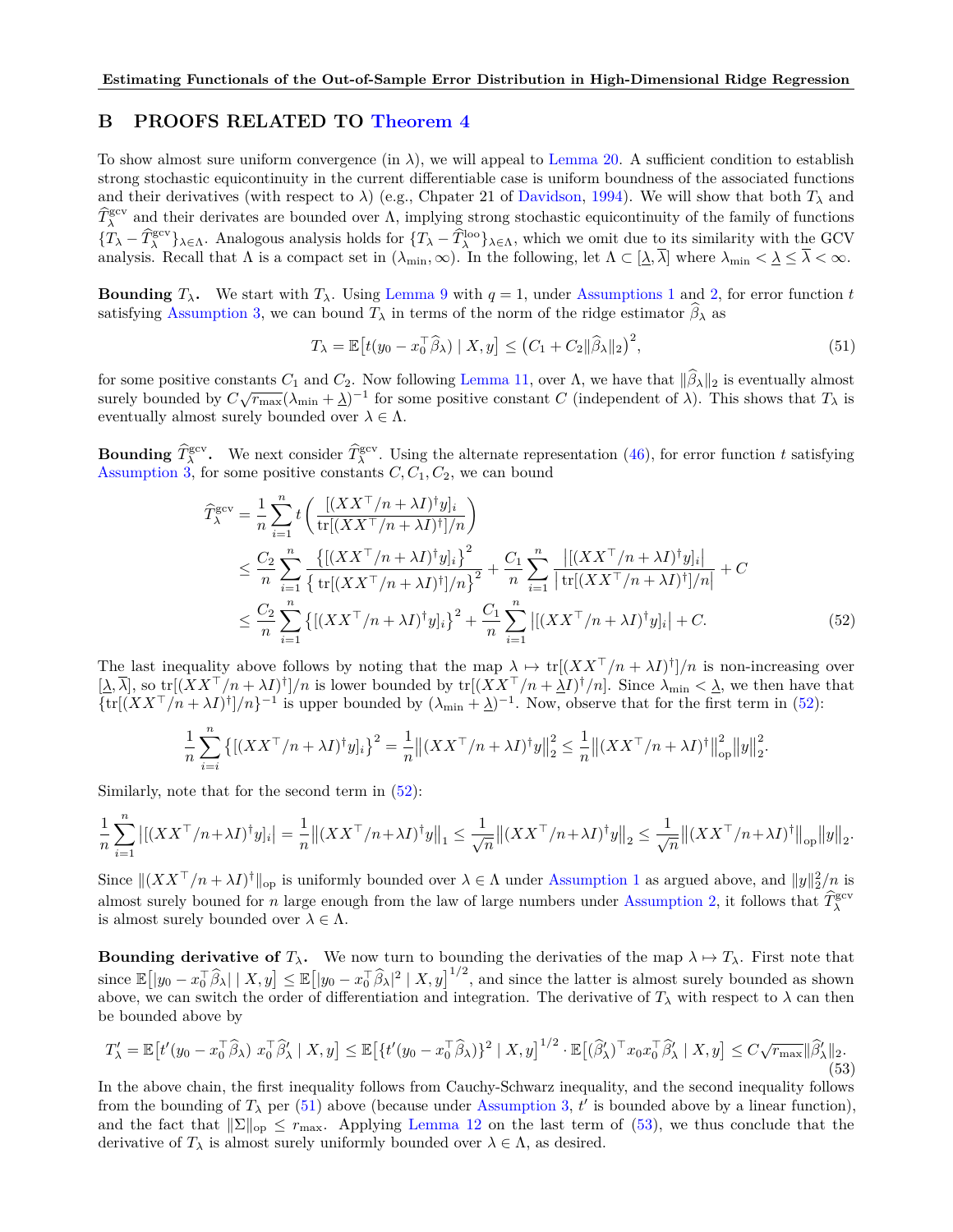**Bounding the derivative of**  $\hat{T}_{\lambda}^{\text{gcv}}$ **.** Finally, we bound the derivative of the map  $\lambda \mapsto \hat{T}_{\lambda}^{\text{gcv}}$ . From the chain rule, the derivative of  $\widehat{T}_{\lambda}^{\text{gev}}$  with respect to  $\lambda$  can be expressed as

$$
\frac{1}{n} \sum_{i=1}^{n} t' \left( \frac{\left[ (XX^{\top}/n + \lambda I)^{\dagger} y \right]_i}{\text{tr}[(XX^{\top}/n + \lambda I)^{\dagger}]/n} \right) \frac{d}{d\lambda} \left( \frac{\left[ (XX^{\top}/n + \lambda I)^{\dagger} y \right]_i}{\text{tr}[(XX^{\top}/n + \lambda I)^{\dagger}]/n} \right) \n\leq \sqrt{\frac{1}{n} \sum_{i=1}^{n} \left\{ t' \left( \frac{\left[ (XX^{\top}/n + \lambda I)^{\dagger} y \right]_i}{\text{tr}[(XX^{\top}/n + \lambda I)^{\dagger}]/n} \right) \right\}^2} \sqrt{\frac{1}{n} \sum_{i=1}^{n} \left\{ \frac{d}{d\lambda} \left( \frac{\left[ (XX^{\top}/n + \lambda I)^{\dagger} y \right]_i}{\text{tr}[(XX^{\top}/n + \lambda I)^{\dagger}]/n} \right) \right\}^2} \tag{54}
$$

<span id="page-24-3"></span><span id="page-24-1"></span>
$$
\leq C \sqrt{\sum_{i=1}^{n} \left\{ \frac{d}{d\lambda} \left( \frac{[(XX^{\top}/n + \lambda I)^{\dagger} y]_i}{\text{tr}[(XX^{\top}/n + \lambda I)^{\dagger}]/n} \right) \right\}^2}
$$
(55)

The first inequality above again follows from the Cauchy-Schwarz inequalty. The second inequality follows since, from [Assumption 3,](#page-5-1) *t'* is bouned above by a linear function, and the bounding of  $\widehat{T}_{\lambda}^{\text{gcv}}$  per [\(52\)](#page-23-0) above shows that the first term of [\(54\)](#page-24-1) is almost surely bounded. Applying [Lemma 13,](#page-24-2) we can now upper bound the final term of [\(55\)](#page-24-3). This leads the derivative of  $\widehat{T}_{\lambda}^{\text{gcv}}$  to be almost surely bounded over  $\lambda \in \Lambda$  and concludes the proof.

<span id="page-24-0"></span>**Lemma 12** (Bounding norm of the derivative of ridge estimator)**.** *Suppose [Assumptions 1](#page-4-2) and [2](#page-4-3) hold. Then, for*  $\lambda \in (\lambda_{\min}, \infty)$ ,  $\|\hat{\beta}'_{\lambda}\|_2 \leq C$  *eventually almost surely for some positive constant C.* 

*Proof.* The proof follows from a straightforward calculation. Expressing the ridge estimation in the gram form, observe that

$$
\frac{d\widehat{\beta}_{\lambda}}{d\lambda} = \frac{dX^{\top} (XX^{\top}/n + \lambda I)^{\dagger} y/n}{d\lambda} = X^{\top} (XX^{\top}/n + I)^{\dagger} (XX^{\top}/n + \lambda I)^{\dagger} y/n.
$$

In the above, we use the fact that for  $\lambda \in (\lambda_{\min}, \infty)$ , the map  $\lambda \mapsto (XX^{\top}/n + \lambda I)^{\dagger}$  is almost surely differentiable for *n* large enough, with the derivative given by  $(XX^{\top}/n + \lambda I)^{\dagger} (XX^{\top}/n + \lambda I)^{\dagger}$ . The result then follows by noting that the opeator norms of  $X/\sqrt{n}$  and  $(XX^{\top}/n + \lambda I)^{\dagger}$  are uniformly bounded over  $\Lambda$  as argued above, and  $||y||_2/\sqrt{n}$  is almost surely bounded for *n* large enough, as explained in the proof of [Lemma 11.](#page-22-0)  $\Box$ 

<span id="page-24-2"></span>**Lemma 13** (Bounding norm of the derivative of modified GCV residuals)**.** *Suppose [Assumptions 1](#page-4-2) and [2](#page-4-3) hold. Then, for*  $\lambda \in (\lambda_{\min}, \infty)$ *, we have that* 

$$
\frac{1}{\sqrt{n}} \left\| \frac{d}{d\lambda} \left( \frac{(XX^\top/n + \lambda I)^\dagger y}{\text{tr}[(XX^\top/n + \lambda I)^\dagger]/n} \right) \right\|_2 \le C
$$

*eventually almost surely for some positive contant C.*

*Proof.* The proof uses straightforward matrix calculus [\(Petersen et al.,](#page-10-23) [2008\)](#page-10-23). Using the chain rule, we can write

$$
\frac{d}{d\lambda} \left( \frac{(XX^\top/n + \lambda I)^\dagger y}{\text{tr}[(XX^\top/n + \lambda I)^\dagger]/n} \right) = -\frac{\text{tr}[(XX^\top/n + \lambda I)^\dagger (XX^\top/n + \lambda I)^\dagger]/n}{\text{tr}[(XX^\top/n + \lambda I)^\dagger]/n\}^2} (XX^\top/n + \lambda I)^\dagger y
$$
\n
$$
+ \frac{1}{\text{tr}[(XX^\top/n + \lambda I)^\dagger]/n} \frac{d}{d\lambda} ((XX^\top/n + \lambda y)^\dagger y).
$$

Note that  $\{\text{tr}[(XX^{\top}/n + \lambda I)^{\dagger}]/n\}^{-1}$  is almost surely bounded for *n* sufficiently large as argued above. In addition, since the operator norm of  $(XX^{\top}/n + \lambda I)^{\dagger}$  is uniformly upper bounded for  $\lambda \in \Lambda$ , we also have that  $tr[(XX^{\top}/n + \lambda I)^{\dagger}(XX^{\top}/n + \lambda I)^{\dagger}]/n$  is uniformly upper bounded over  $\Lambda$ . Next, observe that

$$
\frac{d}{d\lambda}((XX^{\top}/n+\lambda I)^{\dagger}y) = (XX^{\top}/n+\lambda I)^{\dagger}(XX^{\top}/n+\lambda I)^{\dagger}y.
$$

As above, since the opeator norm of  $(XX^{\top}/n + \lambda I)^{\dagger}$  is uniformly bounded for  $\lambda \in \Lambda$ , and  $||y||_2/\sqrt{n}$  is almost surely bounded for *n* large enough, the result then follows from simple application of the triangle inequality (with respect to the  $\ell_2$  norm). This finishes the proof.  $\Box$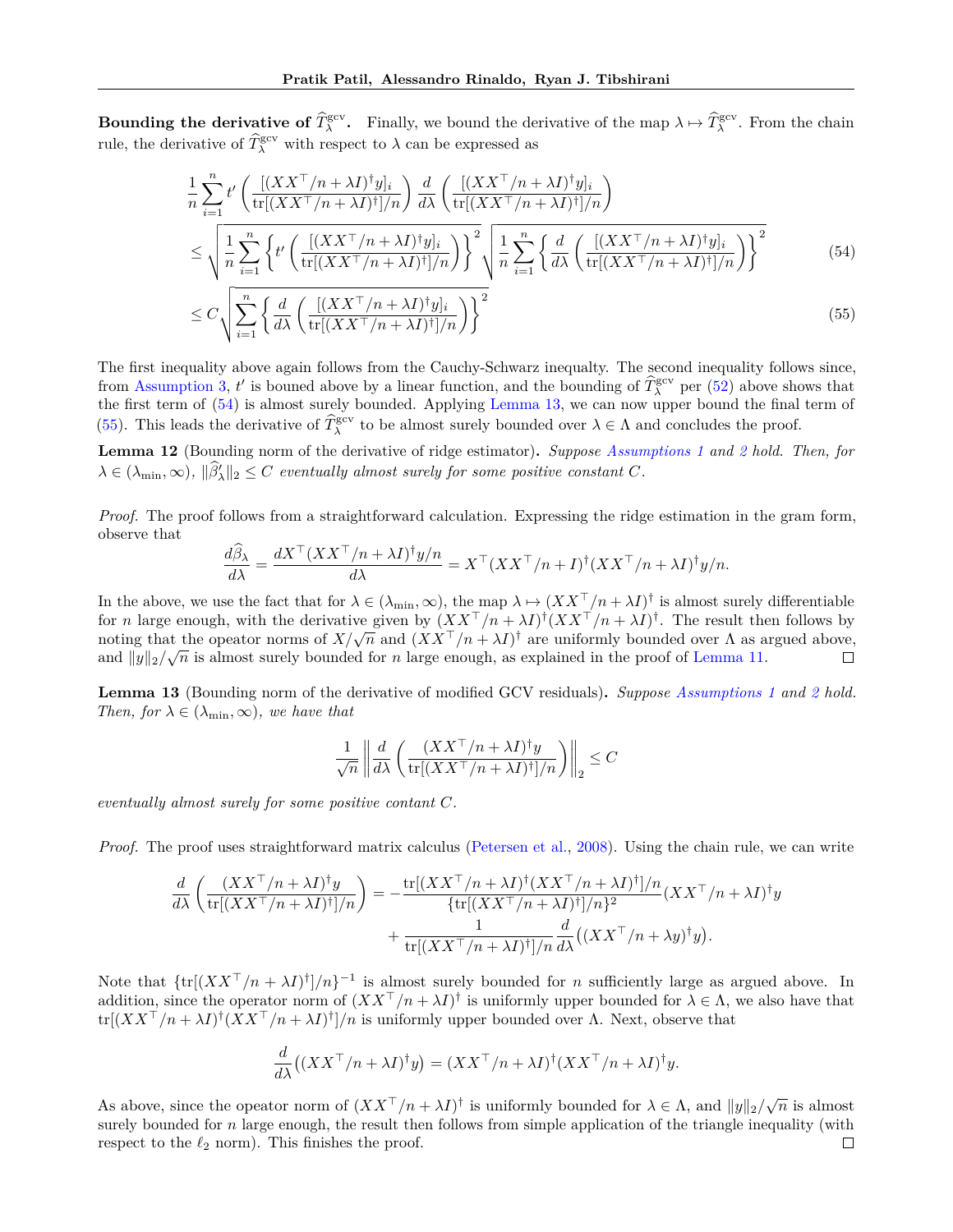## <span id="page-25-0"></span>**C PROOFS RELATED TO [Theorem 5](#page-6-5)**

The proof is similar to that of proof of [Theorem 4.](#page-6-6) We will again use [Lemma 20.](#page-32-2) In the current the nonsmooth case, it is sufficient to show that the family of random functions under consideration is almost surely Lipschitz continuous, along with the almost sure uniform bounds as shown in the proof of [Theorem 4](#page-6-6) (see, e.g., Chpater 21 of [Davidson,](#page-9-24) [1994\)](#page-9-24). We will show in the two helper lemmas below that this holds for  ${T_\lambda \}_{\lambda \in \Lambda}$  and  ${\{\hat{T}_\lambda^{\text{gcv}}\}}_{\lambda \in \Lambda}$ , assuming that the loss function *t* is Lipschitz continuous. This will show that  $\{T_{\lambda} - \hat{T}_{\lambda}^{\text{geo}}\}_{\lambda \in \Lambda}$  is almost surely Lipschitz continuous from which the theorem follows. A similar analysis holds for  $\{T_{\lambda} - \widehat{T}_{\lambda}^{\text{loo}}\}_{\lambda \in \Lambda}$ .

**Lemma 14** (Lipschitz continuity of the out-of-sample functional)**.** *Suppose [Assumption 1](#page-4-2) and [Assumption 2](#page-4-3) hold, and the error function t is Lipschitz continuous. Let*  $\Lambda$  *be a compact set in*  $(\lambda_{\min}, \infty)$ *. Then, over*  $\Lambda$ *, the random map*  $\lambda \mapsto T_{\lambda}$  *is almost surely Lipschitz continuous.* 

*Proof.* Since  $\Lambda$  is compact, let  $\Lambda \subseteq [\lambda, \overline{\lambda}]$  where  $\lambda_{\min} < \underline{\lambda} \leq \overline{\lambda} < \infty$ . For any  $\lambda_1, \lambda_2 \in [\lambda, \overline{\lambda}]$ , using the Lipschitz continuity of the error function, we have

$$
\left|t(y_0 - x_0^\top \widehat{\beta}_{\lambda_1}) - t(y_0 - x_0^\top \widehat{\beta}_{\lambda_2})\right| \leq L \left|x_0^\top (\widehat{\beta}_{\lambda_1} - \widehat{\beta}_{\lambda_2})\right|
$$

for some  $L \geq 0$ . Now consider

$$
|T_{\lambda_1} - T_{\lambda_2}| = \left| \mathbb{E} \left[ t(y_0 - x_0^\top \widehat{\beta}_{\lambda_1}) - t(y_0 - x_0^\top \widehat{\beta}_{\lambda_2}) \mid X, y \right] \right|
$$
  
\n
$$
\leq \mathbb{E} \left[ \left| t(y_0 - x_0^\top \widehat{\beta}_{\lambda_1}) - t(y_0 - x_0^\top \widehat{\beta}_{\lambda_2}) \right| \mid X, y \right]
$$
  
\n
$$
\leq L \mathbb{E} \left[ \left| x_0^\top (\widehat{\beta}_{\lambda_1} - \widehat{\beta}_{\lambda_2}) \right| \mid X, y \right]
$$
  
\n
$$
= L \mathbb{E} \left[ \sqrt{\left| x_0^\top (\widehat{\beta}_{\lambda_1} - \widehat{\beta}_{\lambda_2}) \right|^2} \mid X, y \right]
$$
  
\n
$$
\leq L \sqrt{\mathbb{E} \left[ \left| x_0^\top (\widehat{\beta}_{\lambda_1} - \widehat{\beta}_{\lambda_2}) \right|^2 \mid X, y \right]}
$$
  
\n
$$
\leq L \sqrt{\mathbb{E} \left[ \left| (\widehat{\beta}_{\lambda_1} - \widehat{\beta}_{\lambda_2})^\top x_0 x_0^\top (\widehat{\beta}_{\lambda_1} - \widehat{\beta}_{\lambda_2}) \right|^2 \mid X, y \right]}
$$
  
\n
$$
\leq L \sqrt{(\widehat{\beta}_{\lambda_1} - \widehat{\beta}_{\lambda_2})^\top \Sigma (\widehat{\beta}_{\lambda_1} - \widehat{\beta}_{\lambda_2})}
$$
  
\n
$$
\leq L \sqrt{r_{\text{max}}} \|\widehat{\beta}_{\lambda_1} - \widehat{\beta}_{\lambda_2}\|_2.
$$

Above, the second and fourth lines follow from using Jensen's inequality (on the absolute and square root functions, respectively), the third line follows from the Lipschitz bound on the error function, and the last inequality follow since the operator norm of  $\Sigma$  is bounded above by  $r_{\text{max}}$ .

To complete the proof, we show below that over  $[\underline{\lambda}, \overline{\lambda}]$ ,  $\|\hat{\beta}_{\lambda_1} - \hat{\beta}_{\lambda_2}\| \le C|\lambda_1 - \lambda_2|$  for some constant *C* that is eventually almost surely bounded. To see this, we start by writing the difference using equivalent gram representation for ridge estimator:

<span id="page-25-2"></span><span id="page-25-1"></span>
$$
\|\widehat{\beta}_{\lambda_1} - \widehat{\beta}_{\lambda_2}\|_2 = \|X(XX^\top/n + \lambda_1)^{\dagger}y/n - X(XX^\top/n + \lambda_2)^{\dagger}y/n\|_2
$$
  
\n
$$
\leq \|X/\sqrt{n}\|_{op} \|(XX^\top/n + \lambda_1) - (XX^\top/n + \lambda_2)\|_{op} \|y\|_2/\sqrt{n}.
$$
\n(56)

As argued before, both the first and the last term in the product [\(56\)](#page-25-1) are eventually almost surely bounded under [Assumptions 1](#page-4-2) and [2.](#page-4-3) For the middle term, note that on  $[\underline{\lambda}, \overline{\lambda}]$ , since  $\lambda_{\min} < \underline{\lambda}$ , the map  $\lambda \mapsto (XX^{\top}/n + \lambda I)^{\dagger}$ is differentiable on  $[\lambda, \overline{\lambda}]$  with the derivative with respect to  $\lambda$  equal to  $(XX^{\top}/n + \lambda I)^{\dagger} (XX^{\top}/n + \lambda I)^{\dagger}$ . Thus, using the mean value theorem, for some  $\lambda \in (\underline{\lambda}, \overline{\lambda})$ , we can bound

$$
\left| (XX^\top/n + \lambda_1 I)^\dagger - (XX^\top/n + \lambda_2 I)^\dagger \right| \leq \left| (XX^\top/n + \lambda I)^\dagger (XX^\top/n + \lambda I)^\dagger \right| |\lambda_1 - \lambda_2|.
$$

Hence, we can bound the second term as

$$
\left\| (XX^\top/n + \lambda_1 I)^\dagger - (XX^\top/n + \lambda_2 I)^\dagger \right\|_{\text{op}} \leq \left\| (XX^\top/n + \lambda I)^\dagger (XX^\top/n + \lambda I)^\dagger \right\|_{\text{op}} |\lambda_1 - \lambda_2|
$$
  
\n
$$
\leq \left\| (XX^\top/n + \lambda I)^\dagger \right\|_{\text{op}} \left\| (XX^\top/n + \lambda I)^\dagger \right\|_{\text{op}} |\lambda_1 - \lambda_2|
$$
  
\n
$$
\leq C |\lambda_1 - \lambda_2|, \tag{57}
$$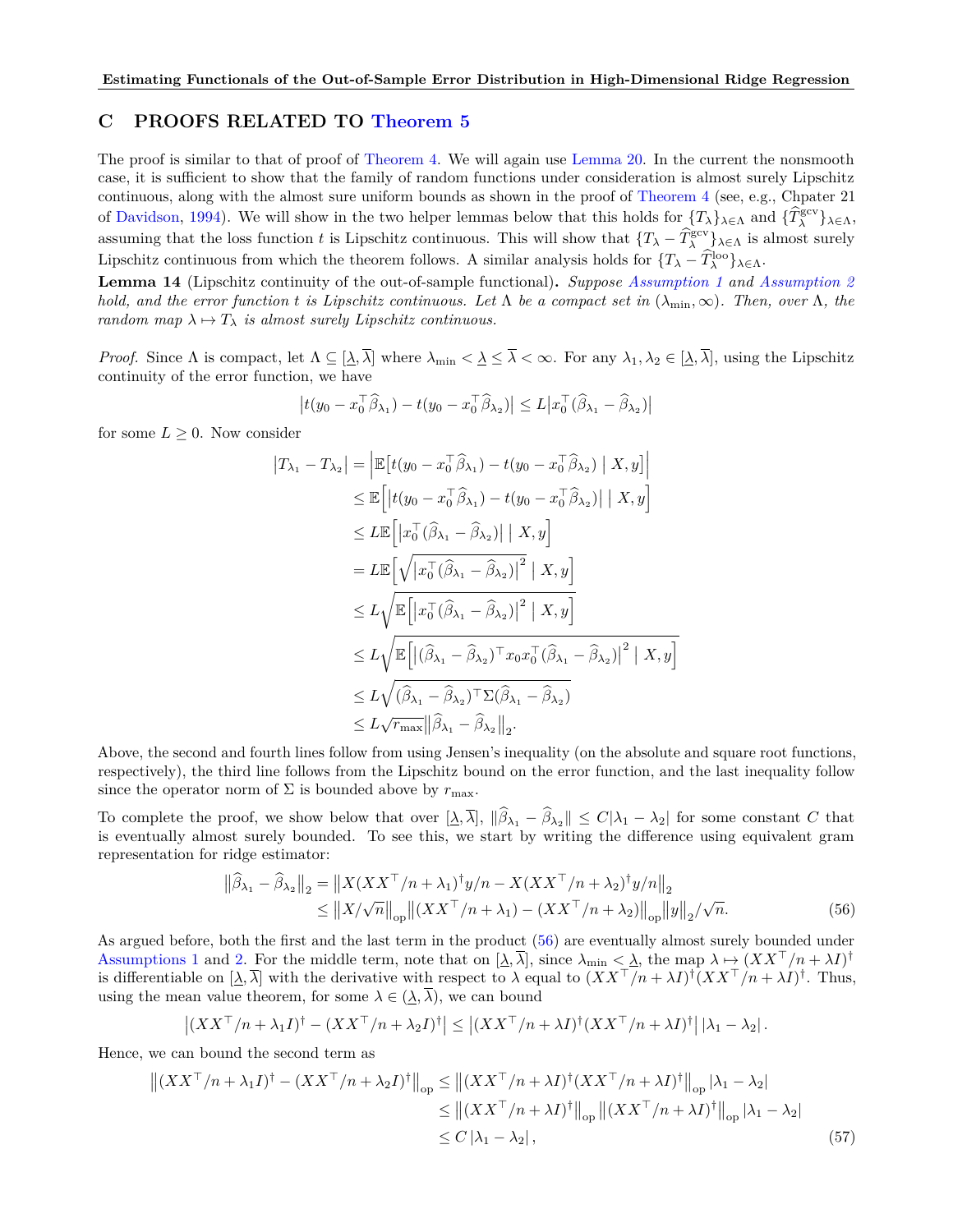where the last inequality follows because  $\lambda \geq \lambda > \lambda_{\text{min}}$  as explained in the proof of [Lemma 11.](#page-22-0) This concludes the proof. П

**Lemma 15** (Lipschitz continuity of the GCV functional)**.** *Suppose [Assumption 1](#page-4-2) and [Assumption 2](#page-4-3) hold, and the error function t is Lipschitz continuous. Let*  $\Lambda$  *be a compact set in* ( $\lambda_{\min}, \infty$ ). Then, over  $\Lambda$ , the random map  $\lambda \mapsto \hat{T}_{\lambda}^{\text{gcv}}$  *is almost surely Lipschitz continuous.* 

*Proof.* Let  $\Lambda \subseteq [\underline{\lambda}, \overline{\lambda}]$ , where  $\lambda_{\min} < \underline{\lambda} \le \overline{\lambda} < \infty$ . Using the alternate representation [\(46\)](#page-20-0) for the numerator and [\(47\)](#page-20-1) for the denominator of GCV reweighted errors, we can rewrite the plug-in functional  $\hat{T}_{\lambda}^{\text{gcv}}$  as

<span id="page-26-1"></span>
$$
\widehat{T}_{\lambda}^{\text{gcv}} = \frac{1}{n} \sum_{i=1}^{n} t \left( \frac{\left[ (XX^{\top}/n + \lambda I)^{\dagger} y \right]_i}{\text{tr} \left[ (XX^{\top}/n + \lambda I)^{\dagger} \right] / n} \right).
$$

For  $\lambda_1, \lambda_2 \in \Lambda$  using the Lipschitz continuity of the error function, note that

$$
\hat{T}_{\lambda_1}^{\text{gcv}} - \hat{T}_{\lambda_2}^{\text{gcv}} \qquad (58)
$$
\n
$$
= \frac{1}{n} \sum_{i=1}^n t \left( \frac{\left[ (XX^\top/n + \lambda_1 I)^\dagger y \right]_i}{\text{tr} \left[ (XX^\top/n + \lambda_1 I)^\dagger \right] / n} \right) - t \left( \frac{\left[ (XX^\top/n + \lambda_2 I)^\dagger y \right]_i}{\text{tr} \left[ (XX^\top/n + \lambda_2 I) \right] / n} \right)
$$
\n
$$
\leq \frac{1}{n} \sum_{i=1}^n L \left| \frac{\left[ (XX^\top/n + \lambda_1 I)^\dagger y \right]_i}{\text{tr} \left[ (XX^\top/n + \lambda_1 I)^\dagger \right] / n} - \frac{\left[ (XX^\top/n + \lambda_2 I)^\dagger y \right]_i}{\text{tr} \left[ (XX^\top/n + \lambda_2 I)^\dagger \right] / n} \right|
$$
\n
$$
\leq L \left| \frac{1}{\text{tr} \left[ (XX^\top/n + \lambda_1 I)^\dagger \right] / n} - \frac{1}{\text{tr} \left[ (XX^\top/n + \lambda_2 I)^\dagger \right] / n} \right| \frac{1}{n} \sum_{i=1}^n \left| \left[ (XX^\top/n + \lambda_1 I)^\dagger y \right]_i - \left[ (XX^\top/n + \lambda_2 I)^\dagger y \right]_i \right|
$$
\n
$$
\leq L \left| \frac{1}{\text{tr} \left[ (XX^\top/n + \lambda_1 I)^\dagger \right] / n} - \frac{1}{\text{tr} \left[ (XX^\top/n + \lambda_2 I)^\dagger \right] / n} \right| \frac{1}{n} \sum_{i=1}^n \left| \left[ \left\{ (XX^\top/n + \lambda_1 I)^\dagger - (XX^\top/n + \lambda_2 I)^\dagger \right\} y \right]_i \right|
$$
\n
$$
\leq L \left| \frac{1}{\text{tr} \left[ (XX^\top/n + \lambda_1 I)^\dagger \right] / n} - \frac{1}{\text{tr} \left[ (XX^\top/n + \lambda_2 I)^\dagger \right] / n} \right| \frac{1}{n} \left| \left[ \left\{ (
$$

Since the map  $\lambda \mapsto \text{tr}[(XX^\top + \lambda I)^\dagger]/n$  is non-increasing over  $[\lambda, \overline{\lambda}]$ , we can bound the first term of [\(59\)](#page-26-1) using

<span id="page-26-3"></span><span id="page-26-2"></span>
$$
\left|\frac{1}{\text{tr}\left[(XX^\top/n + \lambda_1 I)^\dagger\right] / n} - \frac{1}{\text{tr}\left[(XX^\top/n + \lambda_2 I)^\dagger\right] / n}\right| \le 2 \left|\frac{1}{\text{tr}\left[(XX^\top/n + \lambda I)^\dagger\right] / n}\right|.
$$
(60)

For bounding the second term of [\(59\)](#page-26-1), note that

$$
\begin{split} \left\| \left\{ (XX^\top/n + \lambda_1 I)^\dagger - (XX^\top/n + \lambda_2 I)^\dagger \right\} y \right\|_1 / n &\le \left\| \left\{ (XX^\top/n + \lambda_1 I)^\dagger - (XX^\top/n + \lambda_2 I)^\dagger \right\} y \right\|_2 / \sqrt{n} \\ &\le \left\| (XX^\top/n + \lambda_1 I)^\dagger - (XX^\top/n + \lambda_2 I)^\dagger \right\|_{\text{op}} \|y\|_2 / \sqrt{n} \\ &\le C \left| \lambda_1 - \lambda_2 \right|, \end{split} \tag{61}
$$

where we used the bound from [\(57\)](#page-25-2), along with the fact that  $||y||_2/\sqrt{n}$  is almost surely bounded for *n* large enough from the strong law of large numbers under [Assumption 2.](#page-4-3) Plugging [\(60\)](#page-26-2) and [\(61\)](#page-26-3) into [\(59\)](#page-26-1) then finishes the proof.  $\Box$ 

## <span id="page-26-0"></span>**D PROOF OF [Theorem 1](#page-4-5)**

Let  $\hat{F}_{\lambda}^{\text{geo}}$  and  $\hat{F}_{\lambda}^{\text{loo}}$  denote the CDFs associated with the plug-in distributions  $\hat{P}_{\lambda}^{\text{geo}}$  and  $\hat{P}_{\lambda}^{\text{loo}}$  of the GCV and LOOCV reweighted errors, respectively. Recall that  $F_\lambda$  denotes the CDF of the out-of-sample error distribution *P*<sub>*λ*</sub>. To prove [Theorem 1,](#page-4-5) for all  $z \in \mathbb{R}$  that are continuity points of *F*<sub>*λ*</sub> for *n* sufficiently large, we will sandwich  $F_{\lambda}(z)$  such that, almost surely,  $\limsup_{n\to\infty} \widehat{F}_{\lambda}^{\text{gcv}}(z) \leq F_{\lambda}(z)$  along with  $F_{\lambda}(z) \leq \liminf_{n\to\infty} \widehat{F}_{\lambda}^{\text{gcv}}(z)$ . This then yields the desired result that  $\widehat{F}_{\lambda}^{\text{gcv}}(z) - F_{\lambda}(z) \xrightarrow{\text{a.s.}} 0$ . Similar argument shows  $\widehat{F}_{\lambda}^{\text{loo}}(z) - F_{\lambda}(z) \xrightarrow{\text{a.s.}} 0$ . The idea of the proof is similar to that used in the proof of the Portmanteau theorem, with the main difference being that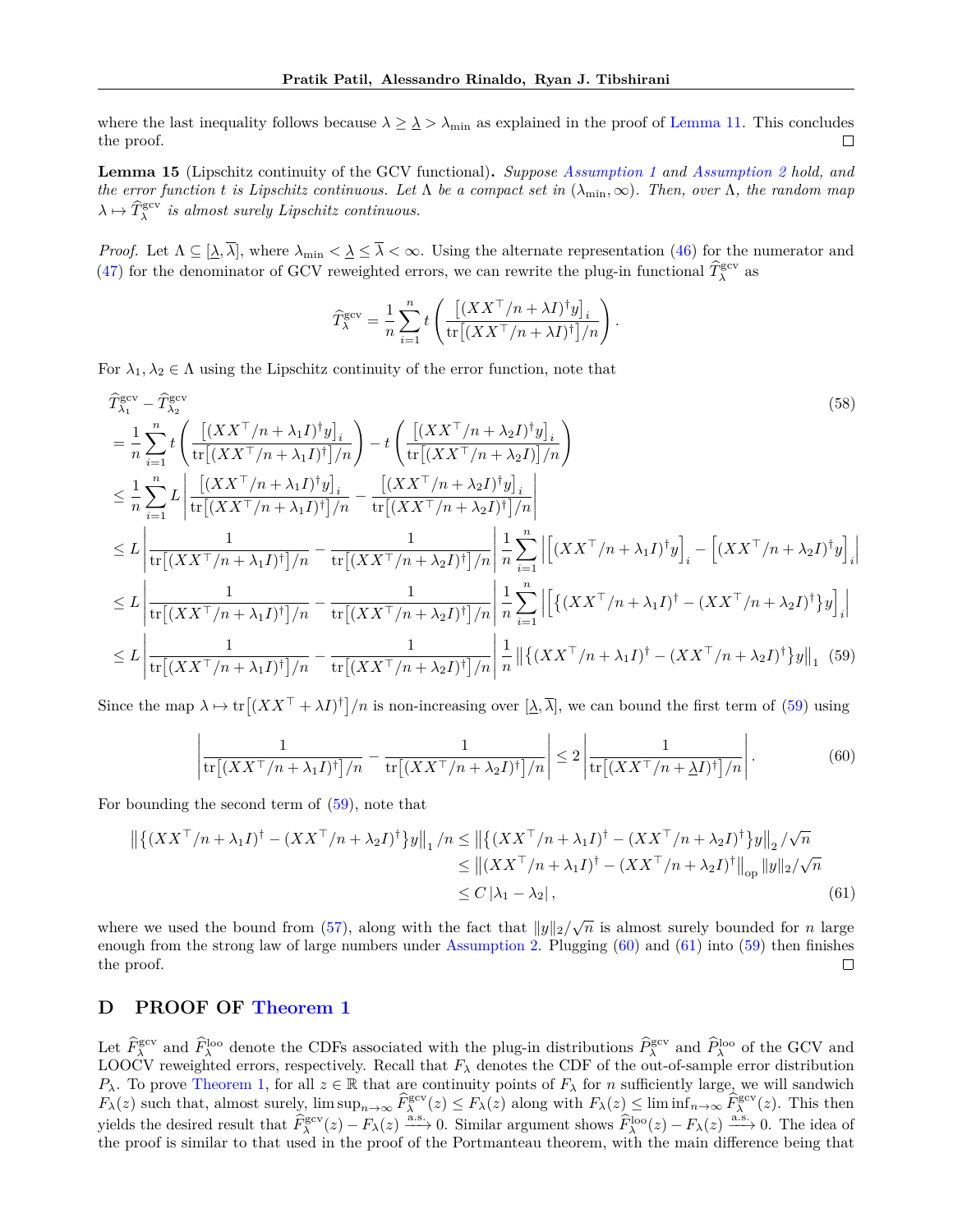the target distribution in our case is also a random distribution. We will make use of [Theorem 3](#page-5-3) to deduce the desired inequalities in each direction using suitably chosen error functions.

Fix  $\epsilon > 0$  and  $z \in \mathbb{R}$ . For the first direction, let  $t_{z,\epsilon}$  be an error function defined as

$$
t_{z,\epsilon}(r) = \begin{cases} 1 & r \leq z \\ 1 + (z - r)/\epsilon & z \leq r \leq z + \epsilon \\ 0 & r \geq z + \epsilon. \end{cases}
$$

Observe that  $\mathbb{I}\{r \leq z\} \leq t_{z,\epsilon}(r)$  for all  $r \in \mathbb{R}$ . Here I denotes the indicator function. This allow us to write

<span id="page-27-0"></span>
$$
\widehat{F}_{\lambda}^{\text{gcv}}(z) = \frac{1}{n} \sum_{i=1}^{n} \mathbb{I} \left\{ \frac{y_i - x_i^{\top} \widehat{\beta}_{\lambda}}{1 - \text{tr}[L_{\lambda}]/n} \le z \right\} \le \frac{1}{n} \sum_{i=1}^{n} t_{z,\epsilon} \left( \frac{y_i - x_i^{\top} \widehat{\beta}_{\lambda}}{1 - \text{tr}[L_{\lambda}]/n} \right). \tag{62}
$$

Furthermore,  $t_{r,\epsilon}$  is Lipschitz continuous and satisfies [Assumption 3.](#page-5-1) Hence, invoking [Theorem 3,](#page-5-3) we have that

$$
\frac{1}{n}\sum_{i=1}^{n}t_{z,\epsilon}\left(\frac{y_i - x_i^{\top}\widehat{\beta}_{\lambda}}{1 - \text{tr}[L_{\lambda}]/n}\right) - \mathbb{E}\left[t_{z,\epsilon}(y_0 - x_0^{\top}\widehat{\beta}_{\lambda}) \mid X, y\right] \xrightarrow{\text{a.s.}} 0. \tag{63}
$$

In addition, observe that  $t_{z,\epsilon}(r) \leq \mathbb{I}\{r \leq z + \epsilon\}$  for all  $r \in \mathbb{R}$ . This gives us

<span id="page-27-1"></span>
$$
\mathbb{E}\left[t_{z,\epsilon}(y_0 - x_0^{\top}\widehat{\beta}_{\lambda}) \mid X, y\right] \leq \mathbb{E}\left[\mathbb{I}\{y_0 - x_0^{\top}\widehat{\beta}_{\lambda} \leq z + \epsilon\} \mid X, y\right] = \mathbb{P}\left[y_0 - x_0^{\top}\widehat{\beta}_{\lambda} \leq z + \epsilon \mid X, y\right].\tag{64}
$$

Thus, combining  $(62)$  to  $(64)$ , we get that almost surely

<span id="page-27-4"></span>
$$
\limsup_{n \to \infty} \widehat{F}_{\lambda}^{\text{gcv}}(z) \le \limsup_{n \to \infty} \mathbb{P}\big[y_0 - x_0^\top \widehat{\beta}_\lambda \le z + \epsilon \mid X, y\big] = \limsup_{n \to \infty} F_\lambda(z + \epsilon). \tag{65}
$$

Now sending  $\epsilon \to 0$ , we obtain the desired inequality  $\limsup_{n\to\infty} \widehat{F}_{\lambda}^{\text{gcv}}(z) \leq F_{\lambda}(z)$  almost surely.

We proceed analogously on the other side. Again fix  $\epsilon > 0$  and let  $z \in \mathbb{R}$  be a continuity point of  $F_\lambda$  for *n* sufficiently large. We will now use the function  $t_{z-\epsilon,\epsilon}$ . Explicitly, the evaluation map of  $t_{z-\epsilon,\epsilon}$  is given by

$$
t_{z-\epsilon,\epsilon}(r) = \begin{cases} 1 & r \le z - \epsilon \\ (z-r)/\epsilon & z - \epsilon \le r \le z \\ 0 & r \ge z. \end{cases}
$$

Noting that  $t_{z-\epsilon,\epsilon}(r) \leq \mathbb{I}\{r \leq z\}$  for all  $r \in \mathbb{R}$ , we obtain

<span id="page-27-2"></span>
$$
\widehat{F}_{\lambda}^{\text{gcv}}(z) = \frac{1}{n} \sum_{i=1}^{n} \mathbb{I} \left\{ \frac{y_i - x_i^{\top} \widehat{\beta}_{\lambda}}{1 - \text{tr}[L_{\lambda}]/n} \le z \right\} \ge \frac{1}{n} \sum_{i=1}^{n} t_{z-\epsilon,\epsilon} \left( \frac{y_i - x_i^{\top} \widehat{\beta}_{\lambda}}{1 - \text{tr}[L_{\lambda}]/n} \right). \tag{66}
$$

Again, since *tz*−*ϵ,ϵ* is Lipschitz continuous and satisfies [Assumption 3,](#page-5-1) application of [Theorem 3](#page-5-3) yields

$$
\frac{1}{n}\sum_{i=1}^{n}t_{z-\epsilon,\epsilon}\left(\frac{y_i - x_i^{\top}\widehat{\beta}_{\lambda}}{1 - \text{tr}[L_{\lambda}]/n}\right) - \mathbb{E}\left[t_{z-\epsilon,\epsilon}(y_0 - x_0^{\top}\widehat{\beta}_{\lambda}) \mid X, y\right] \xrightarrow{\text{a.s.}} 0. \tag{67}
$$

Finally, because  $t_{z-\epsilon,\epsilon}(r) \geq \mathbb{I}\{r \leq z-\epsilon\}$  for  $r \in \mathbb{R}$ , we have that

<span id="page-27-3"></span>
$$
\mathbb{E}\left[t_{z-\epsilon,\epsilon}(y_0 - x_0^{\top}\widehat{\beta}_{\lambda}) \mid X, y\right] \ge \mathbb{E}\left[\mathbb{I}\{y_0 - x_0^{\top}\widehat{\beta}_{\lambda} \le z - \epsilon\} \mid X, y\right] = \mathbb{P}\left[y_0 - x_0^{\top}\widehat{\beta}_{\lambda} \le z - \epsilon\right].\tag{68}
$$

Combining  $(66)$  to  $(68)$ , we have almost surely,

<span id="page-27-5"></span>
$$
\liminf_{n \to \infty} \widehat{F}_{\lambda}^{\text{gcv}}(z) \ge \liminf_{n \to \infty} \mathbb{P}\big[y_0 - x_0^\top \widehat{\beta}_\lambda \le z - \epsilon\big] = \liminf_{n \to \infty} F_\lambda(z - \epsilon). \tag{69}
$$

Since *z* is a continuity point of  $F_{\lambda}$ , sending  $\varepsilon \to 0$ , we get the desired inequality lim  $\inf_{n\to\infty} \widehat{F}_{\lambda}^{\text{gcv}}(z) \geq F_{\lambda}(z)$ almost surely.

Combining [\(65\)](#page-27-4) and [\(69\)](#page-27-5), we conclude that almost surely  $\limsup_{n\to\infty} \widehat{F}_{\lambda}^{\text{gcv}}(z) - \liminf_{n\to\infty} \widehat{F}_{\lambda}^{\text{gcv}}(z) \to 0$ , and  $\widehat{F}_{\lambda}^{\text{gcv}}(z) - F(z) \to 0$ , completing the proof.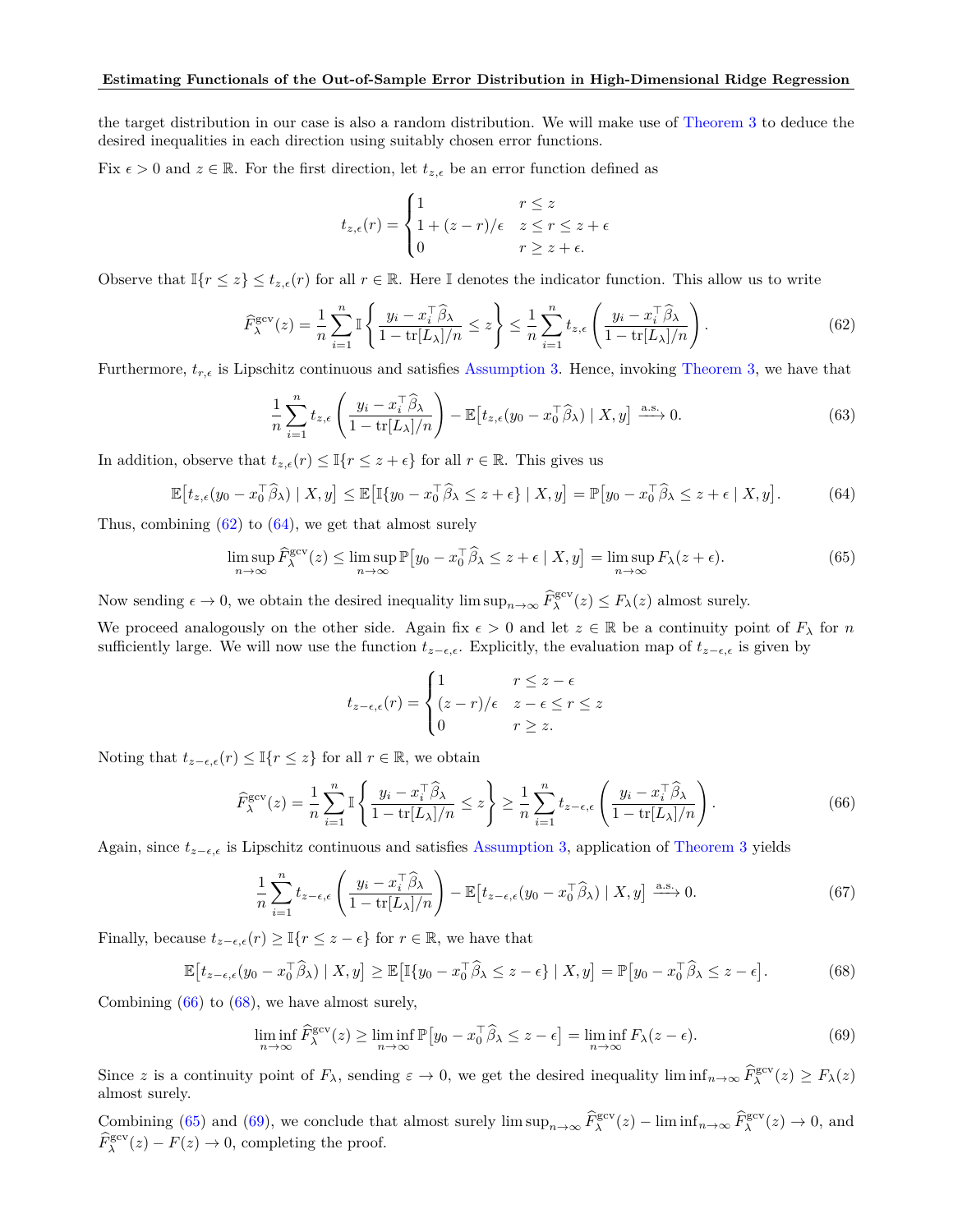# <span id="page-28-0"></span>**E PROOFS RELATED TO [Theorem 6](#page-7-0)**

### **E.1 Proof of [Theorem 6](#page-7-0)**

As hinted in the paper, the proof of [Theorem 6](#page-7-0) mainly builds on the result of [Theorem 3.](#page-5-3) We will use [Theorem 3](#page-5-3) to certify pointwise convergence (in *v*) of  $\widehat{T}_{\lambda}^{\text{geo}}(v)$  and  $\widehat{T}_{\lambda}^{\text{loo}}(v)$  to  $T_{\lambda}(v)$ . Then using the equicontinuity of  $\mathcal{T}_{\mathcal{V}}$  and appealing to [Lemma 21,](#page-32-3) we will prove the convergence of the minimizers  $\hat{V}_{\lambda}^{\text{gev}}$  and  $V_{\lambda}^{\text{loop}}$  to  $V_{\lambda}$ .

First observe that each  $t(\cdot, v): \mathbb{R} \to \mathbb{R}$  is a continuos function since  $\mathcal{T}_\mathcal{V}$  is an equicontinous family of functions. In addition, each  $t(\cdot, v)$  satisfies [Assumption 3.](#page-5-1) Thus, for each  $v \in V$ , [Theorem 3](#page-5-3) implies

<span id="page-28-1"></span>
$$
\widehat{T}_{\lambda}^{\text{gcv}}(v) - T_{\lambda}(v) \xrightarrow{\text{a.s.}} 0.
$$

Next note that for any  $\delta > 0$ ,

$$
\sup_{|v_1-v_2|\leq\delta,\,v_1,v_2\in\mathcal{V}}|T_\lambda(v_1)-T_\lambda(v_2)|
$$
\n
$$
=\sup_{|v_1-v_2|\leq\delta,\,v_1,v_2\in\mathcal{V}}\left|\mathbb{E}\left[t(y_0-x_0^\top\hat{\beta}_\lambda,v_1)\mid X,y\right]-\mathbb{E}\left[t(y_0-x_0^\top\hat{\beta}_\lambda,v_2)\mid X,y\right]\right|
$$
\n
$$
=\sup_{|v_1-v_2|\leq\delta,\,v_1,v_2\in\mathcal{V}}\left|\mathbb{E}\left[t(y_0-x_0^\top\hat{\beta}_\lambda,v_1)-t(y_0-x_0^\top\hat{\beta}_\lambda,v_2)\mid X,y\right]\right|
$$
\n
$$
\leq \sup_{|v_1-v_2|\leq\delta,\,v_1,v_2\in\mathcal{V}}\mathbb{E}\left[\left|t(y_0-x_0^\top\hat{\beta}_\lambda,v_1)-t(y_0-x_0^\top\hat{\beta}_\lambda,v_2)\right|\mid X,y\right]
$$
\n
$$
\leq \mathbb{E}\left[\sup_{|v_1-v_2|\leq\delta,\,v_1,v_2\in\mathcal{V}}\left|t(y_0-x_0^\top\hat{\beta}_\lambda,v_1)-t(y_0-x_0^\top\hat{\beta}_\lambda,v_2)\right|\mid X,y\right],\tag{70}
$$

where the third line follows from Jensen's inequality, the last inequality follows because for any  $v_1, v_2 \in V$  such that  $|v_1 - v_2| \leq \delta$ , we have that

$$
\left|t(y_0-x_0^{\top}\widehat{\beta}_\lambda,v_1)-t(y_0-x_0^{\top}\widehat{\beta}_\lambda,v_2)\right|\leq \sup_{|v_1-v_2|\leq \delta,\,v_1,v_2\in \mathcal{V}}\left|t(y_0-x_0^{\top}\widehat{\beta}_\lambda,v_1)-t(y_0-x_0^{\top}\widehat{\beta}_\lambda,v_2)\right|,
$$

which after taking expectation and taking sup gives the desired inequality. Similarly, for any  $\delta > 0$ ,

$$
\sup_{|v_1-v_2|\leq \delta,\,v_1,v_2\in \mathcal{V}}|\widehat{T}_{\lambda}^{\text{gcv}}(v_1)-\widehat{T}_{\lambda}^{\text{gcv}}(v_2)|
$$
\n
$$
=\sup_{|v_1-v_2|\leq \delta,\,v_1,v_2\in \mathcal{V}}\left|\frac{1}{n}\sum_{i=1}^n t\left(\frac{y_i-x_i^\top \widehat{\beta}_{\lambda}}{1-\text{tr}[L_{\lambda}]/n},v_1\right)-\frac{1}{n}\sum_{i=1}^n t\left(\frac{y_i-x_i^\top \widehat{\beta}_{\lambda}}{1-\text{tr}[L_{\lambda}]/n},v_2\right)\right|
$$
\n
$$
\leq \sup_{|v_1-v_2|\leq \delta,\,v_1,v_2\in \mathcal{V}}\frac{1}{n}\sum_{i=1}^n \left|t\left(\frac{y_i-x_i^\top \widehat{\beta}_{\lambda}}{1-\text{tr}[L_{\lambda}]/n},v_1\right)-t\left(\frac{y_i-x_i^\top \widehat{\beta}_{\lambda}}{1-\text{tr}[L_{\lambda}]/n},v_2\right)\right|
$$
\n
$$
\leq \frac{1}{n}\sum_{i=1}^n \sup_{|v_1-v_2|\leq \delta,\,v_1,v_2\in \mathcal{V}}\left|t\left(\frac{y_i-x_i^\top \widehat{\beta}_{\lambda}}{1-\text{tr}[L_{\lambda}]/n},v_1\right)-t\left(\frac{y_i-x_i^\top \widehat{\beta}_{\lambda}}{1-\text{tr}[L_{\lambda}]/n},v_2\right)\right|.
$$
\n(71)

Note that the exact argument holds for the case of  $\lambda = 0$  by replacing replacing the first argument of *t* with the modified GCV errors. Since the family  $\{t(\cdot, v) : v \in V\}$  is pointwise equicontinous, [\(70\)](#page-28-1) and [\(71\)](#page-28-2) imply equicontinuity of  $\{T_{\lambda}(v) : v \in V\}$  and  $\{\widehat{T}_{\lambda}^{\text{gcv}}(v) : v \in V\}$ . Moreover, as V is compact and  $V_{\lambda}$  is assumed to be unique, [Lemma 21](#page-32-3) yields

<span id="page-28-2"></span>
$$
\widehat{V}_{\lambda}^{\text{gcv}} - V_{\lambda} \xrightarrow{\text{a.s.}} 0.
$$

Analogous argument shows the convergence for  $\hat{V}_{\lambda}^{\text{loo}}$  by using the LOOCV part of [Theorem 3.](#page-5-3)

# **E.2 Proof of [Corollary 7](#page-7-7)**

We verify that the conditions of [Theorem 6](#page-7-0) are satisfied. For  $\tau \in (0,1)$  and compact set  $\mathcal{U} \subseteq \mathbb{R}$ , the family of error functions under consideration is  $\mathcal{T}_\mathcal{U} = \{t_\tau(\cdot, u) : u \in \mathcal{U}\}\,$ , where each function  $t_\tau(\cdot, u)$  is such that for  $r \in \mathbb{R}$ 

$$
t_{\tau}(r, u) = (r - u)(\tau - \mathbb{I}\{r - u < 0\}.
$$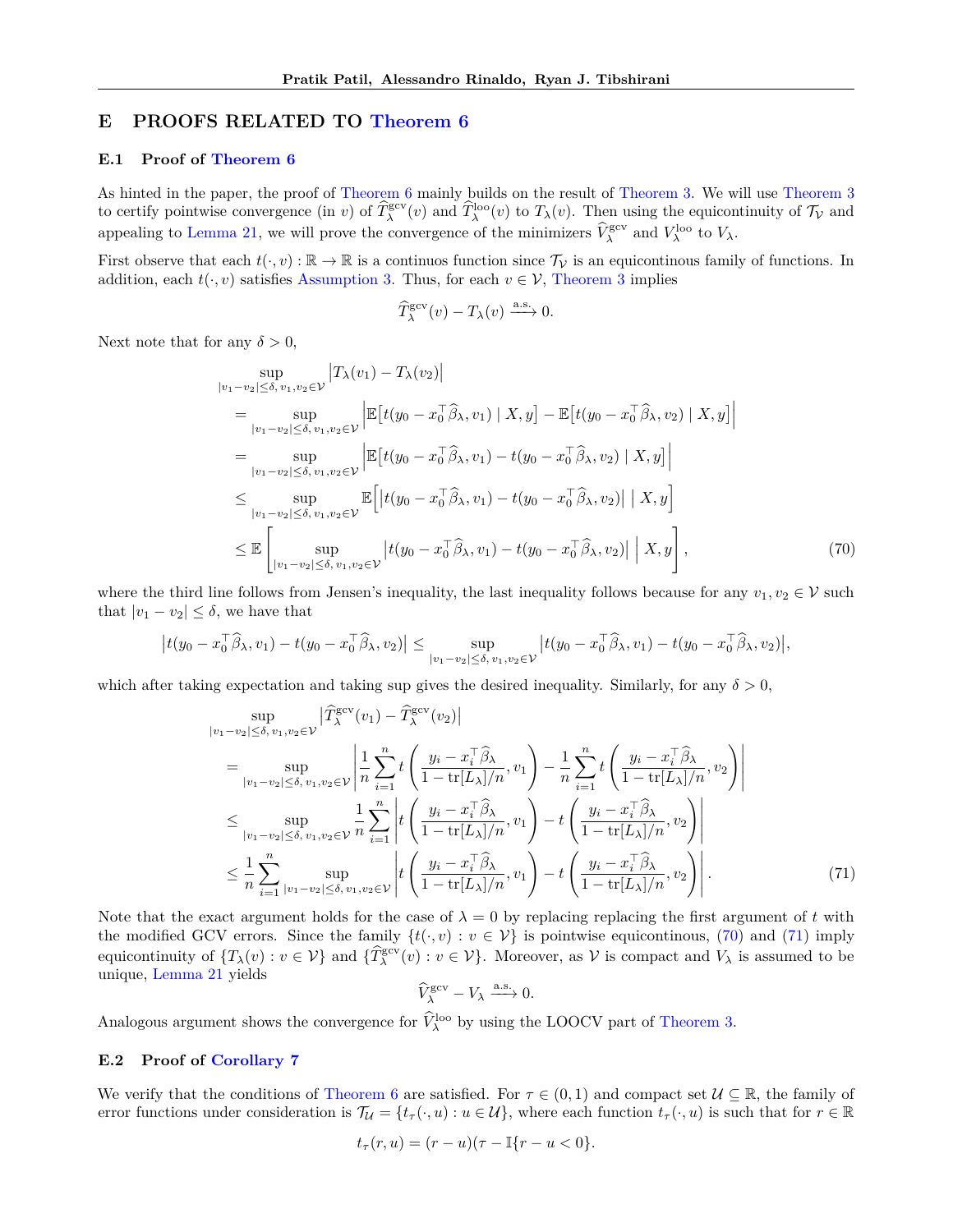In other words, the evaluation map is given by

$$
t_{\tau}(r, u) = \begin{cases} (r - u)\tau & \text{if } r \ge u \\ (u - r)(1 - \tau) & \text{if } u > r. \end{cases}
$$

A sufficient condition to establish equicontinuity of  $T_{\mathcal{U}}$  is to show that the functions in the family are Lipschitz continuous with uniformly bounded Lipschitz constant (see, e.g., Section 1.8 of [Tao,](#page-10-24) [2010\)](#page-10-24). It is easy to check that each function in the family  $\mathcal{T}_U$  is Lipschitz continuous with uniformly bounded constant  $L = \max\{\tau, 1 - \tau\}.$ Thus, the family  $\mathcal{T}_U$  is equicontinous over compact set U. Furthermore, since U is assumed to contain the true quantile,  $Q_{\lambda}(\tau)$  is unique. Therefore, invoking [Theorem 6](#page-7-0) we obtain the desired conclusion.

# <span id="page-29-0"></span>**F ADDITIONAL NUMERICAL RESULTS**

In this section, we provide additional numerical illustrations to complement those included in the main paper. The details of feature and response models used throughout different experiments are described next.

**Feature model.** The feature  $x_i \in \mathbb{R}^p$  is generated according to

<span id="page-29-1"></span>
$$
x_i = \Sigma^{1/2} z_i,\tag{72}
$$

where  $z_i \in \mathbb{R}^p$  contains independently sampled entires from a common distribution, and  $\Sigma \in \mathbb{R}^{p \times p}$  is a positive semidefinite feature covariance matrix. The different distributions that we use for the components of  $z_i$  include: (1) Gaussian distribution, (2) Student's *t*-distribution, and (3) Bernoulli distribution. These represent a mix of both continuous and discrete, and light- and heavy-tailed distributions. We standardize the distributions so that the mean is zero and the variance is one. The different feature covariance matrix structures that we use include: (1) Identity  $(\Sigma_{ij} = 1 \text{ when } i = j \text{ and } \Sigma_{ij} = 0 \text{ when } i \neq j)$  and (2) Autoregressive with parameter  $\rho$   $(\Sigma_{ij} = \rho^{|i-j|})$ for all  $i, j$ ).

**Response model.** Given  $x_i$ , the response  $y_i \in \mathbb{R}$  is generated according to

<span id="page-29-2"></span>
$$
y_i = \beta_0^\top x_i + \left(x_i^\top A x_i - \text{tr}[A\Sigma]\right) / p + \varepsilon_i,\tag{73}
$$

where  $\beta_0 \in \mathbb{R}^p$  is a fixed signal vector,  $A \in \mathbb{R}^{p \times p}$  is a fixed matrix, and  $\varepsilon_i \in \mathbb{R}$  is a random noise variable. Note that we have subtracted the mean from the squared nonlinear component and scaled it to keep the variance of the nonlinear component at the same order as the noise variance (see [Mei and Montanari](#page-10-25) [\(2019\)](#page-10-25) for more details, for example). We again use either Gaussian, Student's *t*, or Bernoulli distribution for the random noise component, which is again standardized so that the mean is zero and the variance is one. We refer to the value of  $\beta_0^{\top} \Sigma \beta_0$  as the effective signal energy.

**Train and test set sizes.** In all of our experiments, the sample size for the train set is fixed at *n* = 2500. To compute various out-of-sample quantities, we use a test set of 100000 indepedent observations. We use three feature sizes of  $p = 100$ ,  $p = 2000$ , and  $p = 5000$  that represent low, moderate, and high-dimensional settings (with aspect ratios  $p/n$  of 0.04, 0.8, and 2), respectively.

### **F.1 Distribution Estimation**

As promised in the paper, we first present illustrations with LOOCV reweighted errors for [Figures 1](#page-1-0) and [2](#page-5-0) in [Figures 4](#page-30-2) and [5,](#page-31-2) respectively.

Note that both in [Figures 1](#page-1-0) and [2](#page-5-0) in the paper, as well as [Figures 4](#page-30-2) and [5,](#page-31-2) the out-of-sample error distributions and the associated GCV and LOOCV reweighted error distributions are all symmetric distributions. This need not be the case. In [Figure 6,](#page-31-3) we consider a case in which the out-of-sample error distribution and the estimated distributions based on GCV and LOOCV reweighted errors are negatively skewed.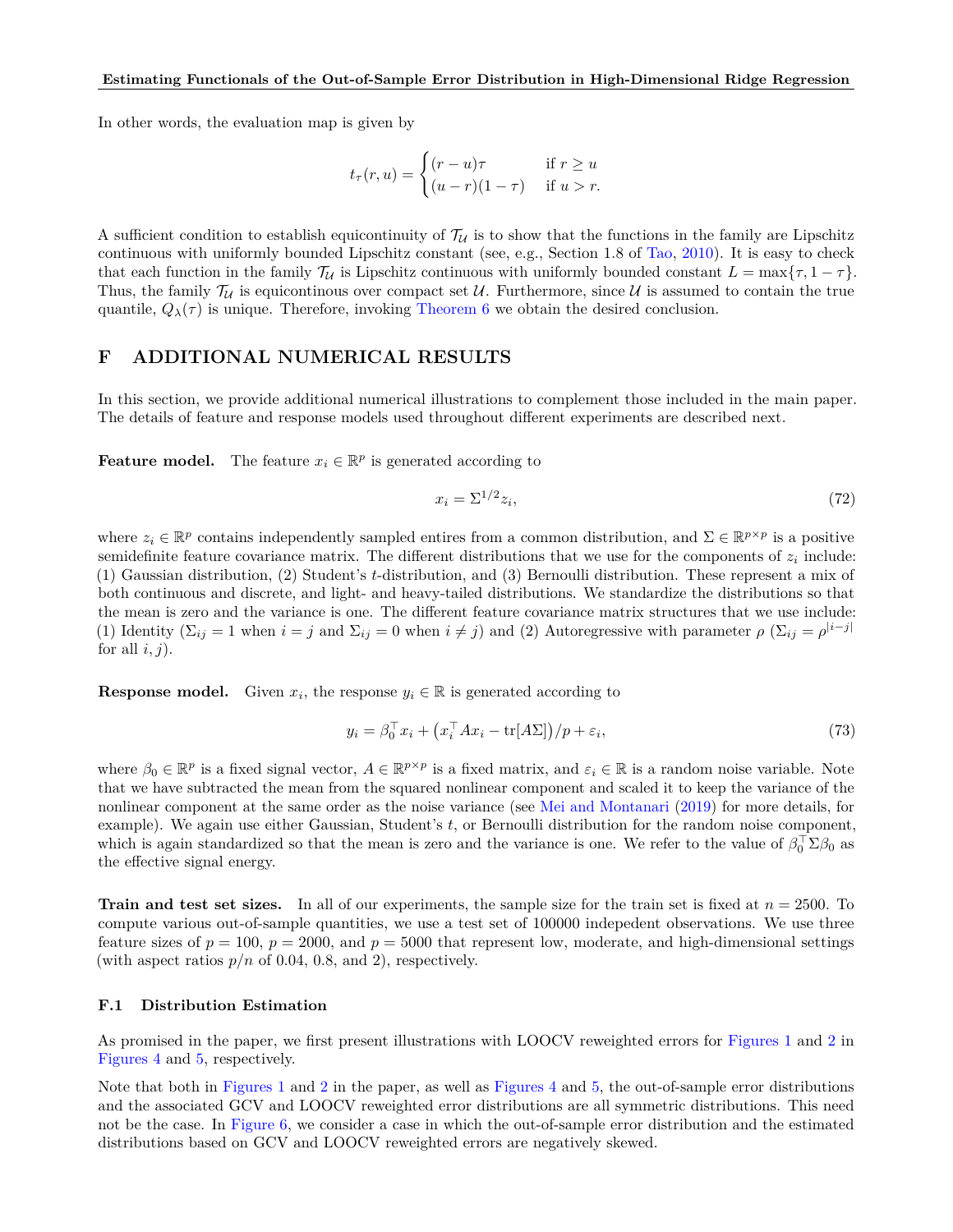<span id="page-30-2"></span>

Figure 4: A simulation with  $n = 2500$  and  $p \in \{100, 2000, 5000\}$  features with a different p per panel above. In each setting, the feature vectors  $x_i$  are generated as in [\(72\)](#page-29-1) with identity covariance with components of  $z_i$ sampled from a *t*-distribution with 5 degrees of freedom, and the responses *y<sup>i</sup>* are generated as in [\(73\)](#page-29-2). We fit the min-norm least squares solution, as in [\(1\)](#page-2-0) with  $\lambda = 0$ . The blue curve in each panel is a histogram of the true prediction error distribution, computed from  $10^5$  independent test samples. The red curve is a histogram of the training errors; when  $p > n$ , this is just a point mass at zero. The purple curve is a histogram of LOOCV reweighted training errors, as in (12) (when  $p < n$  in the first two panels) and (14) (when  $p > n$  in the last panel). This tracks the blue curve very well in all three settings again. Empirical results for GCV are provided in [Figure 1](#page-1-0) of the paper.

## **F.2 Quantile Estimation**

We first provide further details on the setup used in [Figure 3](#page-8-3) of the main paper. We use a special "latent" space data model, in which the true signal component lies in a small eigenspace of the feature covariance matrix. Such setup was investigated in the context of ridge regression by [Kobak et al.](#page-9-9) [\(2020\)](#page-9-9); [Wu and Xu](#page-10-8) [\(2020\)](#page-10-8); [Richards](#page-10-9) [et al.](#page-10-9) [\(2020\)](#page-10-9); [Hastie et al.](#page-9-8) [\(2019\)](#page-9-8), who study the optimality of zero (or even negative) ridge regularization for expected squared out-of-sample error under special cases. We verify empirically that such behavior continues to hold even for general functionals of the out-of-sample error distribution and their plug-in estimators based on GCV and LOOCV such as the length of prediction intervals, and even under nonlinear model.

For numerical illustration, we consider an extreme case where the signal vector is aligned with the eigenvector of the covariance matrix corresponding to the largest eigenvalue. More precisely, let  $\Sigma = WRW^{\top}$  denote the eigenvalue decomposition of the covariance matrix  $\Sigma$ , where  $W \in \mathbb{R}^{p \times p}$  is a orthogonal matrix whose columns  $w_1, \ldots, w_p$  are eigenvectors of  $\Sigma$  and  $R \in \mathbb{R}^{p \times p}$  is a diagonal matrix whose entries  $r_1 \geq \cdots \geq r_p$  are eigenvalues of  $\Sigma$  in descending order. We then let  $\beta_0 = \zeta w_1$ , where  $\zeta$  controls the effective signal energy. [Figure 7](#page-32-4) illustrate the coverage and length of prediction intervals [\(30\)](#page-7-9) computed using the LOOCV reweighted error distribution.

Finally, as a contrast we consider a "regular" setting in [Figure 8](#page-33-0) where the signal does not have any special structure, and the signal covariance is identity, where we see that regularization does in fact help indicating the subtle interplay between the signal vector and feature covariance that causes the near optimality of ridgeless estimator for various functionals of the out-of-sample error distribution.

# <span id="page-30-0"></span>**G SUPPLEMENTARY RESULTS**

In this section, we record statements of various results adapted from other sources that are used in the proofs throughout the supplement.

The following inequality bounding *q*-th moment of sum of random variables is by [Burkholder](#page-9-25) [\(1973\)](#page-9-25). See also [Bai](#page-9-26) [and Silverstein](#page-9-26) [\(2010,](#page-9-26) Lemma 2.13).

<span id="page-30-1"></span>**Lemma 16** (Burkholder's inequality). Let  $\{Z_k\}$  be a martingale difference sequence with respect to the increasing  $\sigma$ *-field*  $\{\mathcal{F}_k\}$ *. Then, for*  $q \geq 2$ *,* 

$$
\mathbb{E}\bigg[\Big|\sum_{k} Z_{k}\Big|^{q}\bigg] \leq C_{q} \left\{\mathbb{E}\bigg[\bigg(\sum_{k} \mathbb{E}\bigg[|Z_{k}|^{2} \mid \mathcal{F}_{k-1}\bigg]\bigg)^{q/2}\bigg] + \mathbb{E}\bigg[\sum_{k} |Z_{k}|^{q}\bigg]\right\}
$$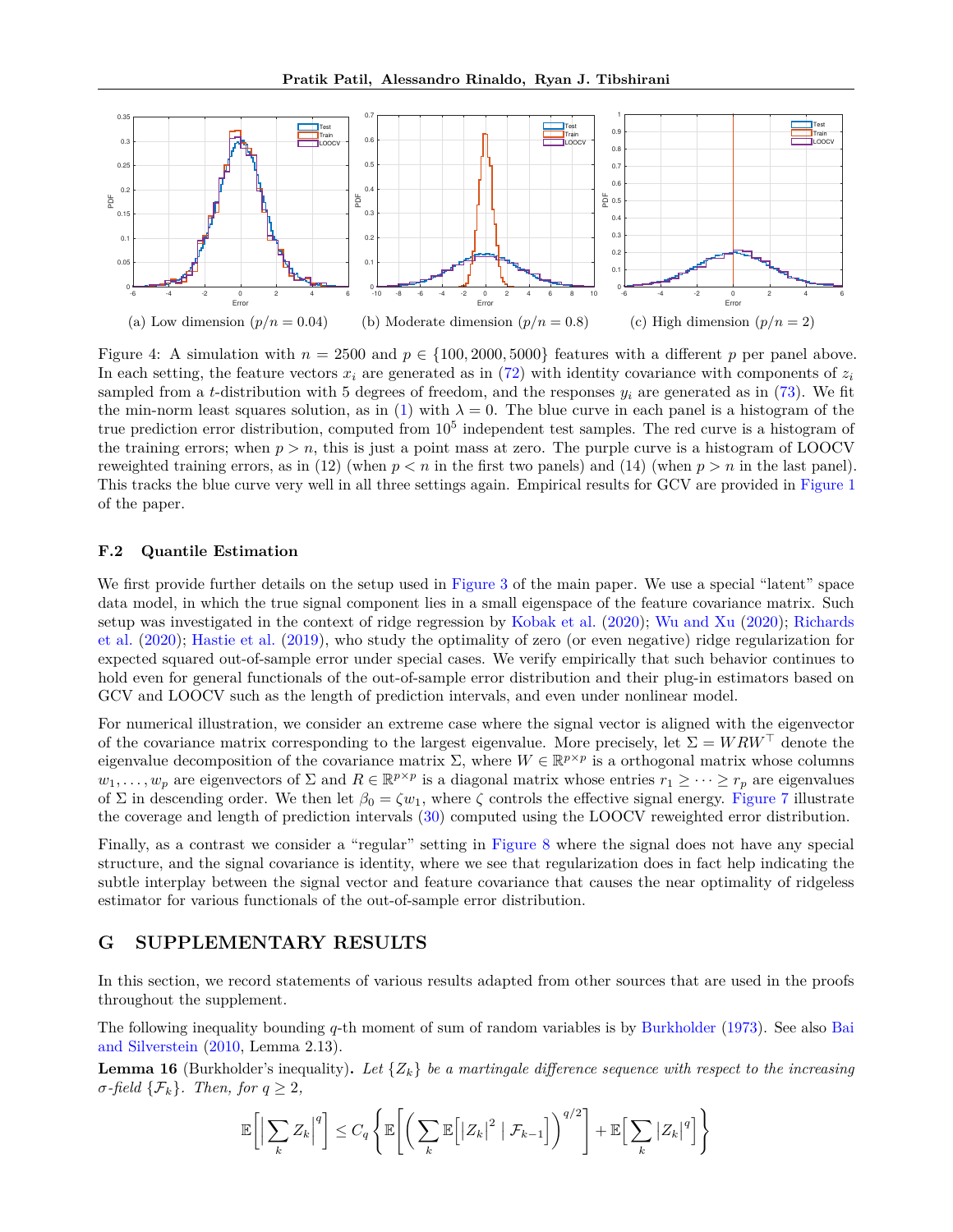<span id="page-31-2"></span>

Figure 5: An example with  $n = 2500$ ,  $p = 5000$ . We generated each  $x_i$  according to [\(72\)](#page-29-1) with identity covariance with the components of *z<sup>i</sup>* sampled from a symmetric Bernoulli distribution, and each response *y<sup>i</sup>* is generated according to [\(73\)](#page-29-2). The ridge parameter was fixed at  $\lambda = 1$ . Each panel above examines weak convergence per [\(17\)](#page-4-6) for a different function *h* of the error variable (identity, absolute value, and square, from left to right). In each case, the LOOCV estimate (purple) tracks the true distribution (blue) closely. Empirical results for GCV are in [Figure 2](#page-5-0) of the paper.

<span id="page-31-3"></span>

Figure 6: An example with  $n = 2500$ ,  $p = 5000$ . We generated each  $x_i$  according to [\(72\)](#page-29-1) with identity covariance and components of  $z_i$  sampled from a Gaussian distribution, and each response  $y_i$  according to [\(73\)](#page-29-2) with noise variable *ε<sup>i</sup>* distributed according to a Bernoulli random variable with success probability 0*.*8. The ridge parameter was fixed at  $\lambda = 1$ . Each panel above examines weak convergence per [\(17\)](#page-4-6) for a different function h of the error variable (identity, absolute value, and square, from left to right). In each case, the GCV estimate (yellow) and LOOCV estimate (purple) track the true distribution (blue) closely.

# *for a constant*  $C_q$  *that only depends on q.*

<span id="page-31-1"></span>The following inequality bounding  $L_p$  norm of an inner product is from [Erdos and Yau](#page-9-27) [\(2017,](#page-9-27) Lemma 7.8). **Lemma 17** ( $L_q$  norm of an inner product). Let  $u \in \mathbb{R}^p$  be a random vector consisting of independent entries  $u_i$ with  $\mathbb{E}[u_i] = 0$ ,  $\mathbb{E}[u_i^2] = 1$ , and  $||u_i||_{L_q} \leq K_q$  for  $i = 1, ..., p$ . Let  $a \in \mathbb{R}^p$  be a deterministic vector. Then,

$$
||a^{\top}u||_{L_q} \leq C_q K_q ||a||_2
$$

*for a constant*  $C_q$  *depending only on q.* 

The following lemma bounding *q*-th moment of a quadratic form is from [Bai and Silverstein](#page-9-26) [\(2010,](#page-9-26) Lemma B.26). See also [Dobriban and Wager](#page-9-28) [\(2018,](#page-9-28) Lemma 7.10).

<span id="page-31-0"></span>**Lemma 18** (Centered moment a quadratic form). Let  $W \in \mathbb{R}^{p \times p}$  be a deterministic matrix. Let  $v \in \mathbb{R}^p$  be a random vector of independent entries  $v_i$  for  $i = 1, ..., p$  with each  $\mathbb{E}[v_i] = 0$ ,  $\mathbb{E}[v_i^2] = 1$ , and  $\mathbb{E}[|v_i|^r] \leq M_r$ . Then, *for any*  $q \geq 1$ *,* 

$$
\mathbb{E}\Big[\big|v^\top W v - \mathrm{tr}[W]\big|^q\Big] \leq C_q \left\{\left(M_4 \, \mathrm{tr}[WW^\top]\right)^{q/2} + M_{2q} \, \mathrm{tr}\left[(WW^\top)^{q/2}\right]\right\}
$$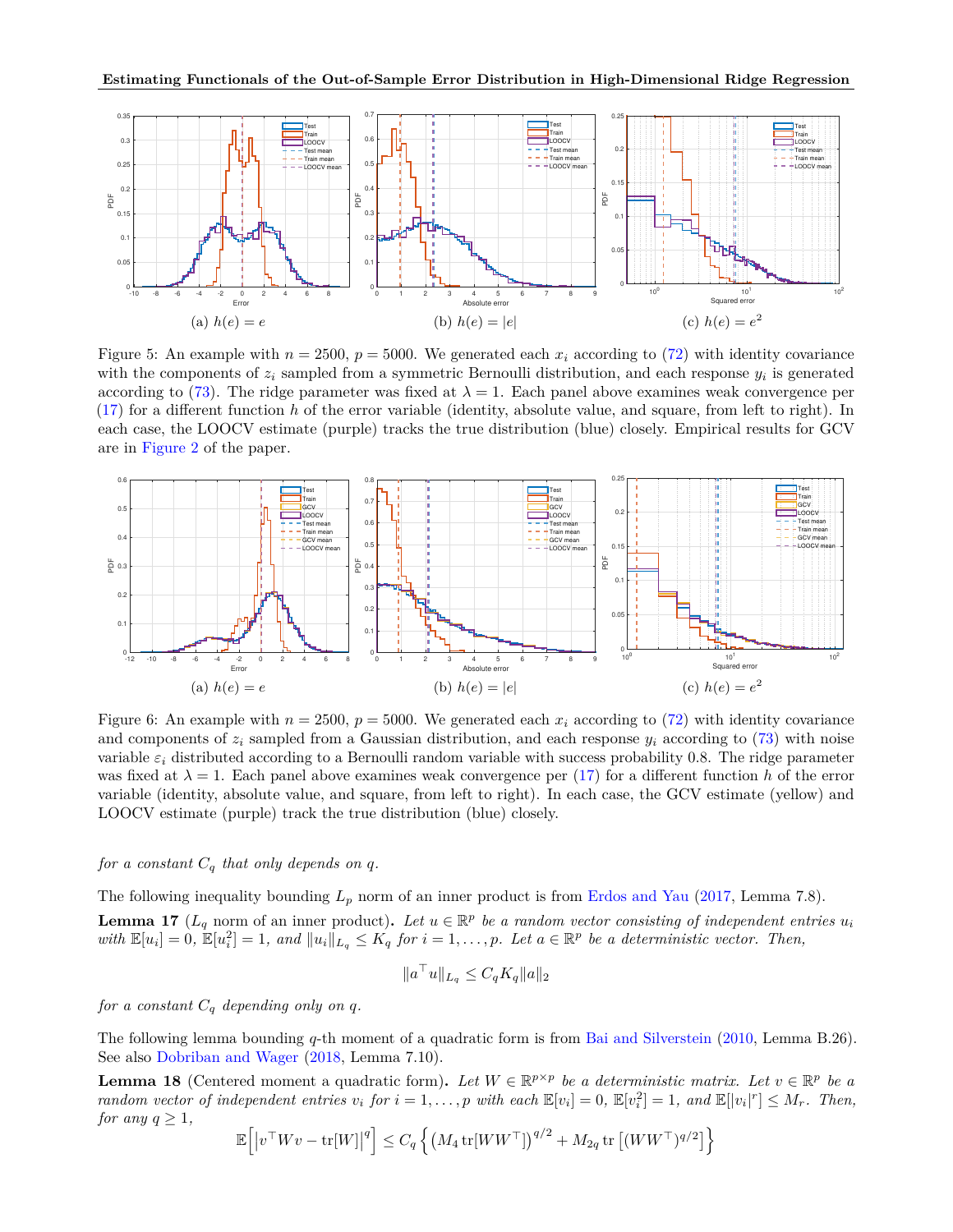<span id="page-32-4"></span>

Figure 7: Illustration of empirical coverage and length of LOOCV prediction intervals constructed using [\(30\)](#page-7-9) against nominal coverage, where  $n = 2500$ ,  $p = 5000$ . We generated features  $x_i$  according to [\(72\)](#page-29-1) with autoregressive covariance structure (with  $\rho = 0.25$ ) and *t*-distributed components of  $z_i$  with 5 degrees of freedom. The responses  $y_i$  are generated according to [\(73\)](#page-29-2) where the signal  $\beta_0$  is aligned with the top eigenvector of the covariance matrix and the effective signal energy is 50. We see that intervals for any  $\lambda$  have excellent finite-sample coverage (left), and the case of  $\lambda = 0$  provides the smallest interval lengths (right). Empirical results for GCV prediction intervals are in [Figure 7](#page-32-4) of the paper.

## *for a constant*  $C_q$  *that only depends on q.*

The following equivalence lemma for the denominator arising from GCV is adapted from [Patil et al.](#page-10-20) [\(2021,](#page-10-20) Lemma S.3.1).

<span id="page-32-1"></span>**Lemma 19** (GCV denominator lemma). *Suppose [Assumption 1](#page-4-2) holds. Then, for*  $\lambda \in (\lambda_{\min}, \infty) \setminus \{0\}$ 

$$
1 + \text{tr}\left[ (X^\top X/n + \lambda I)^\dagger \Sigma \right] / n - \frac{1}{1 - \text{tr}\left[ (X^\top X/n + \lambda I)^\dagger X^\top X/n \right] / n} \xrightarrow{\text{a.s.}} 0
$$

*as*  $n, p \to \infty$  *with*  $p/n \to \gamma \in (0, \infty)$ *, and for the case of*  $\lambda = 0$ *,* 

$$
\mathrm{tr}\left[\left(I-(X^\top X/n)^\dagger X^\top X/n\right)\Sigma\right]/n-\frac{1}{\mathrm{tr}\left[(X^\top X/n)^\dagger\right]/n}\xrightarrow{\text{a.s.}} 0,
$$

 $as n, p \to \infty$  *with*  $p/n \to \gamma \in (0, \infty)$ *.* 

The following results are standard results on stochastic uniform convergence. See, e.g., Chapter 21 of [Davidson](#page-9-24) [\(1994\)](#page-9-24).

<span id="page-32-2"></span>**Lemma 20** (Stochastic uniform convergence). Let  $f_n(\theta)$ ,  $\theta \in \Theta$  be a family of stochastic functions. Suppose  $\Theta$  is *a compact, and for every*  $\theta \in \Theta$ ,  $f_n(\theta) \xrightarrow{a.s.} f(\theta)$ . Further, assume that  $\{f_n(\theta)\}$  *is strongly stochastic equicontinous. Then, as*  $n \to \infty$ *,* 

$$
\sup_{\theta \in \Theta} |f_n(\theta) - f(\theta)| \xrightarrow{\text{a.s.}} 0.
$$

A corollary of [Lemma 20](#page-32-2) is the following statement.

<span id="page-32-3"></span>**Lemma 21** (Convergence of minimizers). Assume the setting of [Lemma 20.](#page-32-2) Let  $\hat{\xi}_n$  and  $\xi$  be minimizers of  $f_n$ *and f* over  $\theta \in \Theta$ , respectively. Moreover, assume that *f* has a unique minimizer over  $\Theta$ . Then, as  $n \to \infty$ ,

$$
\widehat{\xi} \xrightarrow{\text{a.s.}} \xi.
$$

The following lemma is a simple application of Markov's inequality along with the Borel-Cantelli lemma.

<span id="page-32-0"></span>**Lemma 22** (Moment version of the Borel-Cantelli lemma)**.** *Let* {*Sn*} *be a sequence of random variables. Suppose*  $\{\mathbb{E}[|S_n|^p]\}$  forms a summable sequence for some  $p > 0$ . Then, as  $n \to \infty$ ,  $S_n \xrightarrow{a.s.} 0$ .